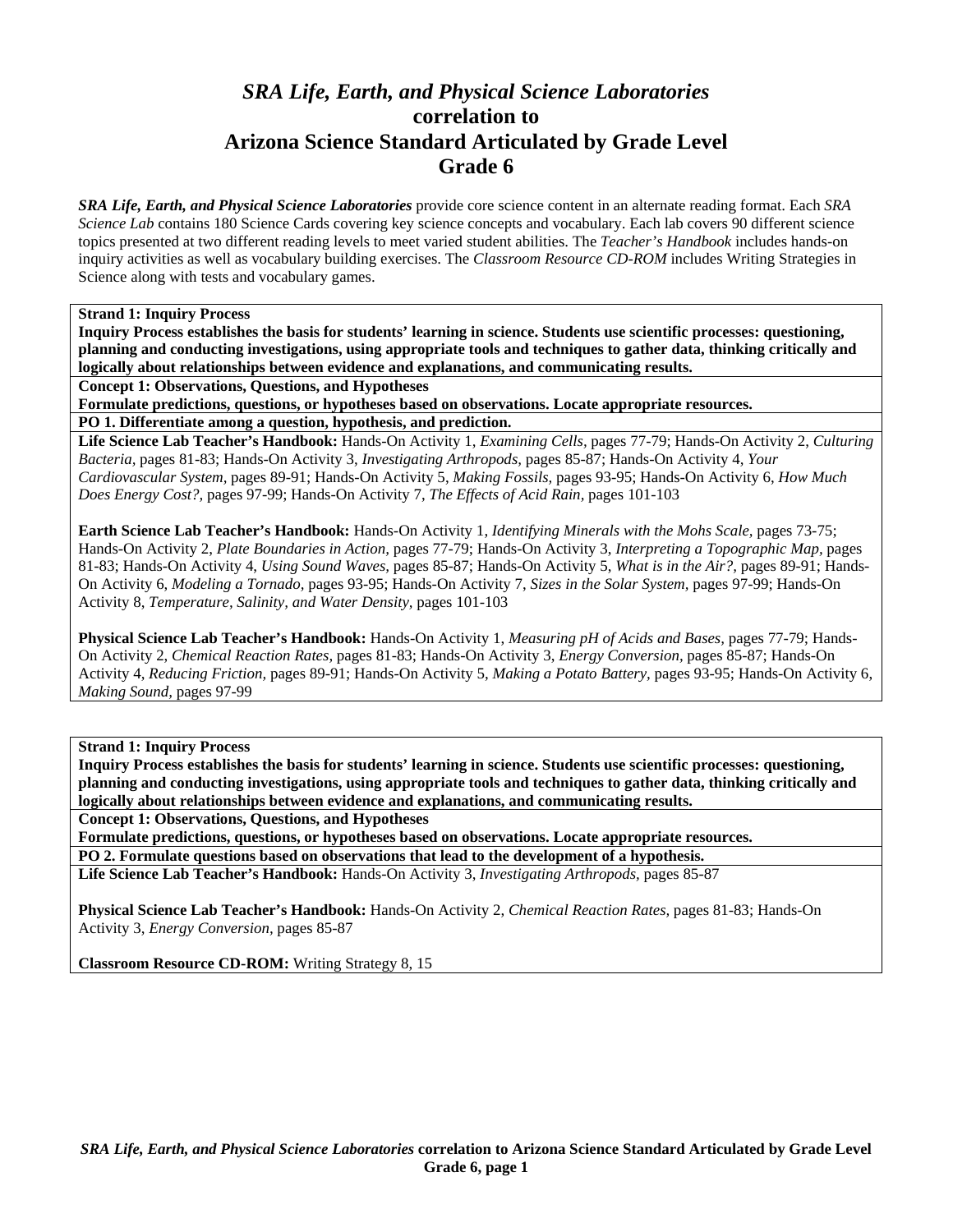**Inquiry Process establishes the basis for students' learning in science. Students use scientific processes: questioning, planning and conducting investigations, using appropriate tools and techniques to gather data, thinking critically and logically about relationships between evidence and explanations, and communicating results.** 

**Concept 1: Observations, Questions, and Hypotheses** 

**Formulate predictions, questions, or hypotheses based on observations. Locate appropriate resources.** 

**PO 3. Locate research information, not limited to a single source, for use in the design of a controlled investigation.** 

**Classroom Resource CD-ROM:** Writing Strategy 9, 12, 125, 28

**Strand 1: Inquiry Process** 

**Inquiry Process establishes the basis for students' learning in science. Students use scientific processes: questioning, planning and conducting investigations, using appropriate tools and techniques to gather data, thinking critically and logically about relationships between evidence and explanations, and communicating results.** 

**Concept 2: Scientific Testing (Investigating and Modeling)** 

**Design and conduct controlled investigations.** 

**PO 1. Demonstrate safe behavior and appropriate procedures (e.g., use and care of technology, materials, organisms) in all science inquiry.** 

**Life Science Lab Teacher's Handbook:** Hands-On Activity 1, *Examining Cells,* pages 77-79; Hands-On Activity 2, *Culturing Bacteria,* pages 81-83; Hands-On Activity 3, *Investigating Arthropods,* pages 85-87; Hands-On Activity 4, *Your Cardiovascular System,* pages 89-91; Hands-On Activity 5, *Making Fossils,* pages 93-95; Hands-On Activity 6, *How Much Does Energy Cost?,* pages 97-99; Hands-On Activity 7, *The Effects of Acid Rain,* pages 101-103

**Earth Science Lab Teacher's Handbook:** Hands-On Activity 1, *Identifying Minerals with the Mohs Scale,* pages 73-75; Hands-On Activity 2, *Plate Boundaries in Action,* pages 77-79; Hands-On Activity 3, *Interpreting a Topographic Map,* pages 81-83; Hands-On Activity 4, *Using Sound Waves,* pages 85-87; Hands-On Activity 5, *What is in the Air?,* pages 89-91; Hands-On Activity 6, *Modeling a Tornado,* pages 93-95; Hands-On Activity 7, *Sizes in the Solar System,* pages 97-99; Hands-On Activity 8, *Temperature, Salinity, and Water Density,* pages 101-103

**Physical Science Lab Teacher's Handbook:** Hands-On Activity 1, *Measuring pH of Acids and Bases,* pages 77-79; Hands-On Activity 2, *Chemical Reaction Rates,* pages 81-83; Hands-On Activity 3, *Energy Conversion,* pages 85-87; Hands-On Activity 4, *Reducing Friction,* pages 89-91; Hands-On Activity 5, *Making a Potato Battery,* pages 93-95; Hands-On Activity 6, *Making Sound,* pages 97-99

**Strand 1: Inquiry Process** 

**Inquiry Process establishes the basis for students' learning in science. Students use scientific processes: questioning, planning and conducting investigations, using appropriate tools and techniques to gather data, thinking critically and logically about relationships between evidence and explanations, and communicating results.** 

**Concept 2: Scientific Testing (Investigating and Modeling)** 

**Design and conduct controlled investigations.** 

**PO 2. Plan an investigation to test individual variables using scientific processes.** 

**Life Science Lab Teacher's Handbook:** Hands-On Activity 7, *The Effects of Acid Rain,* pages 101-103

**Earth Science Lab Teacher's Handbook:** Hands-On Activity 8, *Temperature, Salinity, and Water Density,* pages 101-103

**Physical Science Lab Teacher's Handbook:** Hands-On Activity 2, *Chemical Reaction Rates,* pages 81-83

**Classroom Resource CD-ROM:** Writing Strategy 15, 23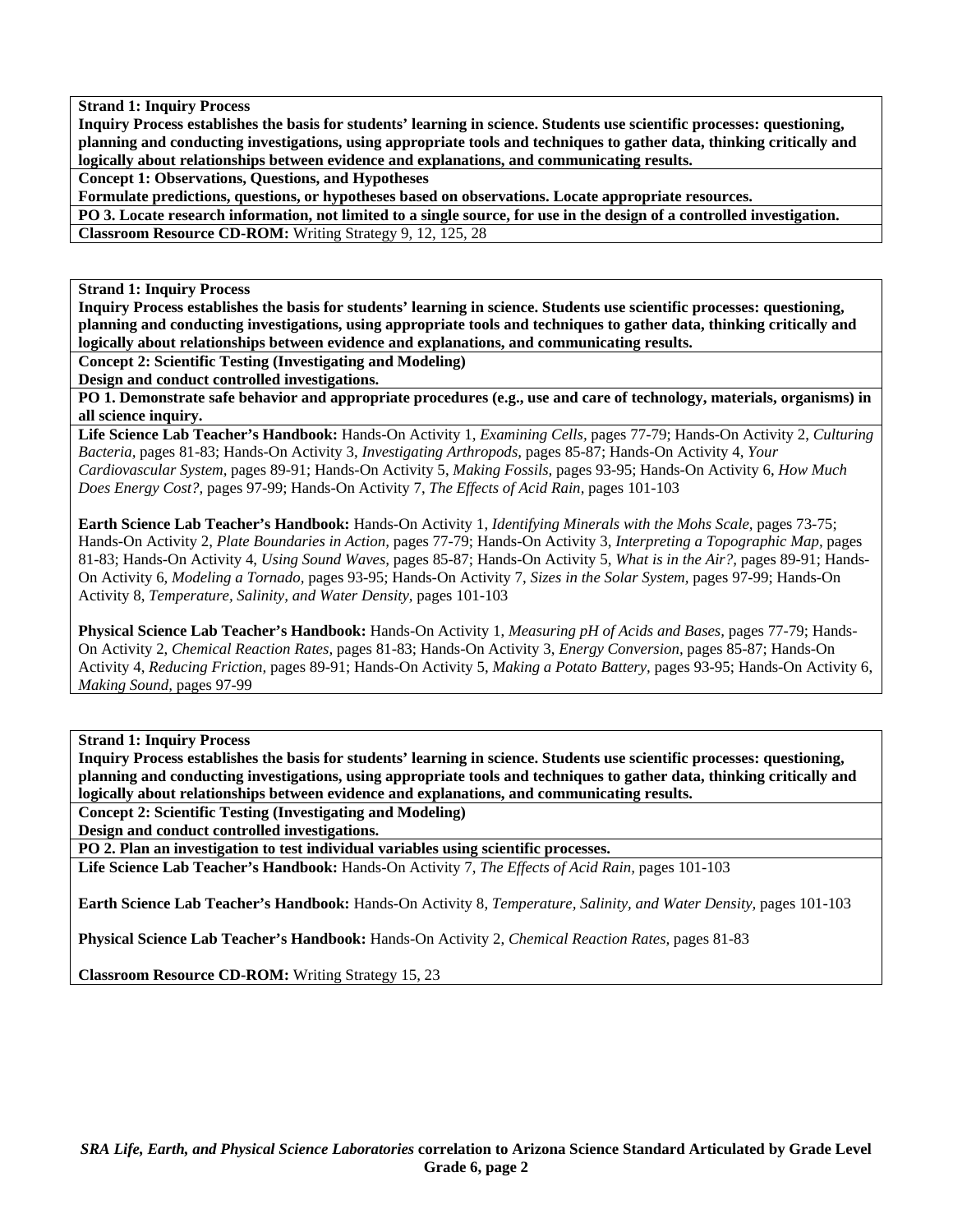**Inquiry Process establishes the basis for students' learning in science. Students use scientific processes: questioning, planning and conducting investigations, using appropriate tools and techniques to gather data, thinking critically and logically about relationships between evidence and explanations, and communicating results.** 

**Concept 2: Scientific Testing (Investigating and Modeling)** 

**Design and conduct controlled investigations.** 

**PO 3. Conduct a controlled investigation using scientific processes.** 

**Life Science Lab Teacher's Handbook:** Hands-On Activity 7, *The Effects of Acid Rain,* pages 101-103

**Earth Science Lab Teacher's Handbook:** Hands-On Activity 8, *Temperature, Salinity, and Water Density,* pages 101-103

**Physical Science Lab Teacher's Handbook:** Hands-On Activity 2, *Chemical Reaction Rates,* pages 81-83

**Classroom Resource CD-ROM:** Writing Strategy 15, 23

**Strand 1: Inquiry Process** 

**Inquiry Process establishes the basis for students' learning in science. Students use scientific processes: questioning, planning and conducting investigations, using appropriate tools and techniques to gather data, thinking critically and logically about relationships between evidence and explanations, and communicating results.** 

**Concept 2: Scientific Testing (Investigating and Modeling)** 

**Design and conduct controlled investigations.** 

**PO 4. Perform measurements using appropriate scientific tools (e.g., balances, microscopes, probes, micrometers). Life Science Lab Teacher's Handbook:** Hands-On Activity 4, *Your Cardiovascular System,* pages 89-91; Hands-On Activity 7, *The Effects of Acid Rain,* pages 101-103

**Earth Science Lab Teacher's Handbook:** Hands-On Activity 1, *Identifying Minerals with the Mohs Scale,* pages 73-75; Hands-On Activity 3, *Interpreting a Topographic Map,* pages 81-83; Hands-On Activity 7, *Sizes in the Solar System,* pages 97- 99; Hands-On Activity 8, *Temperature, Salinity, and Water Density,* pages 101-103

**Physical Science Lab Teacher's Handbook:** Hands-On Activity 1, *Measuring pH of Acids and Bases,* pages 77-79; Hands-On Activity 2, *Chemical Reaction Rates,* pages 81-83; Hands-On Activity 3, *Energy Conversion,* pages 85-87; Hands-On Activity 4, *Reducing Friction,* pages 89-91; Hands-On Activity 6, *Making Sound,* pages 97-99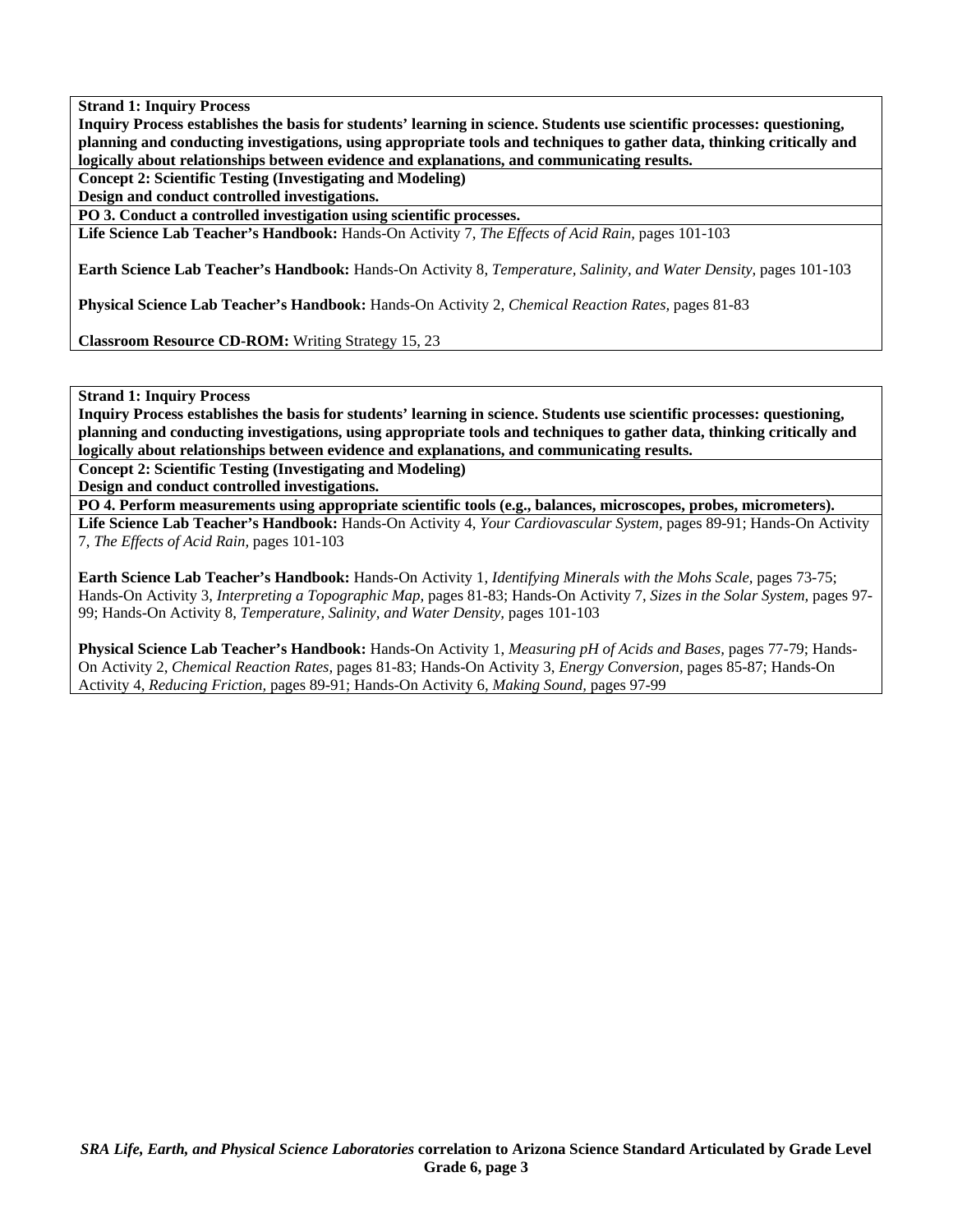**Inquiry Process establishes the basis for students' learning in science. Students use scientific processes: questioning, planning and conducting investigations, using appropriate tools and techniques to gather data, thinking critically and logically about relationships between evidence and explanations, and communicating results.** 

**Concept 2: Scientific Testing (Investigating and Modeling)** 

**Design and conduct controlled investigations.** 

**PO 5. Keep a record of observations, notes, sketches, questions, and ideas using tools such as written and/or computer logs.** 

**Life Science Lab Teacher's Handbook:** Hands-On Activity 1, *Examining Cells,* pages 77-79; Hands-On Activity 2, *Culturing Bacteria,* pages 81-83; Hands-On Activity 3, *Investigating Arthropods,* pages 85-87; Hands-On Activity 4, *Your Cardiovascular System,* pages 89-91; Hands-On Activity 5, *Making Fossils,* pages 93-95; Hands-On Activity 6, *How Much Does Energy Cost?,* pages 97-99; Hands-On Activity 7, *The Effects of Acid Rain,* pages 101-103

**Earth Science Lab Teacher's Handbook:** Hands-On Activity 1, *Identifying Minerals with the Mohs Scale,* pages 73-75; Hands-On Activity 2, *Plate Boundaries in Action,* pages 77-79; Hands-On Activity 3, *Interpreting a Topographic Map,* pages 81-83; Hands-On Activity 4, *Using Sound Waves,* pages 85-87; Hands-On Activity 5, *What is in the Air?,* pages 89-91; Hands-On Activity 6, *Modeling a Tornado,* pages 93-95; Hands-On Activity 7, *Sizes in the Solar System,* pages 97-99; Hands-On Activity 8, *Temperature, Salinity, and Water Density,* pages 101-103

**Physical Science Lab Teacher's Handbook:** Hands-On Activity 1, *Measuring pH of Acids and Bases,* pages 77-79; Hands-On Activity 2, *Chemical Reaction Rates,* pages 81-83; Hands-On Activity 3, *Energy Conversion,* pages 85-87; Hands-On Activity 4, *Reducing Friction,* pages 89-91; Hands-On Activity 5, *Making a Potato Battery,* pages 93-95; Hands-On Activity 6, *Making Sound,* pages 97-99

**Classroom Resource CD-ROM:** Writing Strategy 1, 2, 5, 11, 15

**Strand 1: Inquiry Process** 

**Inquiry Process establishes the basis for students' learning in science. Students use scientific processes: questioning, planning and conducting investigations, using appropriate tools and techniques to gather data, thinking critically and logically about relationships between evidence and explanations, and communicating results.** 

**Concept 3: Analysis and Conclusions** 

**Analyze and interpret data to explain correlations and results; formulate new questions.** 

**PO 1. Analyze data obtained in a scientific investigation to identify trends.** 

**Life Science Lab Teacher's Handbook:** Hands-On Activity 3, *Investigating Arthropods,* pages 85-87; Hands-On Activity 4, *Your Cardiovascular System,* pages 89-91; Hands-On Activity 6, *How Much Does Energy Cost?,* pages 97-99; Hands-On Activity 7, *The Effects of Acid Rain,* pages 101-103

**Earth Science Lab Teacher's Handbook:** Hands-On Activity 3, *Interpreting a Topographic Map,* pages 81-83; Hands-On Activity 5, *What is in the Air?,* pages 89-91; Hands-On Activity 8, *Temperature, Salinity, and Water Density,* pages 101-103

**Physical Science Lab Teacher's Handbook:** Hands-On Activity 2, *Chemical Reaction Rates,* pages 81-83

**Classroom Resource CD-ROM:** Writing Strategy 22, 24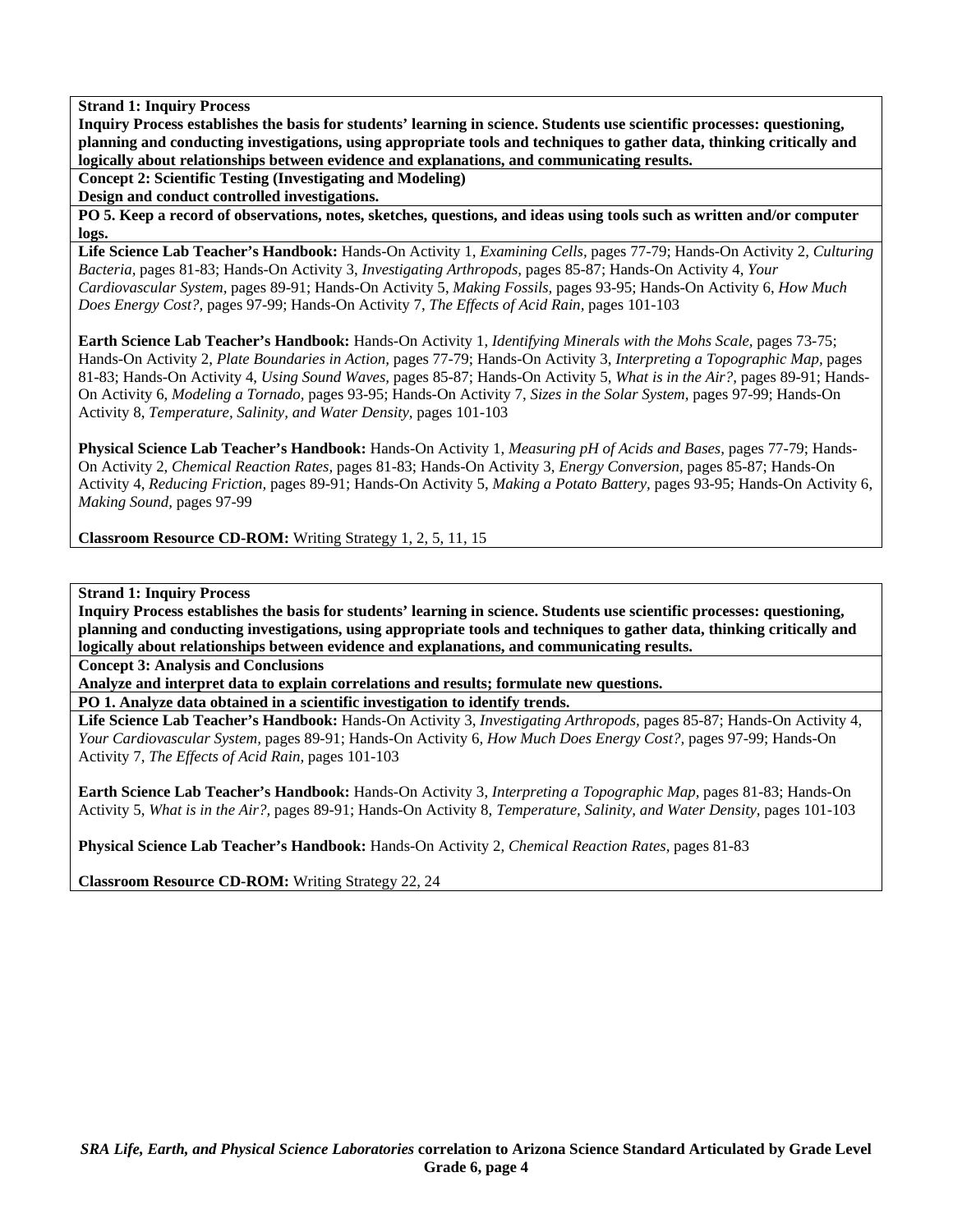**Inquiry Process establishes the basis for students' learning in science. Students use scientific processes: questioning, planning and conducting investigations, using appropriate tools and techniques to gather data, thinking critically and logically about relationships between evidence and explanations, and communicating results.** 

**Concept 3: Analysis and Conclusions** 

**Analyze and interpret data to explain correlations and results; formulate new questions.** 

**PO 2. Form a logical argument about a correlation between variables or sequence of events (e.g., construct a cause-andeffect chain that explains a sequence of events).** 

**Life Science Lab Teacher's Handbook:** Hands-On Activity 7, *The Effects of Acid Rain,* pages 101-103

**Earth Science Lab Teacher's Handbook:** Hands-On Activity 2, *Plate Boundaries in Action,* pages 77-79; Hands-On Activity 6, *Modeling a Tornado,* pages 93-95

**Physical Science Lab Teacher's Handbook:** Hands-On Activity 2, *Chemical Reaction Rates,* pages 81-83; Hands-On Activity 3, *Energy Conversion,* pages 85-87; Hands-On Activity 4, *Reducing Friction,* pages 89-91

**Classroom Resource CD-ROM:** Writing Strategy 7, 23

**Strand 1: Inquiry Process** 

**Inquiry Process establishes the basis for students' learning in science. Students use scientific processes: questioning, planning and conducting investigations, using appropriate tools and techniques to gather data, thinking critically and logically about relationships between evidence and explanations, and communicating results.** 

**Concept 3: Analysis and Conclusions** 

**Analyze and interpret data to explain correlations and results; formulate new questions.** 

**PO 3. Evaluate the observations and data reported by others.** 

**Life Science Lab Teacher's Handbook:** Hands-On Activity 1, *Examining Cells,* pages 77-79; Hands-On Activity 2, *Culturing Bacteria,* pages 81-83; Hands-On Activity 3, *Investigating Arthropods,* pages 85-87; Hands-On Activity 4, *Your Cardiovascular System,* pages 89-91; Hands-On Activity 5, *Making Fossils,* pages 93-95; Hands-On Activity 6, *How Much Does Energy Cost?,* pages 97-99; Hands-On Activity 7, *The Effects of Acid Rain,* pages 101-103

**Earth Science Lab Teacher's Handbook:** Hands-On Activity 1, *Identifying Minerals with the Mohs Scale,* pages 73-75; Hands-On Activity 2, *Plate Boundaries in Action,* pages 77-79; Hands-On Activity 3, *Interpreting a Topographic Map,* pages 81-83; Hands-On Activity 4, *Using Sound Waves,* pages 85-87; Hands-On Activity 5, *What is in the Air?,* pages 89-91; Hands-On Activity 6, *Modeling a Tornado,* pages 93-95; Hands-On Activity 7, *Sizes in the Solar System,* pages 97-99; Hands-On Activity 8, *Temperature, Salinity, and Water Density,* pages 101-103

**Physical Science Lab Teacher's Handbook:** Hands-On Activity 1, *Measuring pH of Acids and Bases,* pages 77-79; Hands-On Activity 2, *Chemical Reaction Rates,* pages 81-83; Hands-On Activity 3, *Energy Conversion,* pages 85-87; Hands-On Activity 4, *Reducing Friction,* pages 89-91; Hands-On Activity 5, *Making a Potato Battery,* pages 93-95; Hands-On Activity 6, *Making Sound,* pages 97-99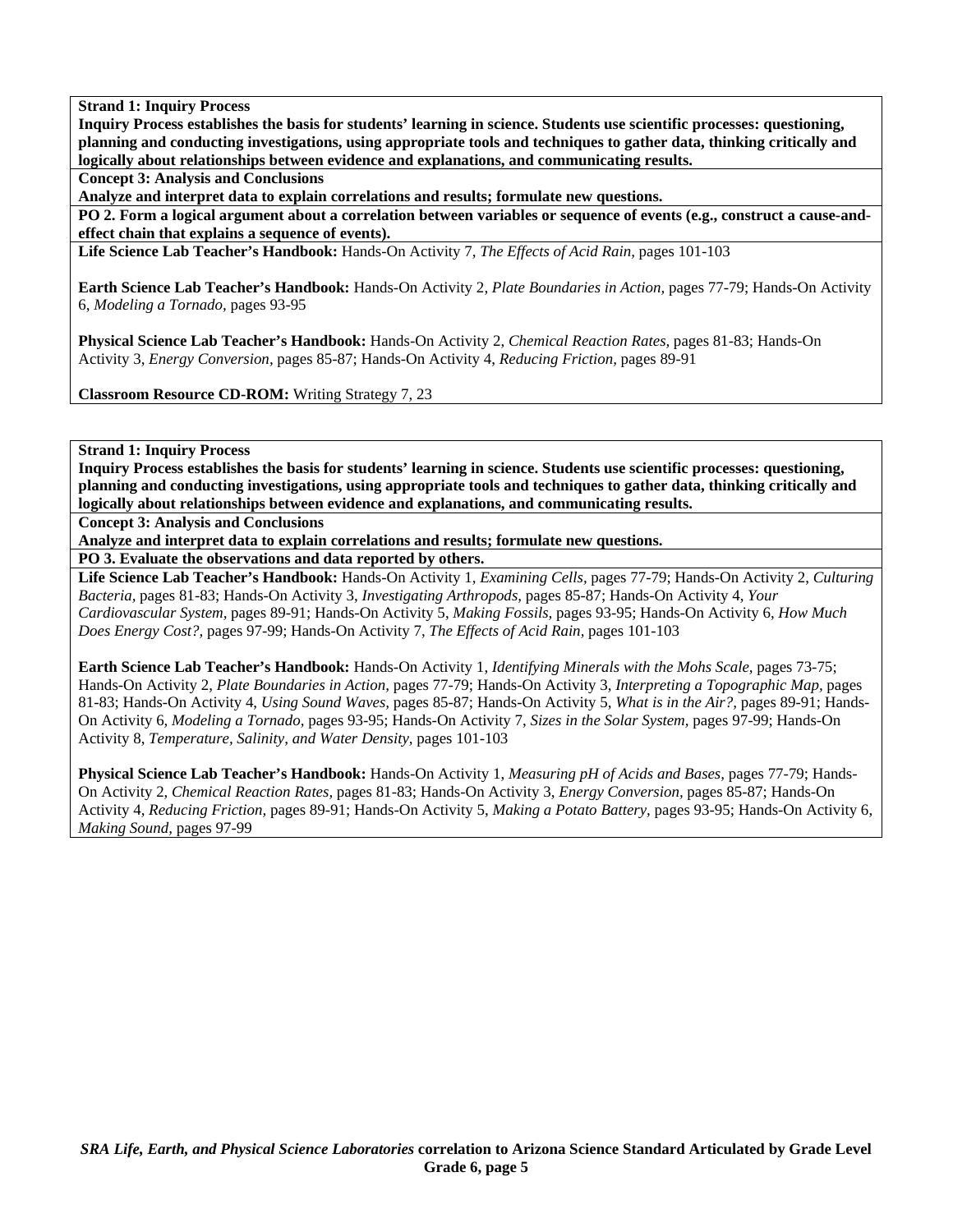**Inquiry Process establishes the basis for students' learning in science. Students use scientific processes: questioning, planning and conducting investigations, using appropriate tools and techniques to gather data, thinking critically and logically about relationships between evidence and explanations, and communicating results.** 

**Concept 3: Analysis and Conclusions** 

**Analyze and interpret data to explain correlations and results; formulate new questions.** 

**PO 4. Interpret simple tables and graphs produced by others.** 

**Life Science Lab Teacher's Handbook:** Hands-On Activity 2, *Culturing Bacteria,* pages 81-83; Hands-On Activity 3, *Investigating Arthropods,* pages 85-87; Hands-On Activity 4, *Your Cardiovascular System,* pages 89-91; Hands-On Activity 6, *How Much Does Energy Cost?,* pages 97-99; Hands-On Activity 7, *The Effects of Acid Rain,* pages 101-103

**Earth Science Lab Teacher's Handbook:** Hands-On Activity 1, *Identifying Minerals with the Mohs Scale,* pages 73-75; Hands-On Activity 5, *What is in the Air?,* pages 89-91; Hands-On Activity 7, *Sizes in the Solar System,* pages 97-99; Hands-On Activity 8, *Temperature, Salinity, and Water Density,* pages 101-103

**Physical Science Lab Teacher's Handbook:** Hands-On Activity 1, *Measuring pH of Acids and Bases,* pages 77-79; Hands-On Activity 2, *Chemical Reaction Rates,* pages 81-83; Hands-On Activity 3, *Energy Conversion,* pages 85-87; Hands-On Activity 4, *Reducing Friction,* pages 89-91; Hands-On Activity 6, *Making Sound,* pages 97-99

**Classroom Resource CD-ROM:** Writing Strategy 16, 22, 24

**Strand 1: Inquiry Process** 

**Inquiry Process establishes the basis for students' learning in science. Students use scientific processes: questioning, planning and conducting investigations, using appropriate tools and techniques to gather data, thinking critically and logically about relationships between evidence and explanations, and communicating results.** 

**Concept 3: Analysis and Conclusions** 

**Analyze and interpret data to explain correlations and results; formulate new questions.** 

**PO 5. Analyze the results from previous and/or similar investigations to verify the results of the current investigation.** 

**Life Science Lab Teacher's Handbook:** Hands-On Activity 1, *Examining Cells,* pages 77-79; Hands-On Activity 2, *Culturing Bacteria,* pages 81-83; Hands-On Activity 3, *Investigating Arthropods,* pages 85-87; Hands-On Activity 4, *Your Cardiovascular System,* pages 89-91; Hands-On Activity 5, *Making Fossils,* pages 93-95; Hands-On Activity 6, *How Much Does Energy Cost?,* pages 97-99; Hands-On Activity 7, *The Effects of Acid Rain,* pages 101-103

**Earth Science Lab Teacher's Handbook:** Hands-On Activity 1, *Identifying Minerals with the Mohs Scale,* pages 73-75; Hands-On Activity 2, *Plate Boundaries in Action,* pages 77-79; Hands-On Activity 3, *Interpreting a Topographic Map,* pages 81-83; Hands-On Activity 4, *Using Sound Waves,* pages 85-87; Hands-On Activity 5, *What is in the Air?,* pages 89-91; Hands-On Activity 6, *Modeling a Tornado,* pages 93-95; Hands-On Activity 7, *Sizes in the Solar System,* pages 97-99; Hands-On Activity 8, *Temperature, Salinity, and Water Density,* pages 101-103

**Physical Science Lab Teacher's Handbook:** Hands-On Activity 1, *Measuring pH of Acids and Bases,* pages 77-79; Hands-On Activity 2, *Chemical Reaction Rates,* pages 81-83; Hands-On Activity 3, *Energy Conversion,* pages 85-87; Hands-On Activity 4, *Reducing Friction,* pages 89-91; Hands-On Activity 5, *Making a Potato Battery,* pages 93-95; Hands-On Activity 6, *Making Sound,* pages 97-99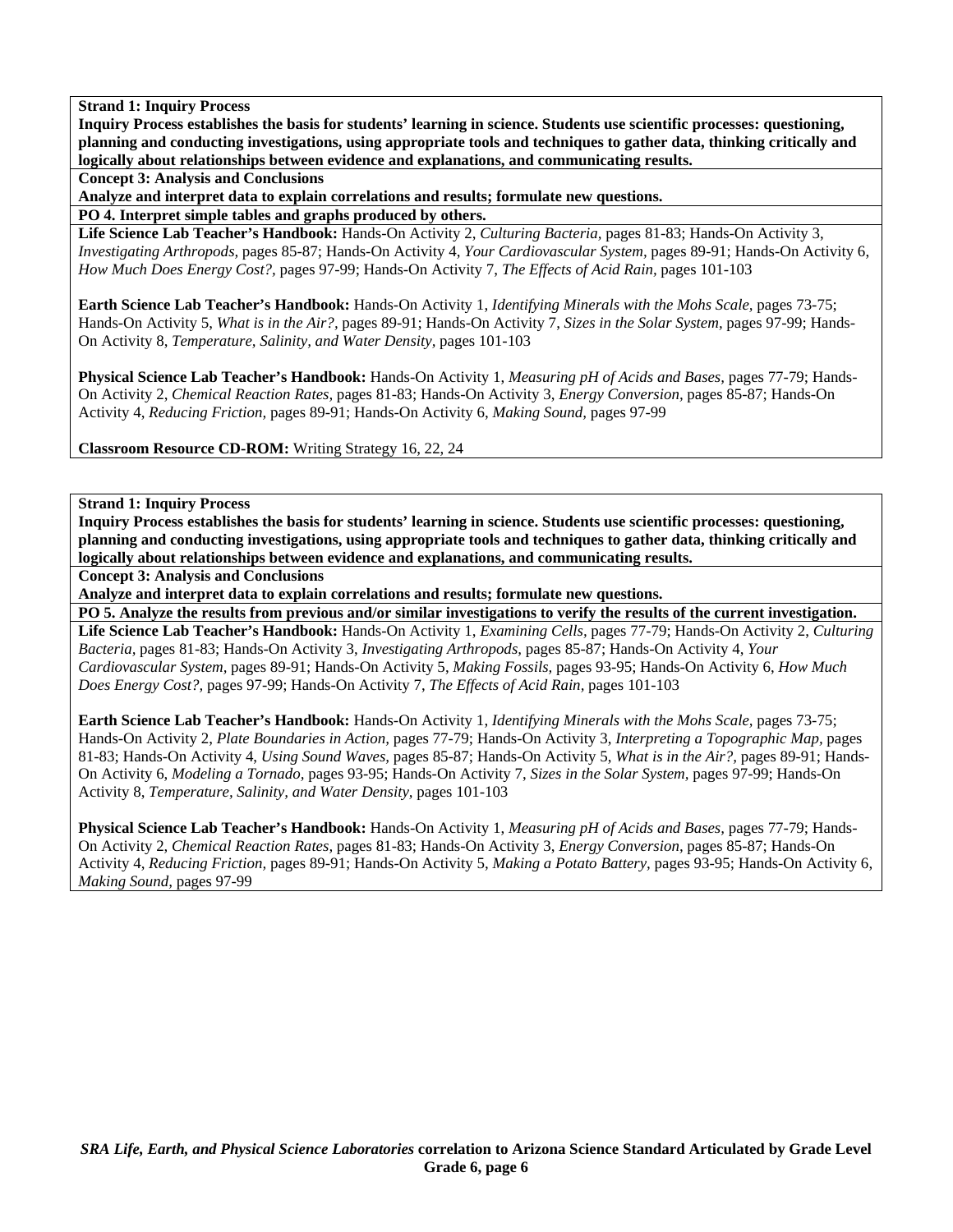**Inquiry Process establishes the basis for students' learning in science. Students use scientific processes: questioning, planning and conducting investigations, using appropriate tools and techniques to gather data, thinking critically and logically about relationships between evidence and explanations, and communicating results.** 

**Concept 3: Analysis and Conclusions** 

**Analyze and interpret data to explain correlations and results; formulate new questions.** 

**PO 6. Formulate new questions based on the results of a completed investigation.** 

**Life Science Lab Teacher's Handbook:** Hands-On Activity 1, *Examining Cells,* pages 77-79; Hands-On Activity 2, *Culturing Bacteria,* pages 81-83; Hands-On Activity 3, *Investigating Arthropods,* pages 85-87; Hands-On Activity 4, *Your Cardiovascular System,* pages 89-91; Hands-On Activity 5, *Making Fossils,* pages 93-95; Hands-On Activity 6, *How Much Does Energy Cost?,* pages 97-99; Hands-On Activity 7, *The Effects of Acid Rain,* pages 101-103

**Earth Science Lab Teacher's Handbook:** Hands-On Activity 1, *Identifying Minerals with the Mohs Scale,* pages 73-75; Hands-On Activity 2, *Plate Boundaries in Action,* pages 77-79; Hands-On Activity 3, *Interpreting a Topographic Map,* pages 81-83; Hands-On Activity 4, *Using Sound Waves,* pages 85-87; Hands-On Activity 5, *What is in the Air?,* pages 89-91; Hands-On Activity 6, *Modeling a Tornado,* pages 93-95; Hands-On Activity 7, *Sizes in the Solar System,* pages 97-99; Hands-On Activity 8, *Temperature, Salinity, and Water Density,* pages 101-103

**Physical Science Lab Teacher's Handbook:** Hands-On Activity 1, *Measuring pH of Acids and Bases,* pages 77-79; Hands-On Activity 2, *Chemical Reaction Rates,* pages 81-83; Hands-On Activity 3, *Energy Conversion,* pages 85-87; Hands-On Activity 4, *Reducing Friction,* pages 89-91; Hands-On Activity 5, *Making a Potato Battery,* pages 93-95; Hands-On Activity 6, *Making Sound,* pages 97-99

## **Strand 1: Inquiry Process**

**Inquiry Process establishes the basis for students' learning in science. Students use scientific processes: questioning, planning and conducting investigations, using appropriate tools and techniques to gather data, thinking critically and logically about relationships between evidence and explanations, and communicating results.** 

**Concept 4: Communication** 

**Communicate results of investigations.** 

**PO 1. Choose an appropriate graphic representation for collected data:** 

- **Line graph**
- **Double bar graph**
- **Stem and leaf plot**
- **Histogram.**

**Life Science Lab Teacher's Handbook:** Hands-On Activity 4, *Your Cardiovascular System,* pages 89-91

**Earth Science Lab Teacher's Handbook:** Hands-On Activity 3, *Interpreting a Topographic Map,* pages 81-83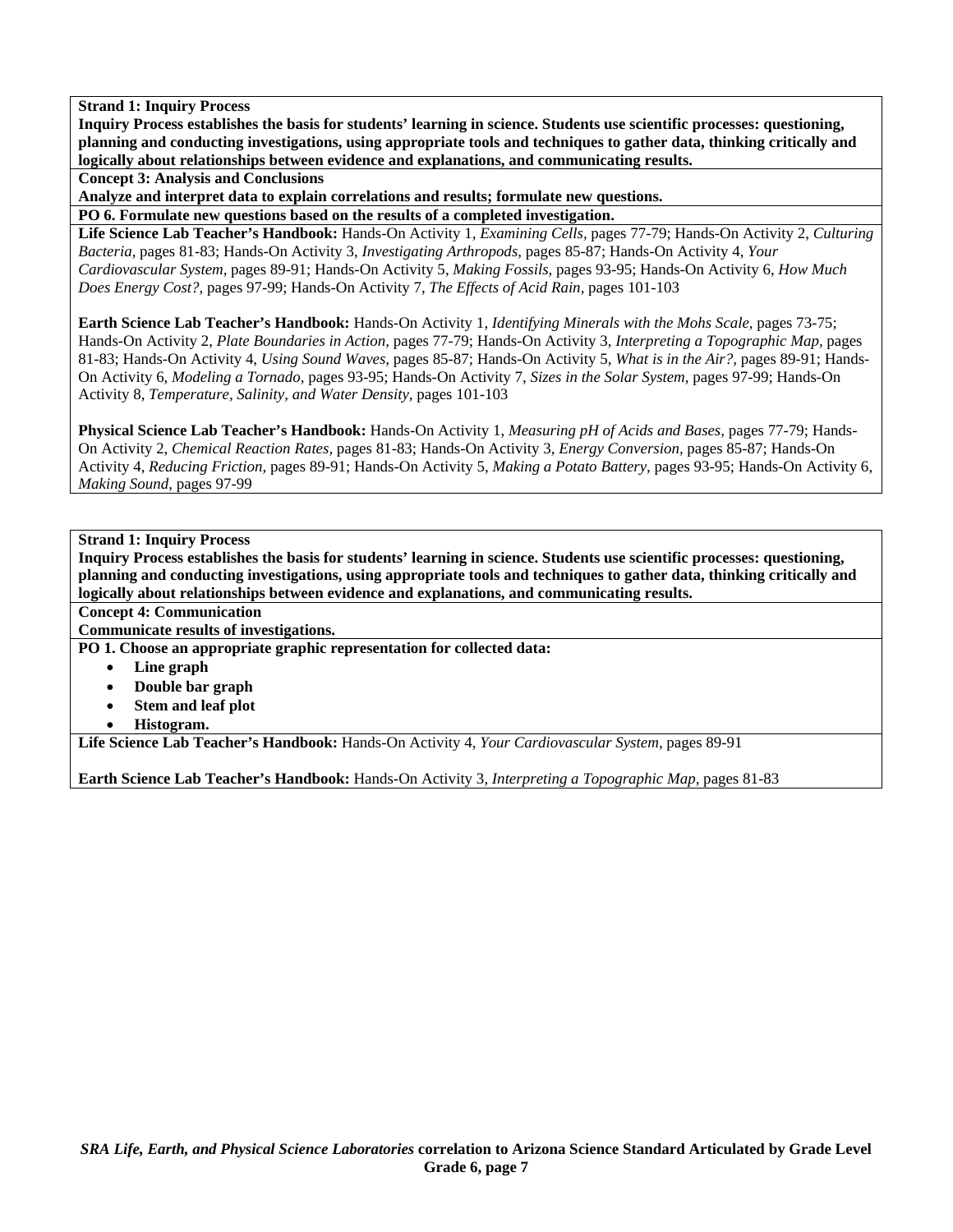**Inquiry Process establishes the basis for students' learning in science. Students use scientific processes: questioning, planning and conducting investigations, using appropriate tools and techniques to gather data, thinking critically and logically about relationships between evidence and explanations, and communicating results.** 

### **Concept 4: Communication**

**Communicate results of investigations.** 

**PO 2. Display data collected from a controlled investigation.** 

**Life Science Lab Teacher's Handbook:** Hands-On Activity 3, *Investigating Arthropods,* pages 85-87; Hands-On Activity 4, *Your Cardiovascular System,* pages 89-91; Hands-On Activity 6, *How Much Does Energy Cost?,* pages 97-99; Hands-On Activity 7, *The Effects of Acid Rain,* pages 101-103

**Earth Science Lab Teacher's Handbook:** Hands-On Activity 5, *What is in the Air?,* pages 89-91; Hands-On Activity 8, *Temperature, Salinity, and Water Density,* pages 101-103

**Physical Science Lab Teacher's Handbook:** Hands-On Activity 1, *Measuring pH of Acids and Bases,* pages 77-79; Hands-On Activity 2, *Chemical Reaction Rates,* pages 81-83; Hands-On Activity 3, *Energy Conversion,* pages 85-87; Hands-On Activity 4, *Reducing Friction,* pages 89-91; Hands-On Activity 6, *Making Sound,* pages 97-99

**Classroom Resource CD-ROM:** Writing Strategy 16, 22, 24

**Strand 1: Inquiry Process** 

**Inquiry Process establishes the basis for students' learning in science. Students use scientific processes: questioning, planning and conducting investigations, using appropriate tools and techniques to gather data, thinking critically and logically about relationships between evidence and explanations, and communicating results.** 

**Concept 4: Communication** 

**Communicate results of investigations.** 

**PO 3. Communicate the results of an investigation with appropriate use of qualitative and quantitative information.** 

**Life Science Lab Teacher's Handbook:** Hands-On Activity 1, *Examining Cells,* pages 77-79; Hands-On Activity 2, *Culturing Bacteria,* pages 81-83; Hands-On Activity 3, *Investigating Arthropods,* pages 85-87; Hands-On Activity 4, *Your Cardiovascular System,* pages 89-91; Hands-On Activity 5, *Making Fossils,* pages 93-95; Hands-On Activity 6, *How Much Does Energy Cost?,* pages 97-99; Hands-On Activity 7, *The Effects of Acid Rain,* pages 101-103

**Earth Science Lab Teacher's Handbook:** Hands-On Activity 1, *Identifying Minerals with the Mohs Scale,* pages 73-75; Hands-On Activity 2, *Plate Boundaries in Action,* pages 77-79; Hands-On Activity 3, *Interpreting a Topographic Map,* pages 81-83; Hands-On Activity 4, *Using Sound Waves,* pages 85-87; Hands-On Activity 5, *What is in the Air?,* pages 89-91; Hands-On Activity 6, *Modeling a Tornado,* pages 93-95; Hands-On Activity 7, *Sizes in the Solar System,* pages 97-99; Hands-On Activity 8, *Temperature, Salinity, and Water Density,* pages 101-103

**Physical Science Lab Teacher's Handbook:** Hands-On Activity 1, *Measuring pH of Acids and Bases,* pages 77-79; Hands-On Activity 2, *Chemical Reaction Rates,* pages 81-83; Hands-On Activity 3, *Energy Conversion,* pages 85-87; Hands-On Activity 4, *Reducing Friction,* pages 89-91; Hands-On Activity 5, *Making a Potato Battery,* pages 93-95; Hands-On Activity 6, *Making Sound,* pages 97-99

**Classroom Resource CD-ROM:** Writing Strategy 1, 2, 5, 11, 12, 15, 16, 22

**Strand 1: Inquiry Process** 

**Inquiry Process establishes the basis for students' learning in science. Students use scientific processes: questioning, planning and conducting investigations, using appropriate tools and techniques to gather data, thinking critically and logically about relationships between evidence and explanations, and communicating results.** 

**Concept 4: Communication** 

**Communicate results of investigations.** 

**PO 4. Create a list of instructions that others can follow in carrying out a procedure (without the use of personal pronouns).** 

**Classroom Resource CD-ROM:** Writing Strategy 6, 15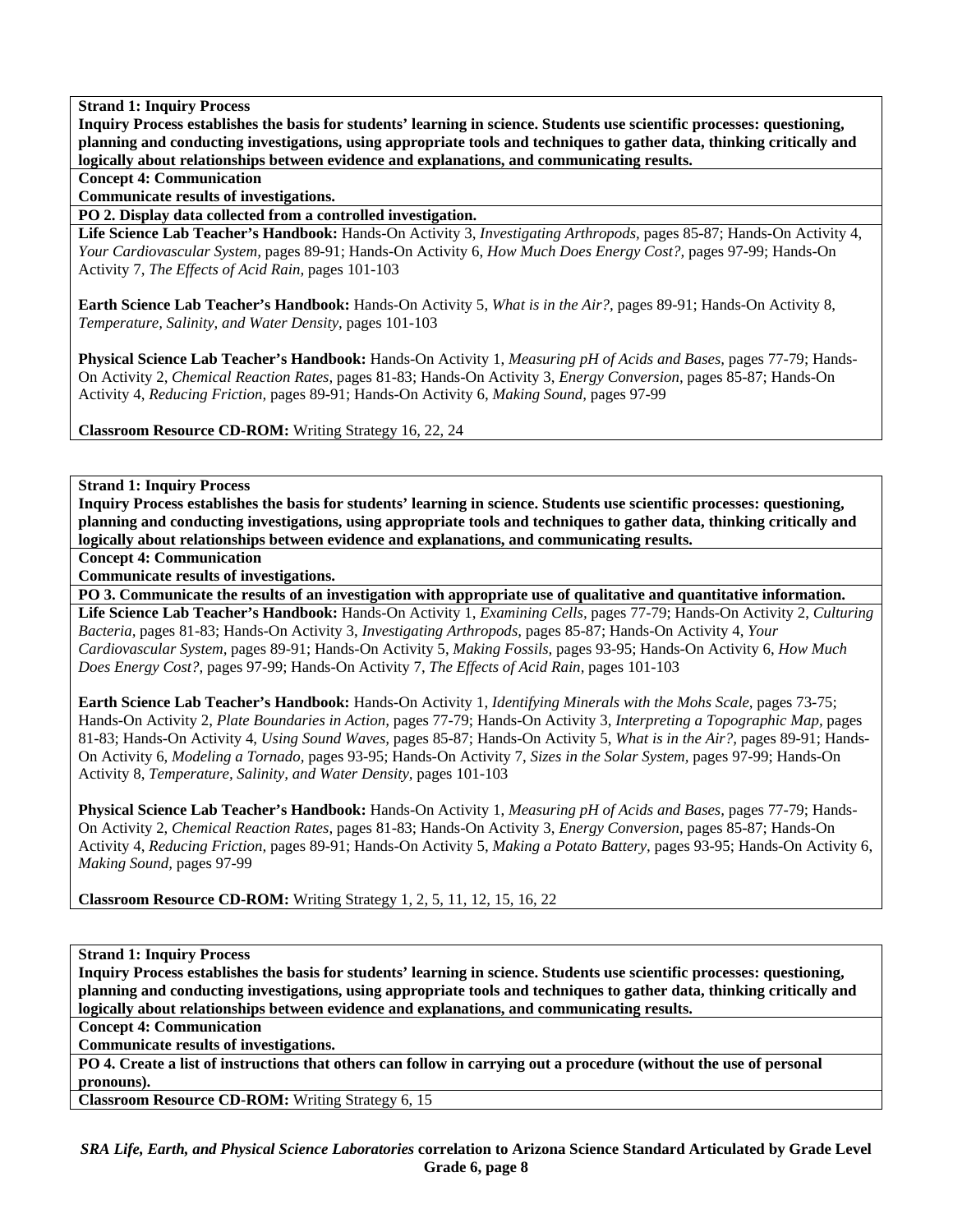**Inquiry Process establishes the basis for students' learning in science. Students use scientific processes: questioning, planning and conducting investigations, using appropriate tools and techniques to gather data, thinking critically and logically about relationships between evidence and explanations, and communicating results.** 

**Concept 4: Communication** 

**Communicate results of investigations.** 

**PO 5. Communicate the results and conclusion of the investigation.** 

**Life Science Lab Teacher's Handbook:** Hands-On Activity 1, *Examining Cells,* pages 77-79; Hands-On Activity 2, *Culturing Bacteria,* pages 81-83; Hands-On Activity 3, *Investigating Arthropods,* pages 85-87; Hands-On Activity 4, *Your Cardiovascular System,* pages 89-91; Hands-On Activity 5, *Making Fossils,* pages 93-95; Hands-On Activity 6, *How Much Does Energy Cost?,* pages 97-99; Hands-On Activity 7, *The Effects of Acid Rain,* pages 101-103

**Earth Science Lab Teacher's Handbook:** Hands-On Activity 1, *Identifying Minerals with the Mohs Scale,* pages 73-75; Hands-On Activity 2, *Plate Boundaries in Action,* pages 77-79; Hands-On Activity 3, *Interpreting a Topographic Map,* pages 81-83; Hands-On Activity 4, *Using Sound Waves,* pages 85-87; Hands-On Activity 5, *What is in the Air?,* pages 89-91; Hands-On Activity 6, *Modeling a Tornado,* pages 93-95; Hands-On Activity 7, *Sizes in the Solar System,* pages 97-99; Hands-On Activity 8, *Temperature, Salinity, and Water Density,* pages 101-103

**Physical Science Lab Teacher's Handbook:** Hands-On Activity 1, *Measuring pH of Acids and Bases,* pages 77-79; Hands-On Activity 2, *Chemical Reaction Rates,* pages 81-83; Hands-On Activity 3, *Energy Conversion,* pages 85-87; Hands-On Activity 4, *Reducing Friction,* pages 89-91; Hands-On Activity 5, *Making a Potato Battery,* pages 93-95; Hands-On Activity 6, *Making Sound,* pages 97-99

**Classroom Resource CD-ROM:** Writing Strategy 15

# **Strand 2: History and Nature of Science**

**Scientific investigation grows from the contributions of many people. History and Nature of Science emphasizes the importance of the conclusion of historical perspectives and the advances that each new development brings to technology and human knowledge. This strand focuses on the human aspects of science and the role that scientists play in the development of various cultures.** 

**Concept 1: History of Science as a Human Endeavor** 

**Identify individual, cultural, and technological contributions to scientific knowledge.** 

**PO 1. Identify how diverse people and/or cultures, past and present, have made important contributions to scientific innovations (e.g., Jacques Cousteau [inventor, marine explorer], supports Strand 4; William Beebe [scientists] supports Stand 4; Thor Heyerdahl [anthropologist] supports Strand 6).** 

**Life Science Lab, Level A:** Cards 2, 5, 46, 59

**Life Science Lab, Level B:** Cards 2, 5, 46, 59

**Earth Science Lab, Level A: Cards 10, 68, 72, 78 Earth Science Lab, Level B: Cards 10, 68, 72, 78** 

Physical Science Lab, Level A: Cards 3, 7, 17, 55 Physical Science Lab, Level B: Cards 3, 7, 17, 55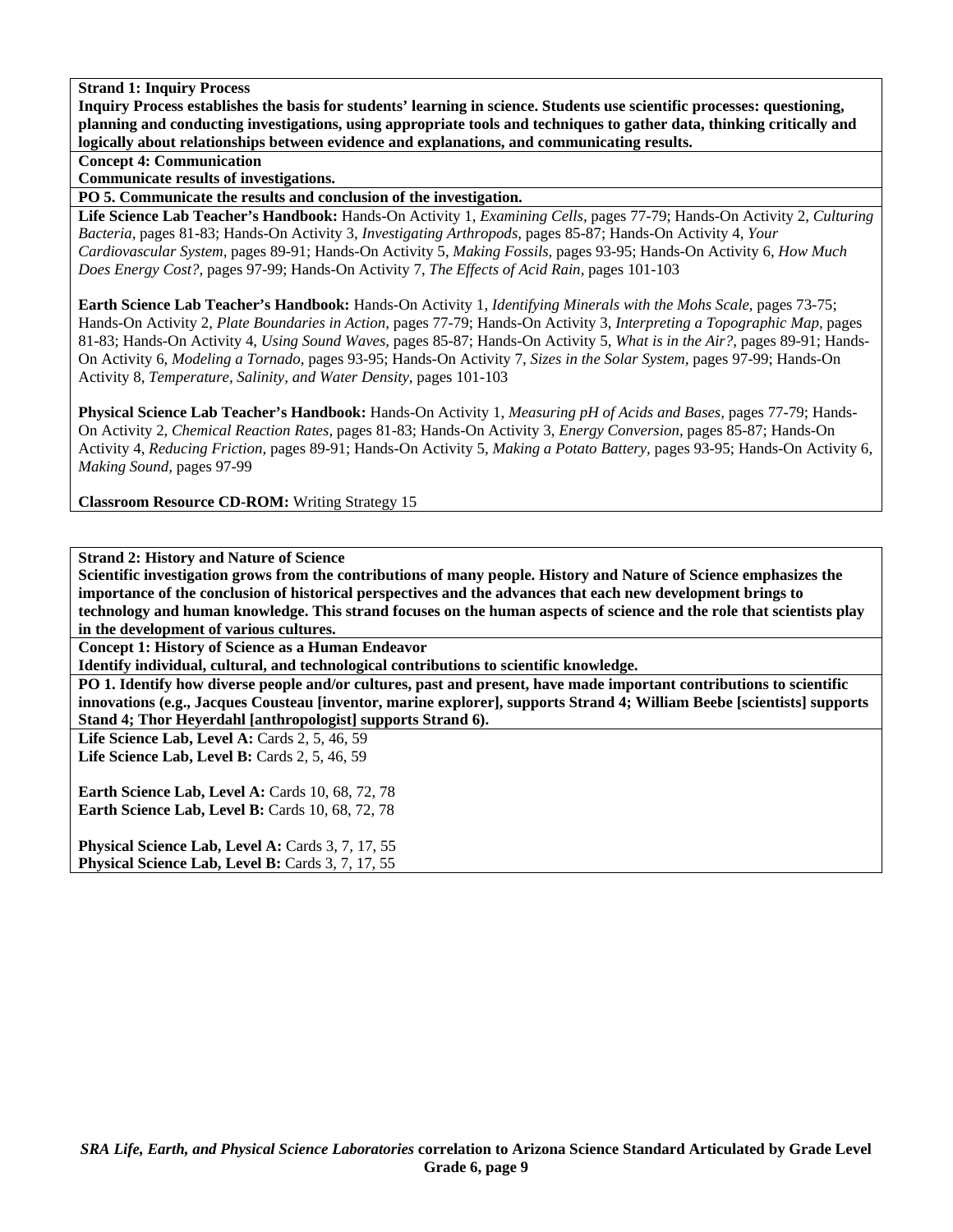**Scientific investigation grows from the contributions of many people. History and Nature of Science emphasizes the importance of the conclusion of historical perspectives and the advances that each new development brings to technology and human knowledge. This strand focuses on the human aspects of science and the role that scientists play in the development of various cultures.** 

**Concept 1: History of Science as a Human Endeavor** 

**Identify individual, cultural, and technological contributions to scientific knowledge.** 

**PO 2. Describe how a major milestone in science or technology has revolutionized the thinking of the time (e.g., Cell Theory, sonar, SCUBA, underwater robotics).** 

Life Science Lab, Level A: Cards 5, 49, 59, 64, 69, 83 **Life Science Lab, Level B:** Cards 5, 49, 59, 64, 69, 83

**Earth Science Lab, Level A: Cards 16, 20, 31, 70, 72, 79, 80, 81, 88 Earth Science Lab, Level B:** Cards 16, 20, 31, 70, 72, 79, 80, 81, 88

**Physical Science Lab, Level A:** Cards 33, 34, 35, 76, 81, 82, 90 **Physical Science Lab, Level B:** Cards 33, 34, 35, 76, 81, 82, 90

**Strand 2: History and Nature of Science** 

**Scientific investigation grows from the contributions of many people. History and Nature of Science emphasizes the importance of the conclusion of historical perspectives and the advances that each new development brings to technology and human knowledge. This strand focuses on the human aspects of science and the role that scientists play** 

**in the development of various cultures.** 

**Concept 1: History of Science as a Human Endeavor** 

**Identify individual, cultural, and technological contributions to scientific knowledge.** 

**PO 3. Analyze the impact of a major scientific development occurring within the past decade.** 

**Life Science Lab, Level A: Cards 64, 69, 83** Life Science Lab, Level B: Cards 64, 69, 83

Earth Science Lab, Level A: Cards 20, 72, 79 Earth Science Lab, Level B: Cards 20, 72, 79

**Physical Science Lab, Level A:** Cards 33, 35, 81, 84 **Physical Science Lab, Level B:** Cards 33, 35, 81, 84

**Strand 2: History and Nature of Science** 

**Scientific investigation grows from the contributions of many people. History and Nature of Science emphasizes the importance of the conclusion of historical perspectives and the advances that each new development brings to technology and human knowledge. This strand focuses on the human aspects of science and the role that scientists play in the development of various cultures.** 

**Concept 1: History of Science as a Human Endeavor** 

**Identify individual, cultural, and technological contributions to scientific knowledge.** 

**PO 4. Describe the use of technology in science-related careers.** 

This concept is not covered at this level.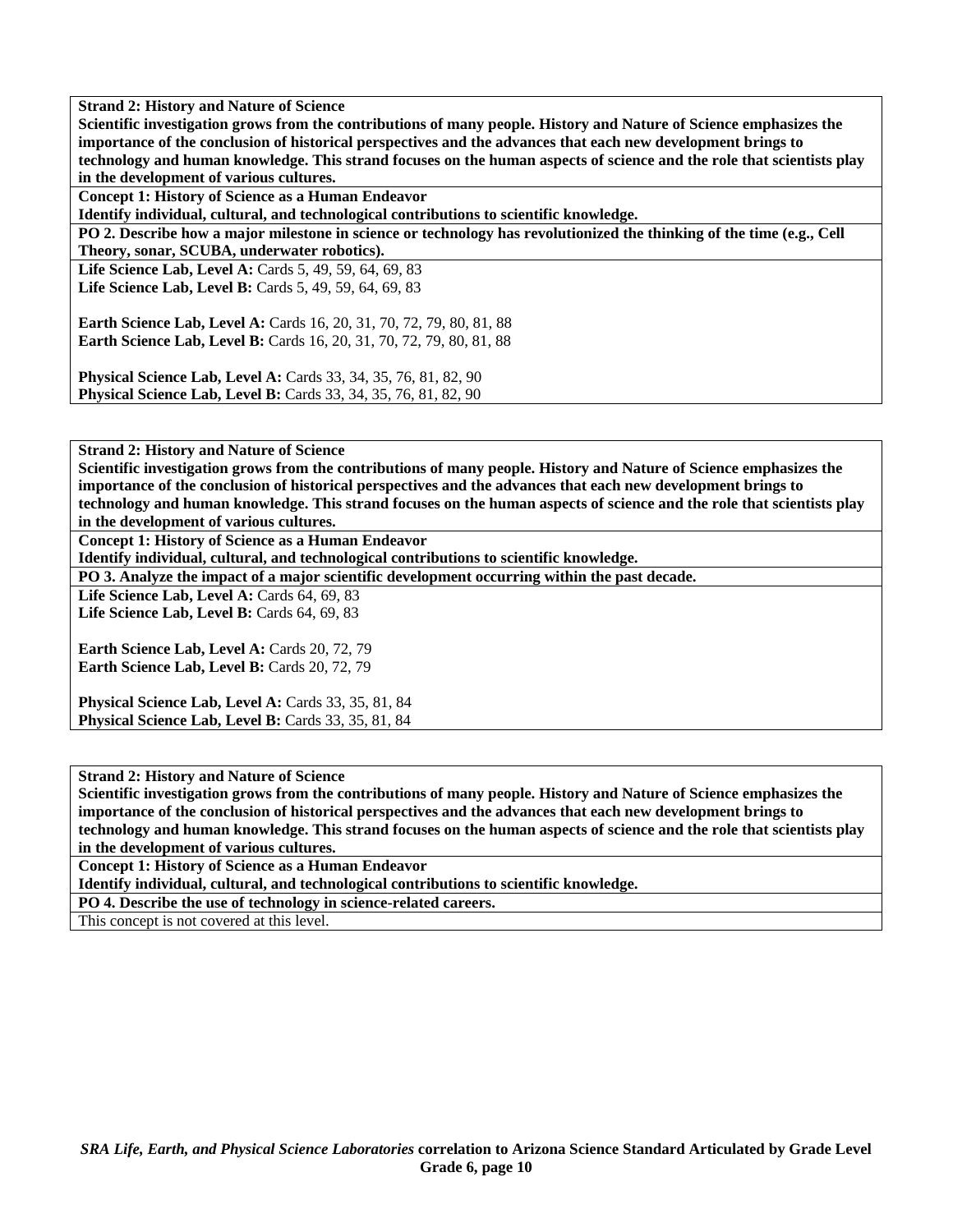**Scientific investigation grows from the contributions of many people. History and Nature of Science emphasizes the importance of the conclusion of historical perspectives and the advances that each new development brings to technology and human knowledge. This strand focuses on the human aspects of science and the role that scientists play in the development of various cultures.** 

**Concept 2: Nature of Scientific Knowledge** 

**Understand how science is a process for generating knowledge.** 

**PO 1. Describe how science is an ongoing process that changes in response to new information and discoveries.** 

**Life Science Lab, Level A: Cards 5, 64, 69 Life Science Lab, Level B: Cards 5, 64, 69** 

**Earth Science Lab, Level A:** Cards 10, 20, 31, 68, 72, 78, 79 **Earth Science Lab, Level B:** Cards 10, 20, 31, 68, 72, 78, 79

**Physical Science Lab, Level A:** Cards 3, 7, 17, 33, 35, 53, 55, 81, 84 **Physical Science Lab, Level B:** Cards 3, 7, 17, 33, 35, 53, 55, 81, 84

**Strand 2: History and Nature of Science** 

**Scientific investigation grows from the contributions of many people. History and Nature of Science emphasizes the importance of the conclusion of historical perspectives and the advances that each new development brings to technology and human knowledge. This strand focuses on the human aspects of science and the role that scientists play in the development of various cultures.** 

**Concept 2: Nature of Scientific Knowledge** 

**Understand how science is a process for generating knowledge.** 

**PO 2. Describe how scientific knowledge is subject to change as new information and/or technology challenges prevailing theories.** 

**Life Science Lab, Level A: Cards 1, 49, 64, 69** Life Science Lab, Level B: Cards 1, 49, 64, 69

**Earth Science Lab, Level A: Cards 10, 68, 72, 78 Earth Science Lab, Level B: Cards 10, 68, 72, 78** 

Physical Science Lab, Level A: Cards 3, 81, 84 Physical Science Lab, Level B: Cards 3, 81, 84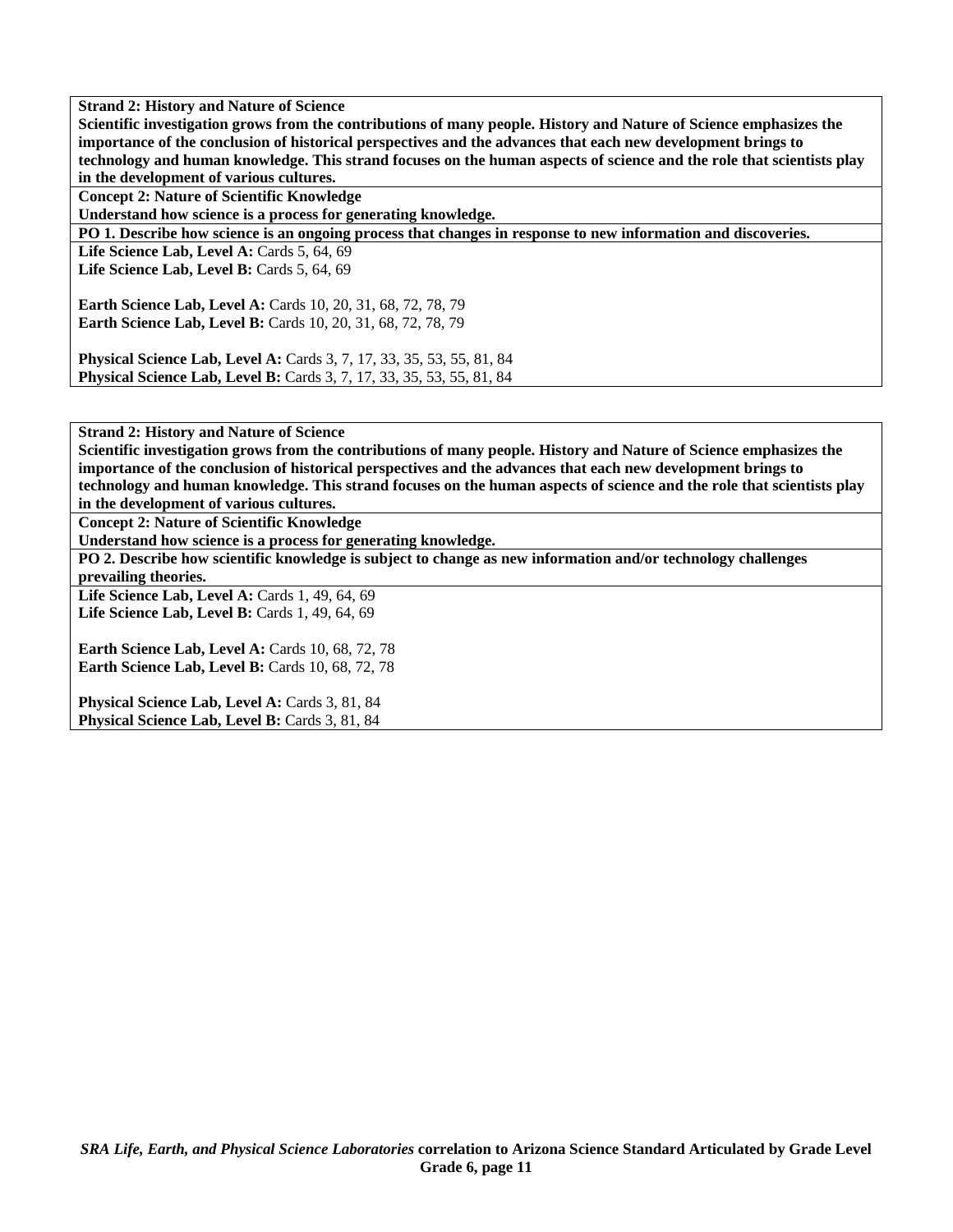**Scientific investigation grows from the contributions of many people. History and Nature of Science emphasizes the importance of the conclusion of historical perspectives and the advances that each new development brings to technology and human knowledge. This strand focuses on the human aspects of science and the role that scientists play in the development of various cultures.** 

**Concept 2: Nature of Scientific Knowledge** 

**Understand how science is a process for generating knowledge.** 

**PO 3. Apply the following scientific processes to other problem solving or decision making situations:** 

- **Observing**
- **Questioning**
- **Communicating**
- **Comparing**
- **Measuring**
- **Classifying**
- **Predicting**
- **Organizing data**
- **Inferring**
- **Generating hypotheses**
- **Identifying variables.**

**Life Science Lab Teacher's Handbook:** Hands-On Activity 1, *Examining Cells,* pages 77-79; Hands-On Activity 2, *Culturing Bacteria,* pages 81-83; Hands-On Activity 3, *Investigating Arthropods,* pages 85-87; Hands-On Activity 4, *Your Cardiovascular System,* pages 89-91; Hands-On Activity 5, *Making Fossils,* pages 93-95; Hands-On Activity 6, *How Much Does Energy Cost?,* pages 97-99; Hands-On Activity 7, *The Effects of Acid Rain,* pages 101-103

**Earth Science Lab Teacher's Handbook:** Hands-On Activity 1, *Identifying Minerals with the Mohs Scale,* pages 73-75; Hands-On Activity 2, *Plate Boundaries in Action,* pages 77-79; Hands-On Activity 3, *Interpreting a Topographic Map,* pages 81-83; Hands-On Activity 4, *Using Sound Waves,* pages 85-87; Hands-On Activity 5, *What is in the Air?,* pages 89-91; Hands-On Activity 6, *Modeling a Tornado,* pages 93-95; Hands-On Activity 7, *Sizes in the Solar System,* pages 97-99; Hands-On Activity 8, *Temperature, Salinity, and Water Density,* pages 101-103

**Physical Science Lab Teacher's Handbook:** Hands-On Activity 1, *Measuring pH of Acids and Bases,* pages 77-79; Hands-On Activity 2, *Chemical Reaction Rates,* pages 81-83; Hands-On Activity 3, *Energy Conversion,* pages 85-87; Hands-On Activity 4, *Reducing Friction,* pages 89-91; Hands-On Activity 5, *Making a Potato Battery,* pages 93-95; Hands-On Activity 6, *Making Sound,* pages 97-99

**Strand 3: Science in Personal and Social Perspectives** 

**Science in personal and Social Perspectives emphasizes developing the ability to design a solution to a problem, to understand the relationship between science and technology, and the ways people are involved in both. Students understand the impact of science and technology on human activity and the environment. This strand affords students the opportunity to understand their place in the world—as living creatures, consumers, decision makers, problem solvers, managers, and planners.** 

**Concept 1: Changes in Environments** 

**Describe the interactions between human populations, natural hazards, and the environment.** 

**PO 1. Evaluate the effects of the following natural hazards:** 

- **Sandstorm**
- **Hurricane**
- **Tornado**
- **Ultraviolet light**
- **Lightning- caused fire.**

Life Science Lab, Level A: Card 80 Life Science Lab, Level B: Card 80

**Earth Science Lab, Level A: Cards 15, 16, 17, 52, 53, 54, 60 Earth Science Lab, Level B:** Cards 15, 16, 17, 52, 53, 54, 60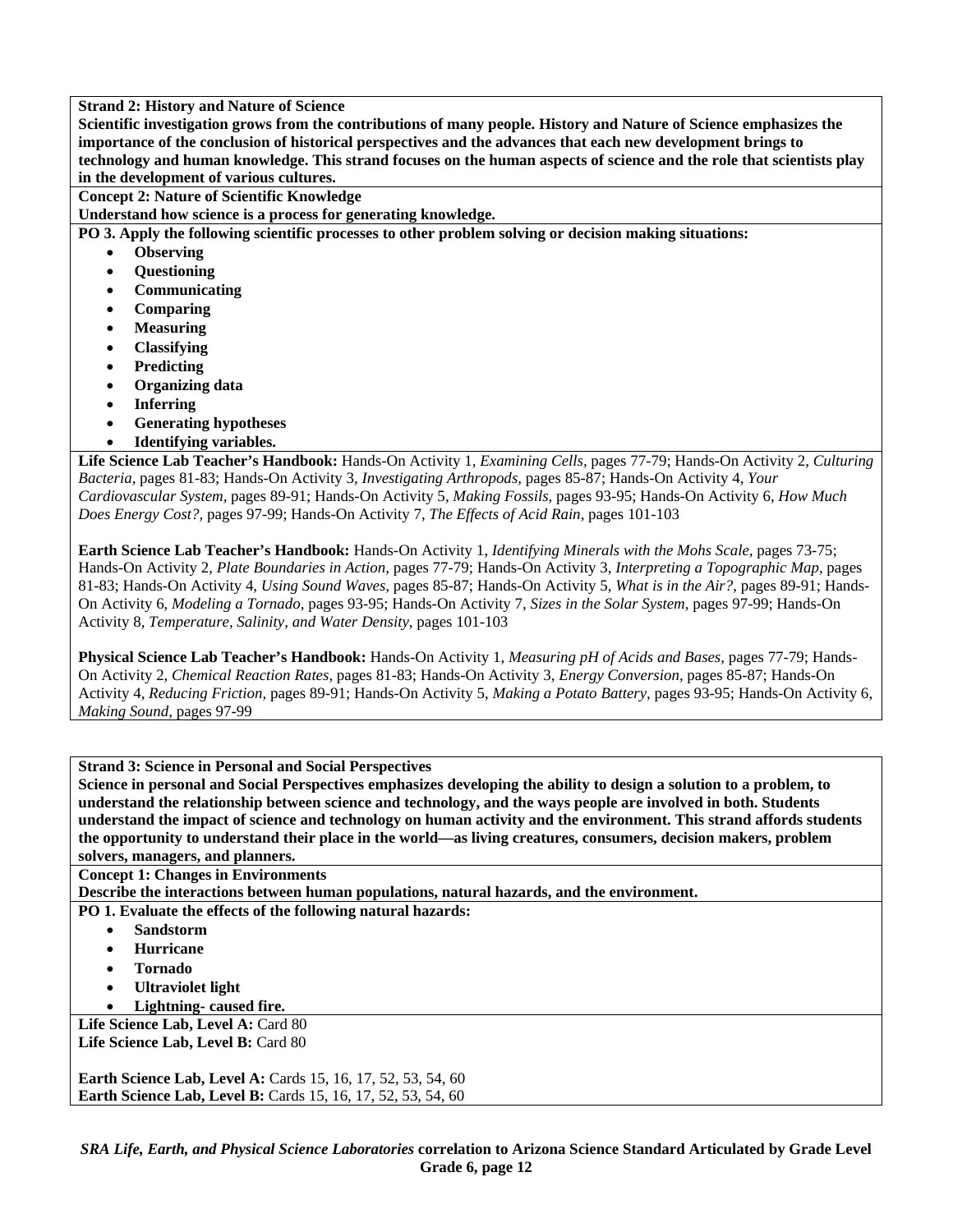**Strand 3: Science in Personal and Social Perspectives** 

**Science in personal and Social Perspectives emphasizes developing the ability to design a solution to a problem, to understand the relationship between science and technology, and the ways people are involved in both. Students understand the impact of science and technology on human activity and the environment. This strand affords students the opportunity to understand their place in the world—as living creatures, consumers, decision makers, problem solvers, managers, and planners.** 

**Concept 1: Changes in Environments** 

**Describe the interactions between human populations, natural hazards, and the environment.** 

**PO 2. Describe how people plan for, and respond to, the following natural disasters:** 

- **Drought**
- **Flooding**
- **Tornadoes.**

**Earth Science Lab, Level A:** Cards 15, 17, 52, 53, 54 **Earth Science Lab, Level B: Cards 15, 17, 52, 53, 54** 

**Strand 3: Science in Personal and Social Perspectives** 

**Science in personal and Social Perspectives emphasizes developing the ability to design a solution to a problem, to understand the relationship between science and technology, and the ways people are involved in both. Students understand the impact of science and technology on human activity and the environment. This strand affords students the opportunity to understand their place in the world—as living creatures, consumers, decision makers, problem solvers, managers, and planners.** 

**Concept 2: Science and Technology in Society** 

**Develop viable solutions to a need or problem.** 

**PO 1. Propose viable methods of responding to an identified need or problem.** 

**PO 2. Compare possible solutions to best address an identified need of problem.** 

**PO 3. Design and construct a solution to an identified need or problem using simple classroom materials.** 

**PO 4. Describe a technological discovery that influences science.** 

This concept is not covered at this level.

**Strand 4: Life Science** 

**Life Science expands students' biological understanding of life by focusing on the characteristics of living things, the diversity of life, and how organisms and populations change over time in terms of biological adaptation and genetics. This understanding includes the relationship of structures to their functions and life cycles, interrelationships of matter and energy in living organisms, and the interactions of living organisms with their environment.** 

**Concept 1: Structure and Function in Living Systems** 

**Understand the relationships between structures and functions of organisms.** 

**PO 1. Explain the importance of water to organisms.** 

**Life Science Lab, Level A:** Cards 16, 17, 45, 46, 52, 70, 82, 90 **Life Science Lab, Level B:** Cards 16, 17, 45, 46, 52, 70, 82, 90

**Earth Science Lab, Level A: Card 47 Earth Science Lab, Level B: Card 47**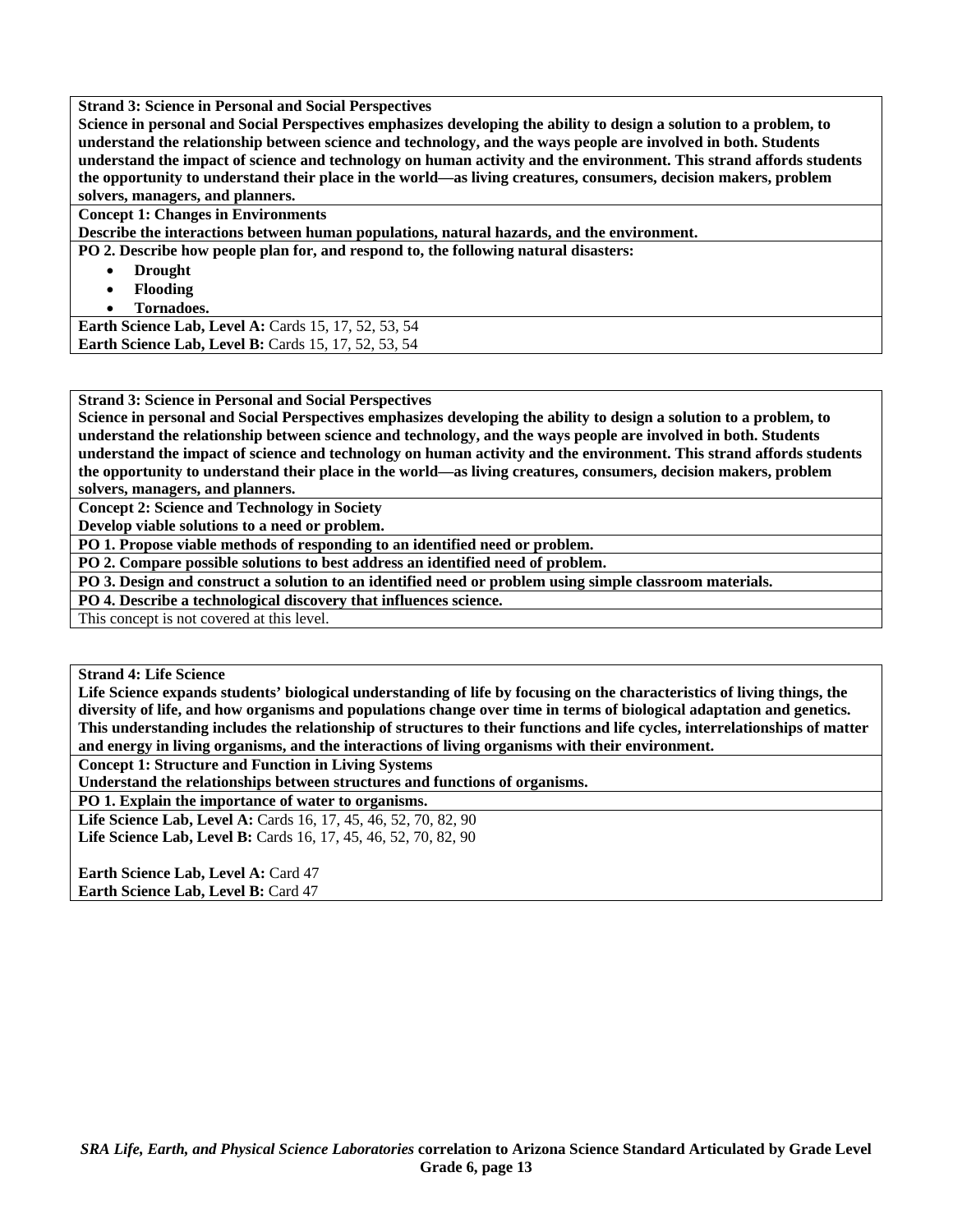**Life Science expands students' biological understanding of life by focusing on the characteristics of living things, the diversity of life, and how organisms and populations change over time in terms of biological adaptation and genetics. This understanding includes the relationship of structures to their functions and life cycles, interrelationships of matter and energy in living organisms, and the interactions of living organisms with their environment.** 

**Concept 1: Structure and Function in Living Systems** 

**Understand the relationships between structures and functions of organisms.** 

**PO 2. Describe the basic structure of a cell, including:** 

- **Cell wall**
- **Cell membrane**
- **Nucleus.**

Life Science Lab, Level A: Cards 6, 7, 8

Life Science Lab, Level B: Cards 6, 7, 8

**Life Science Lab Teacher's Handbook:** Hands-On Activity 1, *Examining Cells,* pages 77-79

# **Strand 4: Life Science**

**Life Science expands students' biological understanding of life by focusing on the characteristics of living things, the diversity of life, and how organisms and populations change over time in terms of biological adaptation and genetics. This understanding includes the relationship of structures to their functions and life cycles, interrelationships of matter and energy in living organisms, and the interactions of living organisms with their environment.** 

**Concept 1: Structure and Function in Living Systems** 

**Understand the relationships between structures and functions of organisms.** 

**PO 3. Describe the function of each of the following cell parts:** 

- **Cell wall**
- **Cell membrane**
- **Nucleus.**

Life Science Lab, Level A: Cards 6, 7, 8

Life Science Lab, Level B: Cards 6, 7, 8

**Life Science Lab Teacher's Handbook:** Hands-On Activity 1, *Examining Cells,* pages 77-79

**Strand 4: Life Science** 

**Life Science expands students' biological understanding of life by focusing on the characteristics of living things, the diversity of life, and how organisms and populations change over time in terms of biological adaptation and genetics. This understanding includes the relationship of structures to their functions and life cycles, interrelationships of matter and energy in living organisms, and the interactions of living organisms with their environment.** 

**Concept 1: Structure and Function in Living Systems** 

**Understand the relationships between structures and functions of organisms.** 

**PO 4. Differentiate between plant and animal cells.** 

Life Science Lab, Level A: Cards 6, 7

Life Science Lab, Level B: Cards 6, 7

**Strand 4: Life Science** 

**Life Science expands students' biological understanding of life by focusing on the characteristics of living things, the diversity of life, and how organisms and populations change over time in terms of biological adaptation and genetics. This understanding includes the relationship of structures to their functions and life cycles, interrelationships of matter and energy in living organisms, and the interactions of living organisms with their environment.** 

**Concept 1: Structure and Function in Living Systems** 

**Understand the relationships between structures and functions of organisms.** 

**PO 5. Explain the hierarchy of cells, tissues, organs, and systems.** 

Life Science Lab, Level A: Card 44

Life Science Lab, Level B: Card 44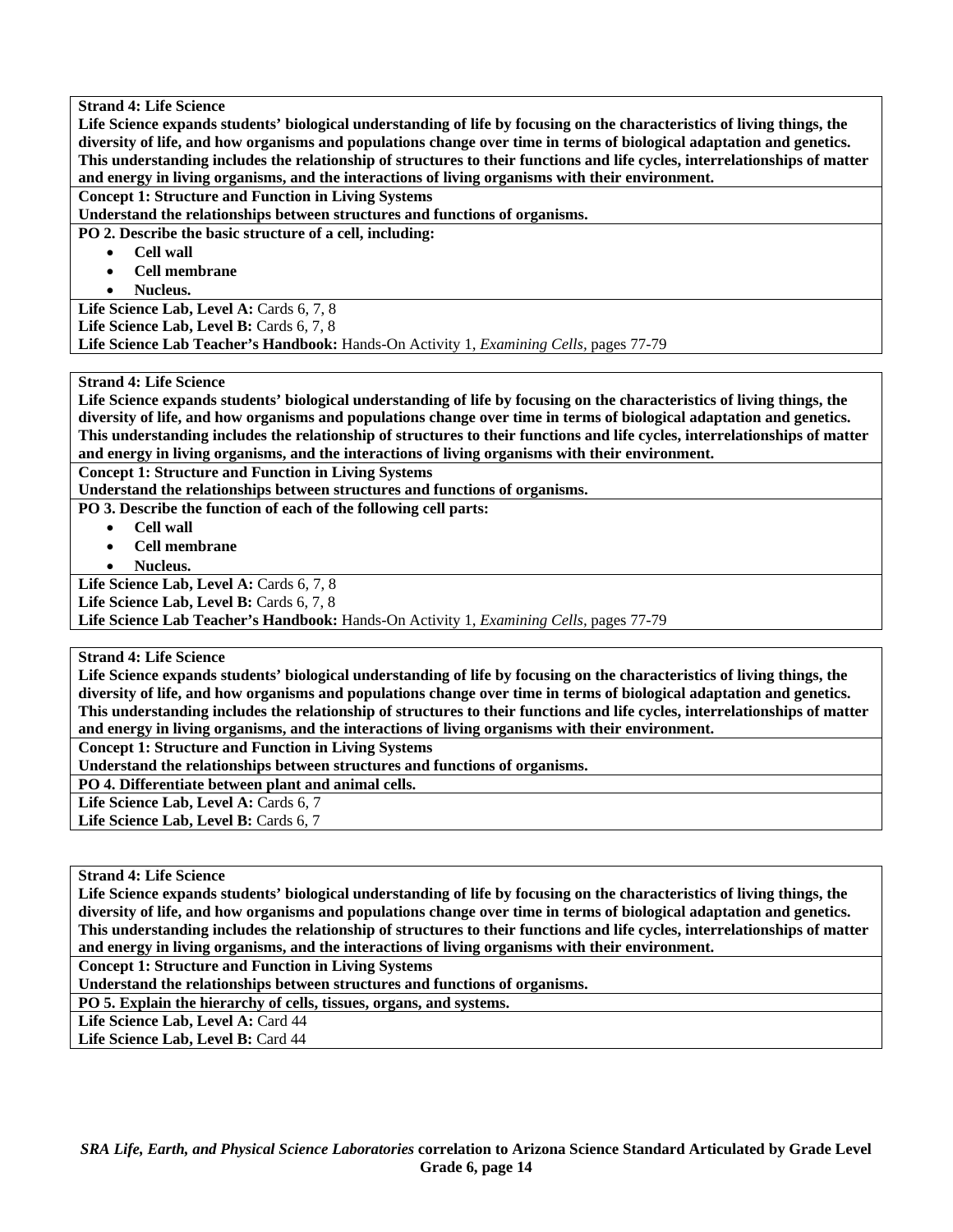**Life Science expands students' biological understanding of life by focusing on the characteristics of living things, the diversity of life, and how organisms and populations change over time in terms of biological adaptation and genetics. This understanding includes the relationship of structures to their functions and life cycles, interrelationships of matter and energy in living organisms, and the interactions of living organisms with their environment.** 

**Concept 1: Structure and Function in Living Systems** 

**Understand the relationships between structures and functions of organisms.** 

**PO 6. Relate the following structures of living organisms to their functions:** 

**Animals** 

- **Respiration—gills, lungs**
- **Digestion—stomach, intestines**
- **Circulation—heart, veins, arteries, capillaries**
- **Locomotion—muscles, skeleton.**

**Plants** 

- **Transpiration—stomata, roots, xylem, phloem**
- **Absorption—roots, xylem, phloem**
- **Response to stimulus (phototropism, hydrotropism, geotropism)—roots, xylem, phloem.**

Life Science Lab, Level A: Cards 16, 17, 18, 20, 24, 47, 48, 50, 51, 53, 54

Life Science Lab, Level B: Cards 16, 17, 18, 20, 24, 47, 48, 50, 51, 53, 54

**Life Science Lab Teacher's Handbook:** Hands-On Activity 4, *Your Cardiovascular System,* pages 89-91

**Strand 4: Life Science** 

**Life Science expands students' biological understanding of life by focusing on the characteristics of living things, the diversity of life, and how organisms and populations change over time in terms of biological adaptation and genetics. This understanding includes the relationship of structures to their functions and life cycles, interrelationships of matter and energy in living organisms, and the interactions of living organisms with their environment.** 

**Concept 1: Structure and Function in Living Systems** 

**Understand the relationships between structures and functions of organisms.** 

**PO 7. Describe how the various systems of living organisms work together to perform a vital function:** 

- **Respiratory and circulatory**
- **Muscular and skeletal**
- **Digestive and excretory.**

**Life Science Lab, Level A:** Cards 47, 48, 50, 51, 52, 53, 54, 55 **Life Science Lab, Level B:** Cards 47, 48, 50, 51, 52, 53, 54, 55 **Life Science Lab Teacher's Handbook:** Hands-On Activity 4, *Your Cardiovascular System,* pages 89-91

**Strand 4: Life Science** 

**Life Science expands students' biological understanding of life by focusing on the characteristics of living things, the diversity of life, and how organisms and populations change over time in terms of biological adaptation and genetics. This understanding includes the relationship of structures to their functions and life cycles, interrelationships of matter and energy in living organisms, and the interactions of living organisms with their environment.** 

**Concept 3: Populations of Organisms in an Ecosystem** 

**Analyze the relationships among various organisms and their environment.** 

**PO 1. Explain that sunlight is the major source of energy for most ecosystems.** 

Life Science Lab, Level A: Cards 16, 17, 76, 89 Life Science Lab, Level B: Cards 16, 17, 76, 89

**Earth Science Lab, Level A: Cards 37, 38, 43, 47, 82 Earth Science Lab, Level B: Cards 37, 38, 43, 47, 82** 

Physical Science Lab, Level A: Card 46 **Physical Science Lab, Level B: Card 46**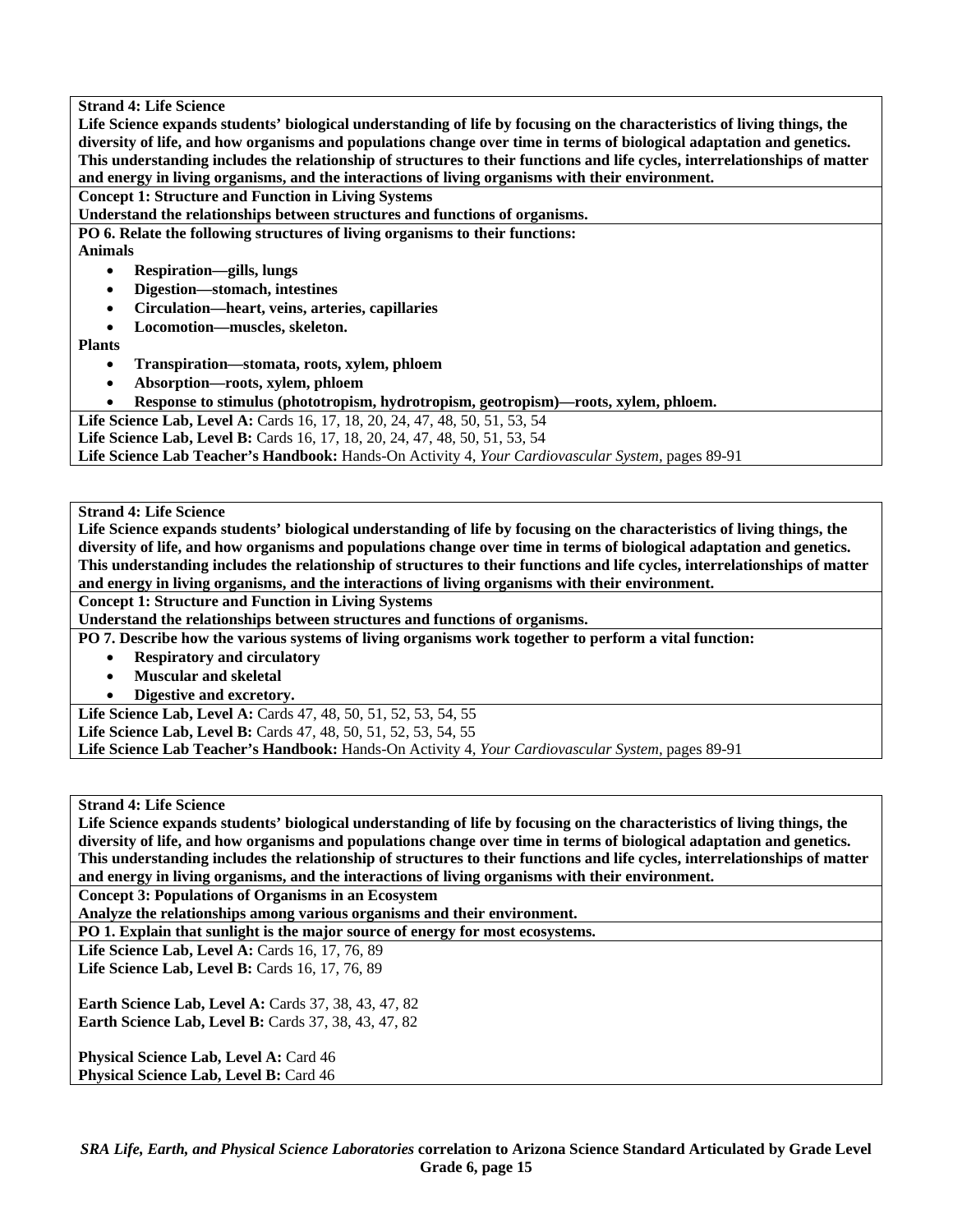**Life Science expands students' biological understanding of life by focusing on the characteristics of living things, the diversity of life, and how organisms and populations change over time in terms of biological adaptation and genetics. This understanding includes the relationship of structures to their functions and life cycles, interrelationships of matter and energy in living organisms, and the interactions of living organisms with their environment.** 

**Concept 3: Populations of Organisms in an Ecosystem** 

**Analyze the relationships among various organisms and their environment.** 

**PO 2. Describe how the following environmental conditions affect the quality of life:** 

- **Water quality**
- **Climate**
- **Population density**
- **Smog.**

Life Science Lab, Level A: Cards 84, 87, 88, 89, 90 **Life Science Lab, Level B:** Cards 84, 86, 87, 88, 89, 90 **Life Science Lab Teacher's Handbook:** Hands-On Activity 7, *The Effects of Acid Rain,* pages 101-103

**Earth Science Lab, Level A:** Cards 37, 42, 56, 59, 60, 61, 85, 86 **Earth Science Lab, Level B:** Cards 37, 42, 56, 59, 60, 61, 85, 86 **Earth Science Lab Teacher's Handbook:** Hands-On Activity 5, *What is in the Air?,* pages 89-91

**Strand 5: Physical Science** 

**Physical Science affords students the opportunity to increase their understanding of the characteristics of objects and materials they encounter daily. Students gain an understanding of the nature of matter and energy, including their forms, the changes they undergo, and their interactions. By studying objects and the forces that act upon them, students develop an understanding of the fundamental laws of motion, knowledge of the various ways energy is stored in systems, and the processes by which energy is transferred between systems and surroundings.** 

**Concept 3: Transfer of Energy** 

**Understand that energy can be stored and transferred.** 

**PO 1. Identify various ways in which electrical energy is generated using renewable and nonrenewable resources (e.g.,** 

**wind, dams, fossil fuels, nuclear reactions).** 

**Earth Science Lab, Level A: Cards 35, 90** Earth Science Lab, Level B: Cards 35, 90

**Physical Science Lab, Level A: Cards 34, 38, 46, 47, 48, 49 Physical Science Lab, Level B:** Cards 34, 38, 46, 47, 48, 49

# **Strand 5: Physical Science**

**Physical Science affords students the opportunity to increase their understanding of the characteristics of objects and materials they encounter daily. Students gain an understanding of the nature of matter and energy, including their forms, the changes they undergo, and their interactions. By studying objects and the forces that act upon them, students develop an understanding of the fundamental laws of motion, knowledge of the various ways energy is stored in systems, and the processes by which energy is transferred between systems and surroundings.** 

**Concept 3: Transfer of Energy** 

**Understand that energy can be stored and transferred.** 

**PO 2. Identify several ways in which energy can be stored.** 

Life Science Lab, Level A: Card 46

Life Science Lab, Level B: Card 46

**Physical Science Lab, Level A: Cards 38, 40, 46, 49, 70 Physical Science Lab, Level B: Cards 38, 40, 46, 49, 70**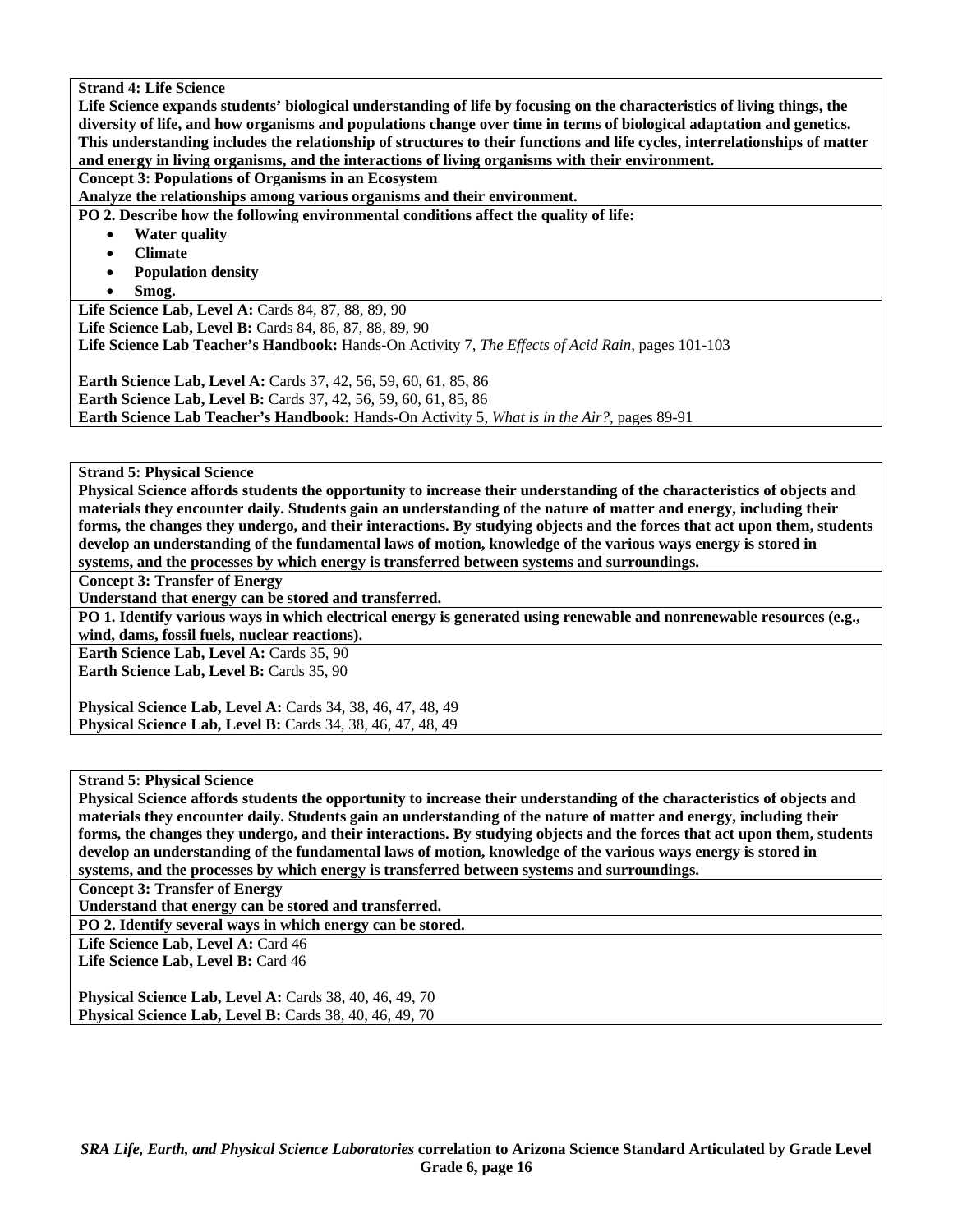**Physical Science affords students the opportunity to increase their understanding of the characteristics of objects and materials they encounter daily. Students gain an understanding of the nature of matter and energy, including their forms, the changes they undergo, and their interactions. By studying objects and the forces that act upon them, students develop an understanding of the fundamental laws of motion, knowledge of the various ways energy is stored in systems, and the processes by which energy is transferred between systems and surroundings.** 

#### **Concept 3: Transfer of Energy**

**Understand that energy can be stored and transferred.** 

**PO 3. Compare the following ways in which energy may be transformed:** 

- **Mechanical to electrical**
- **Electrical to thermal.**

**Physical Science Lab, Level A: Cards 37, 41, 68, 69, 72 Physical Science Lab, Level B: Cards 37, 41, 68, 69, 72 Physical Science Lab Teacher's Handbook:** Hands-On Activity 5, *Making a Potato Battery,* pages 93-95

# **Strand 5: Physical Science**

**Physical Science affords students the opportunity to increase their understanding of the characteristics of objects and materials they encounter daily. Students gain an understanding of the nature of matter and energy, including their forms, the changes they undergo, and their interactions. By studying objects and the forces that act upon them, students develop an understanding of the fundamental laws of motion, knowledge of the various ways energy is stored in systems, and the processes by which energy is transferred between systems and surroundings.** 

**Concept 3: Transfer of Energy** 

**Understand that energy can be stored and transferred.** 

**PO 4. Explain how thermal energy (heat energy) can be transferred by:** 

- **Conduction**
- **Convection**
- **Radiation.**

**Earth Science Lab, Level A: Card 38 Earth Science Lab, Level B: Card 38** 

**Physical Science Lab, Level A: Card 43 Physical Science Lab, Level B: Card 43** 

**Strand 6: Earth and Space Science** 

**Earth and Space Science provides the foundation for students to develop an understanding of the Earth, its history, composition, and formative processes, and an understanding of the solar system and the universe. Students study the regularities of the interrelated systems of the natural world. In doing so, they develop understanding of the basic laws, theories, and models that explain the world (NSES, 1995). By studying the Earth from both a historical and current time frame, student can make informed decisions about issues affecting the planets on which they live.** 

**Concept 1: Structure of the Earth** 

**Describe the composition and interactions between the structure of the Earth and its atmosphere.** 

**PO 1. Describe the properties and the composition of the layers of the atmosphere.** 

**Earth Science Lab, Level A: Cards 36, 37** 

**Earth Science Lab, Level B: Cards 36, 37**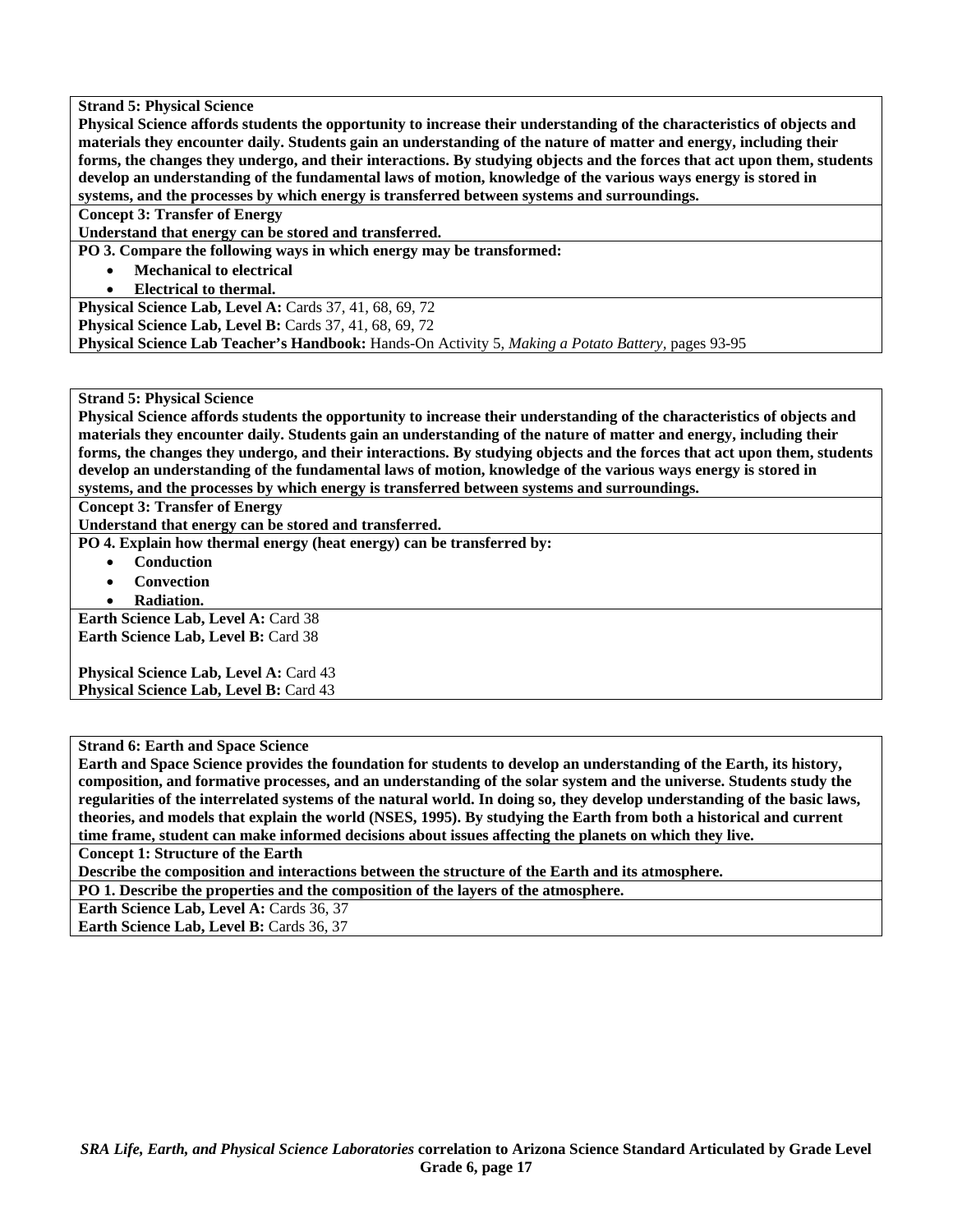**Earth and Space Science provides the foundation for students to develop an understanding of the Earth, its history, composition, and formative processes, and an understanding of the solar system and the universe. Students study the regularities of the interrelated systems of the natural world. In doing so, they develop understanding of the basic laws, theories, and models that explain the world (NSES, 1995). By studying the Earth from both a historical and current time frame, student can make informed decisions about issues affecting the planets on which they live.** 

**Concept 1: Structure of the Earth** 

**Describe the composition and interactions between the structure of the Earth and its atmosphere.** 

**PO 2. Explain the composition, properties, and structure of the Earth's lakes and rivers.** 

Earth Science Lab, Level A: Cards 82, 83, 84

**Earth Science Lab, Level B: Cards 82, 83, 84** 

**Strand 6: Earth and Space Science** 

**Earth and Space Science provides the foundation for students to develop an understanding of the Earth, its history, composition, and formative processes, and an understanding of the solar system and the universe. Students study the regularities of the interrelated systems of the natural world. In doing so, they develop understanding of the basic laws, theories, and models that explain the world (NSES, 1995). By studying the Earth from both a historical and current time frame, student can make informed decisions about issues affecting the planets on which they live.** 

**Concept 1: Structure of the Earth** 

**Describe the composition and interactions between the structure of the Earth and its atmosphere.** 

**PO 3. Explain the composition, properties, and structures of the oceans' zones and layers.** 

**Earth Science Lab, Level A: Cards 82, 87, 88, 89, 90** 

**Earth Science Lab, Level B: Cards 82, 87, 88, 89, 90** 

**Earth Science Lab Teacher's Handbook:** Hands-On Activity 8, *Temperature, Salinity, and Water Density,* pages 101-103

**Strand 6: Earth and Space Science** 

**Earth and Space Science provides the foundation for students to develop an understanding of the Earth, its history, composition, and formative processes, and an understanding of the solar system and the universe. Students study the regularities of the interrelated systems of the natural world. In doing so, they develop understanding of the basic laws, theories, and models that explain the world (NSES, 1995). By studying the Earth from both a historical and current time frame, student can make informed decisions about issues affecting the planets on which they live.** 

**Concept 1: Structure of the Earth** 

**Describe the composition and interactions between the structure of the Earth and its atmosphere.** 

**PO 3. Analyze the interactions between the Earth's atmosphere and the Earth's bodies of water (water cycle).** 

**Earth Science Lab, Level A: Cards 41, 45, 47, 48, 49, 54, 57, 60, 61** 

**Earth Science Lab, Level B:** Cards 41, 45, 47, 48, 49, 54, 57, 60, 61

**Strand 6: Earth and Space Science** 

**Earth and Space Science provides the foundation for students to develop an understanding of the Earth, its history, composition, and formative processes, and an understanding of the solar system and the universe. Students study the regularities of the interrelated systems of the natural world. In doing so, they develop understanding of the basic laws, theories, and models that explain the world (NSES, 1995). By studying the Earth from both a historical and current time frame, student can make informed decisions about issues affecting the planets on which they live.** 

**Concept 1: Structure of the Earth** 

**Describe the composition and interactions between the structure of the Earth and its atmosphere.** 

**PO 5. Describe ways scientists explore the Earth's atmosphere and bodies of water.** 

**Earth Science Lab, Level A:** Cards 20, 36, 37, 39, 43, 44, 49, 50, 51, 88 **Earth Science Lab, Level B:** Cards 20, 36, 37, 39, 43, 44, 49, 50, 51, 88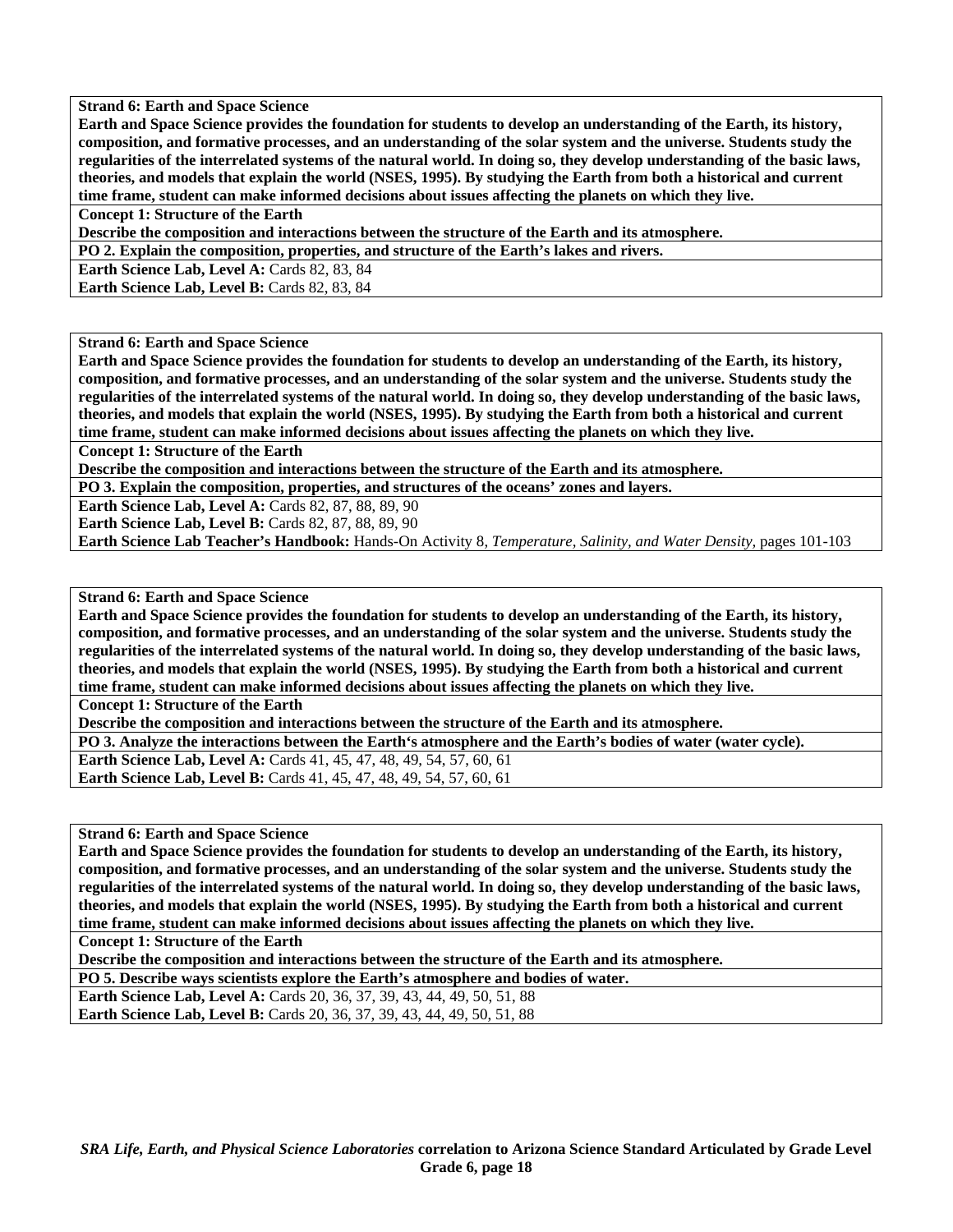**Earth and Space Science provides the foundation for students to develop an understanding of the Earth, its history, composition, and formative processes, and an understanding of the solar system and the universe. Students study the regularities of the interrelated systems of the natural world. In doing so, they develop understanding of the basic laws, theories, and models that explain the world (NSES, 1995). By studying the Earth from both a historical and current time frame, student can make informed decisions about issues affecting the planets on which they live.** 

**Concept 2: Earth's Processes and Systems** 

**Understand the processes acting on the Earth and their interaction with the Earth's systems.** 

**PO 1. Explain how water is cycled in nature.** 

**Earth Science Lab, Level A:** Cards 47, 48, 49, 82, 83, 84 **Earth Science Lab, Level B:** Cards 47, 48, 49, 82, 83, 84

**Strand 6: Earth and Space Science** 

**Earth and Space Science provides the foundation for students to develop an understanding of the Earth, its history, composition, and formative processes, and an understanding of the solar system and the universe. Students study the regularities of the interrelated systems of the natural world. In doing so, they develop understanding of the basic laws, theories, and models that explain the world (NSES, 1995). By studying the Earth from both a historical and current time frame, student can make informed decisions about issues affecting the planets on which they live.** 

**Concept 2: Earth's Processes and Systems** 

**Understand the processes acting on the Earth and their interaction with the Earth's systems.** 

**PO 2. Identify the distribution of water within or among the following:** 

- **Atmosphere**
- **Lithosphere**
- **Hydrosphere.**

**Earth Science Lab, Level A:** Cards 43, 44, 47, 48, 49, 82, 83, 84, 87 Earth Science Lab, Level B: Cards 43, 44, 47, 48, 49, 82, 83, 84, 87

**Strand 6: Earth and Space Science** 

**Earth and Space Science provides the foundation for students to develop an understanding of the Earth, its history, composition, and formative processes, and an understanding of the solar system and the universe. Students study the regularities of the interrelated systems of the natural world. In doing so, they develop understanding of the basic laws, theories, and models that explain the world (NSES, 1995). By studying the Earth from both a historical and current time frame, student can make informed decisions about issues affecting the planets on which they live.** 

**Concept 2: Earth's Processes and Systems** 

**Understand the processes acting on the Earth and their interaction with the Earth's systems.** 

**PO 3. Analyze the effects that bodies of water have on the climate of a region.** 

**Earth Science Lab, Level A: Cards 56, 57, 58, 60, 61** 

**Earth Science Lab, Level B: Cards 56, 57, 58, 60, 61** 

**Strand 6: Earth and Space Science** 

**Earth and Space Science provides the foundation for students to develop an understanding of the Earth, its history, composition, and formative processes, and an understanding of the solar system and the universe. Students study the regularities of the interrelated systems of the natural world. In doing so, they develop understanding of the basic laws, theories, and models that explain the world (NSES, 1995). By studying the Earth from both a historical and current time frame, student can make informed decisions about issues affecting the planets on which they live.** 

**Concept 2: Earth's Processes and Systems** 

**Understand the processes acting on the Earth and their interaction with the Earth's systems.** 

**PO 4. Analyze the following factors that affect climate:** 

- **Ocean currents**
- **Elevation**
- **Location.**

Earth Science Lab, Level A: Cards 55, 56, 57, 58 **Earth Science Lab, Level B: Cards 55, 56, 57, 58**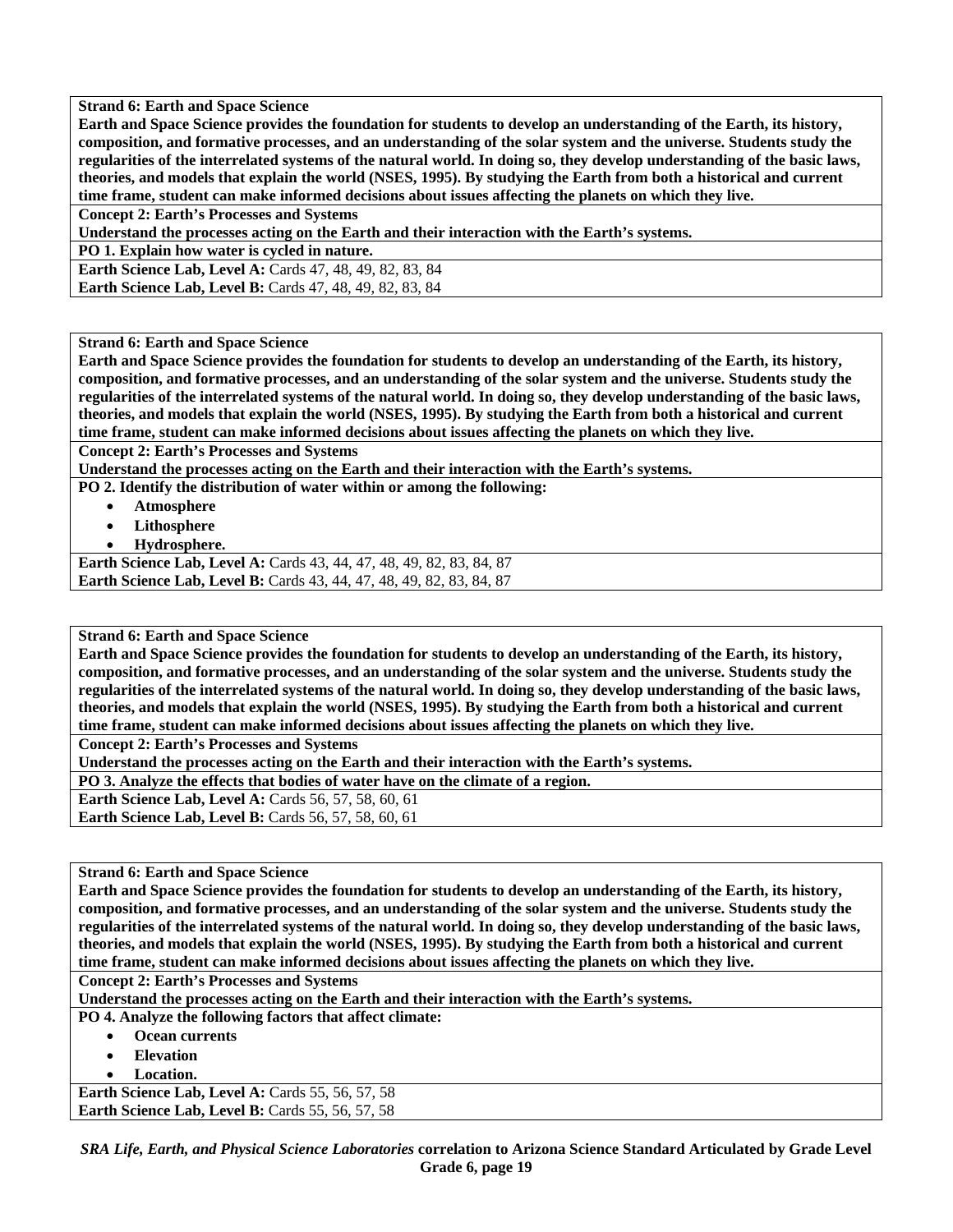**Earth and Space Science provides the foundation for students to develop an understanding of the Earth, its history, composition, and formative processes, and an understanding of the solar system and the universe. Students study the regularities of the interrelated systems of the natural world. In doing so, they develop understanding of the basic laws, theories, and models that explain the world (NSES, 1995). By studying the Earth from both a historical and current time frame, student can make informed decisions about issues affecting the planets on which they live.** 

**Concept 2: Earth's Processes and Systems** 

**Understand the processes acting on the Earth and their interaction with the Earth's systems.** 

**PO 5. Analyze the impact of large-scale weather systems on the local weather. Earth Science Lab, Level A:** Cards 40, 41, 45, 46, 52, 53, 54, 56, 57, 58, 59, 60, 61 **Earth Science Lab, Level B:** Cards 40, 41, 45, 46, 52, 53, 54, 56, 57, 58, 59, 60, 61

**Strand 6: Earth and Space Science** 

**Earth and Space Science provides the foundation for students to develop an understanding of the Earth, its history, composition, and formative processes, and an understanding of the solar system and the universe. Students study the regularities of the interrelated systems of the natural world. In doing so, they develop understanding of the basic laws, theories, and models that explain the world (NSES, 1995). By studying the Earth from both a historical and current time frame, student can make informed decisions about issues affecting the planets on which they live.** 

**Concept 2: Earth's Processes and Systems** 

**Understand the processes acting on the Earth and their interaction with the Earth's systems.** 

**PO 6. Create a weather system model that includes:** 

- **The Sun** 
	- **The atmosphere**
- **Bodies of water.**

**Earth Science Lab, Level A:** Cards 40, 41, 43, 44, 45, 46, 47, 48, 49, 50, 52, 53, 54, 56, 57, 59, 60, 61 **Earth Science Lab, Level B:** Cards 40, 41, 43, 44, 45, 46, 47, 48, 49, 50, 52, 53, 54, 56, 57, 59, 60, 61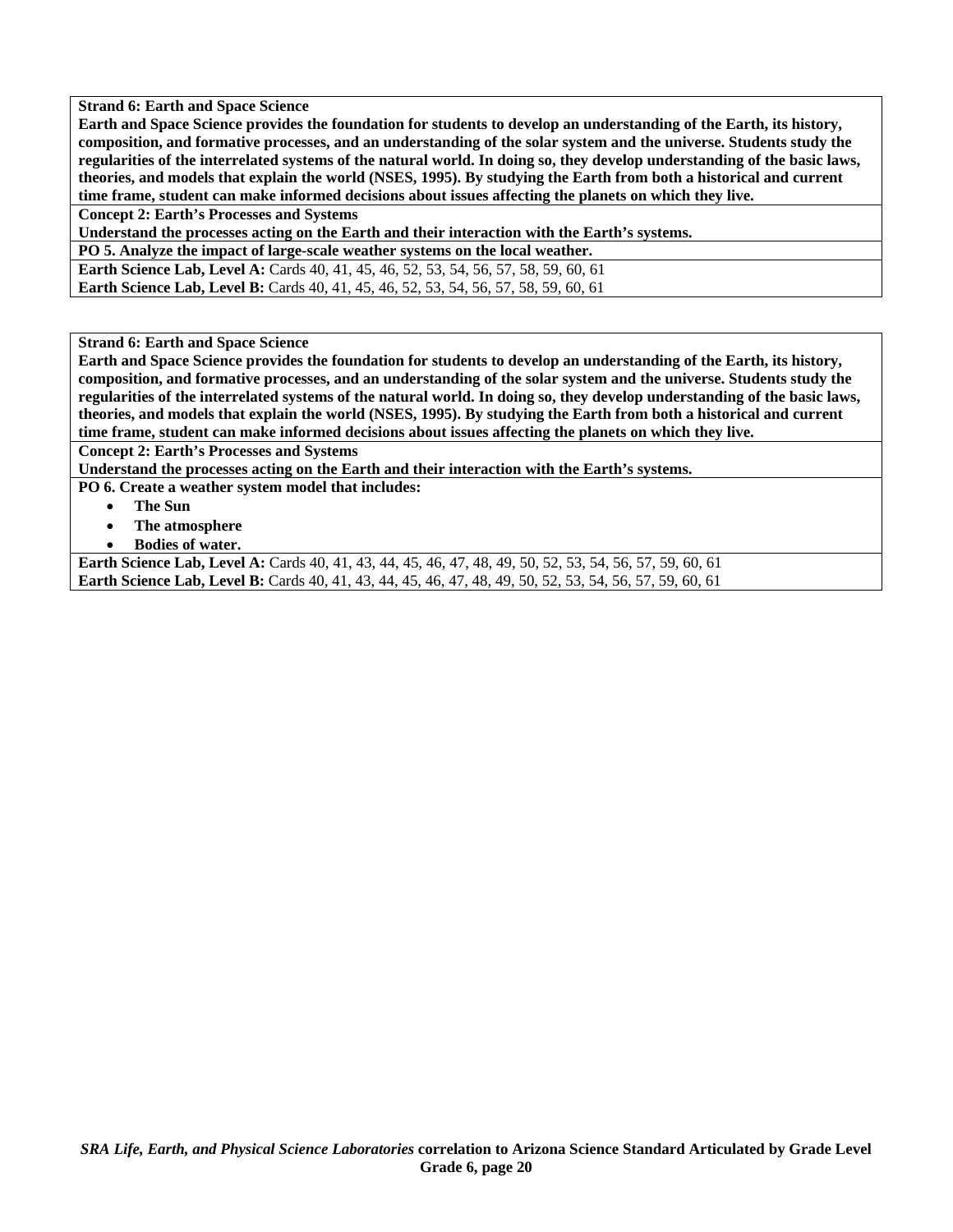# *SRA Life, Earth, and Physical Science Laboratories*  **correlation to Arizona Science Standard Articulated by Grade Level Grade 7**

*SRA Life, Earth, and Physical Science Laboratories* provide core science content in an alternate reading format. Each *SRA Science Lab* contains 180 Science Cards covering key science concepts and vocabulary. Each lab covers 90 different science topics presented at two different reading levels to meet varied student abilities. The *Teacher's Handbook* includes hands-on inquiry activities as well as vocabulary building exercises. The *Classroom Resource CD-ROM* includes Writing Strategies in Science along with tests and vocabulary games.

**Strand 1: Inquiry Process** 

**Inquiry Process establishes the basis for students' learning in science. Students use scientific processes: questioning, planning and conducting investigations, using appropriate tools and techniques to gather data, thinking critically and logically about relationships between evidence and explanations, and communicating results.** 

**Concept 1: Observations, Questions, and Hypotheses** 

**Formulate predictions, questions, or hypotheses based on observations. Locate appropriate resources.** 

**PO 1. Formulate questions based on observations that lead to the development of a hypothesis.** 

**Life Science Lab Teacher's Handbook:** Hands-On Activity 3, *Investigating Arthropods,* pages 85-87

**Physical Science Lab Teacher's Handbook:** Hands-On Activity 2, *Chemical Reaction Rates,* pages 81-83; Hands-On Activity 3, *Energy Conversion,* pages 85-87

**Classroom Resource CD-ROM:** Writing Strategy 8, 15

**Strand 1: Inquiry Process** 

**Inquiry Process establishes the basis for students' learning in science. Students use scientific processes: questioning, planning and conducting investigations, using appropriate tools and techniques to gather data, thinking critically and logically about relationships between evidence and explanations, and communicating results.** 

**Concept 1: Observations, Questions, and Hypotheses** 

**Formulate predictions, questions, or hypotheses based on observations. Locate appropriate resources.** 

**PO 2. Select appropriate resources for background information related to a question, for use in the design of a controlled investigation.** 

**Classroom Resource CD-ROM:** Writing Strategy 9, 12, 125, 28

**Strand 1: Inquiry Process** 

**Inquiry Process establishes the basis for students' learning in science. Students use scientific processes: questioning, planning and conducting investigations, using appropriate tools and techniques to gather data, thinking critically and logically about relationships between evidence and explanations, and communicating results.** 

**Concept 1: Observations, Questions, and Hypotheses** 

**Formulate predictions, questions, or hypotheses based on observations. Locate appropriate resources. PO 3. Explain the role of a hypothesis in a scientific inquiry.** 

**Life Science Lab Teacher's Handbook:** Hands-On Activity 3, *Investigating Arthropods,* pages 85-87

**Physical Science Lab Teacher's Handbook:** Hands-On Activity 2, *Chemical Reaction Rates,* pages 81-83; Hands-On Activity 3, *Energy Conversion,* pages 85-87

**Classroom Resource CD-ROM:** Writing Strategy 8, 15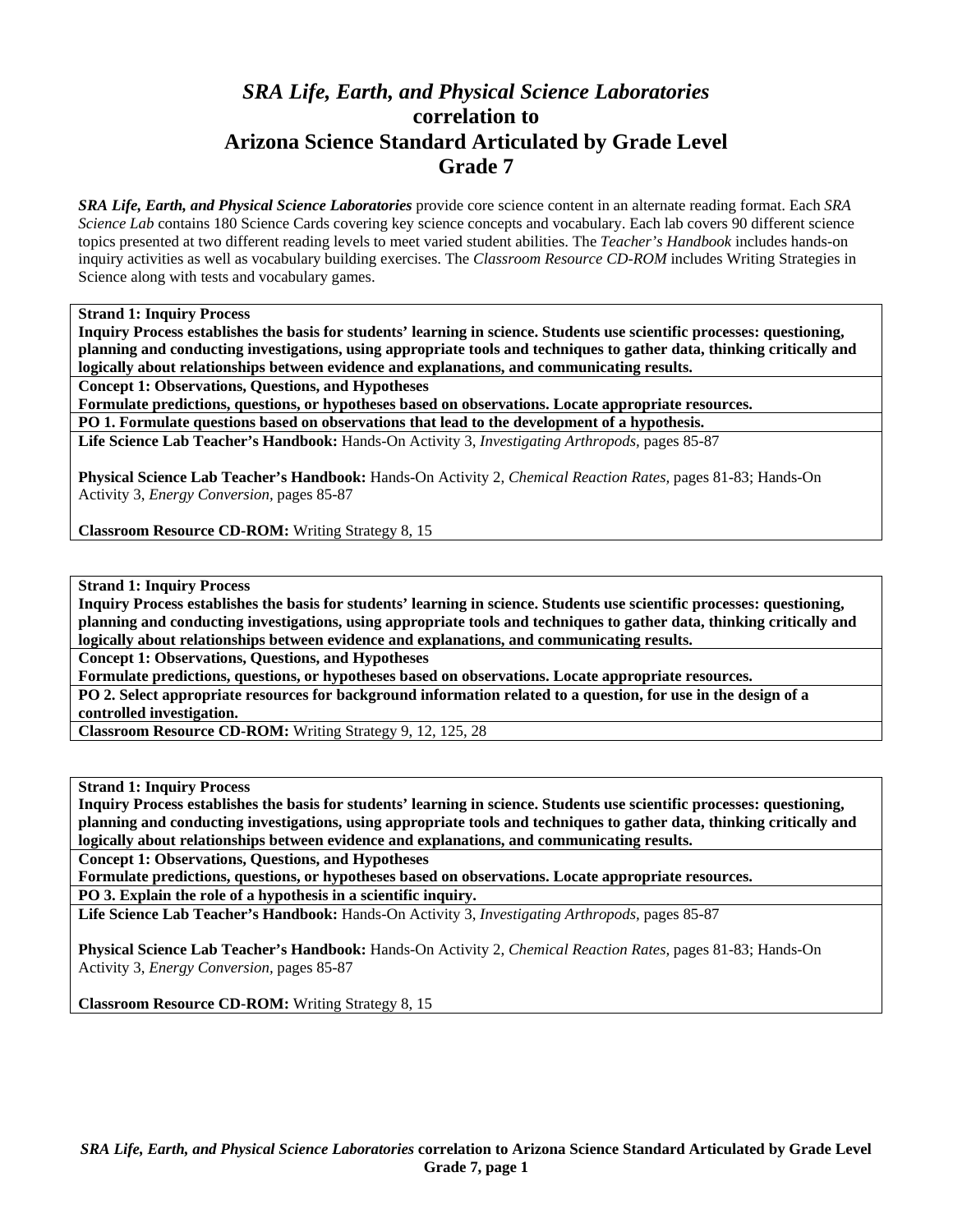**Inquiry Process establishes the basis for students' learning in science. Students use scientific processes: questioning, planning and conducting investigations, using appropriate tools and techniques to gather data, thinking critically and logically about relationships between evidence and explanations, and communicating results.** 

**Concept 2: Scientific Testing (Investigating and Modeling)** 

**Design and conduct controlled investigations.** 

**PO 1. Demonstrate safe behavior and appropriate procedures (e.g., use and care of technology, materials, organisms) in all science inquiry.** 

**Life Science Lab Teacher's Handbook:** Hands-On Activity 1, *Examining Cells,* pages 77-79; Hands-On Activity 2, *Culturing Bacteria,* pages 81-83; Hands-On Activity 3, *Investigating Arthropods,* pages 85-87; Hands-On Activity 4, *Your Cardiovascular System,* pages 89-91; Hands-On Activity 5, *Making Fossils,* pages 93-95; Hands-On Activity 6, *How Much Does Energy Cost?,* pages 97-99; Hands-On Activity 7, *The Effects of Acid Rain,* pages 101-103

**Earth Science Lab Teacher's Handbook:** Hands-On Activity 1, *Identifying Minerals with the Mohs Scale,* pages 73-75; Hands-On Activity 2, *Plate Boundaries in Action,* pages 77-79; Hands-On Activity 3, *Interpreting a Topographic Map,* pages 81-83; Hands-On Activity 4, *Using Sound Waves,* pages 85-87; Hands-On Activity 5, *What is in the Air?,* pages 89-91; Hands-On Activity 6, *Modeling a Tornado,* pages 93-95; Hands-On Activity 7, *Sizes in the Solar System,* pages 97-99; Hands-On Activity 8, *Temperature, Salinity, and Water Density,* pages 101-103

**Physical Science Lab Teacher's Handbook:** Hands-On Activity 1, *Measuring pH of Acids and Bases,* pages 77-79; Hands-On Activity 2, *Chemical Reaction Rates,* pages 81-83; Hands-On Activity 3, *Energy Conversion,* pages 85-87; Hands-On Activity 4, *Reducing Friction,* pages 89-91; Hands-On Activity 5, *Making a Potato Battery,* pages 93-95; Hands-On Activity 6, *Making Sound,* pages 97-99

## **Strand 1: Inquiry Process**

**Inquiry Process establishes the basis for students' learning in science. Students use scientific processes: questioning, planning and conducting investigations, using appropriate tools and techniques to gather data, thinking critically and logically about relationships between evidence and explanations, and communicating results.** 

**Concept 2: Scientific Testing (Investigating and Modeling)** 

**Design and conduct controlled investigations.** 

**PO 2. Design an investigation to test individual variables using scientific processes.** 

**Life Science Lab Teacher's Handbook:** Hands-On Activity 7, *The Effects of Acid Rain,* pages 101-103

**Earth Science Lab Teacher's Handbook:** Hands-On Activity 8, *Temperature, Salinity, and Water Density,* pages 101-103

**Physical Science Lab Teacher's Handbook:** Hands-On Activity 2, *Chemical Reaction Rates,* pages 81-83

**Classroom Resource CD-ROM:** Writing Strategy 15, 23

**Strand 1: Inquiry Process** 

**Inquiry Process establishes the basis for students' learning in science. Students use scientific processes: questioning, planning and conducting investigations, using appropriate tools and techniques to gather data, thinking critically and logically about relationships between evidence and explanations, and communicating results.** 

**Concept 2: Scientific Testing (Investigating and Modeling)** 

**Design and conduct controlled investigations.** 

**PO 3. Conduct a controlled investigation, utilizing multiple trials, to test a hypothesis using scientific processes. Life Science Lab Teacher's Handbook:** Hands-On Activity 7, *The Effects of Acid Rain,* pages 101-103

**Earth Science Lab Teacher's Handbook:** Hands-On Activity 8, *Temperature, Salinity, and Water Density,* pages 101-103

**Physical Science Lab Teacher's Handbook:** Hands-On Activity 2, *Chemical Reaction Rates,* pages 81-83

**Classroom Resource CD-ROM:** Writing Strategy 15, 23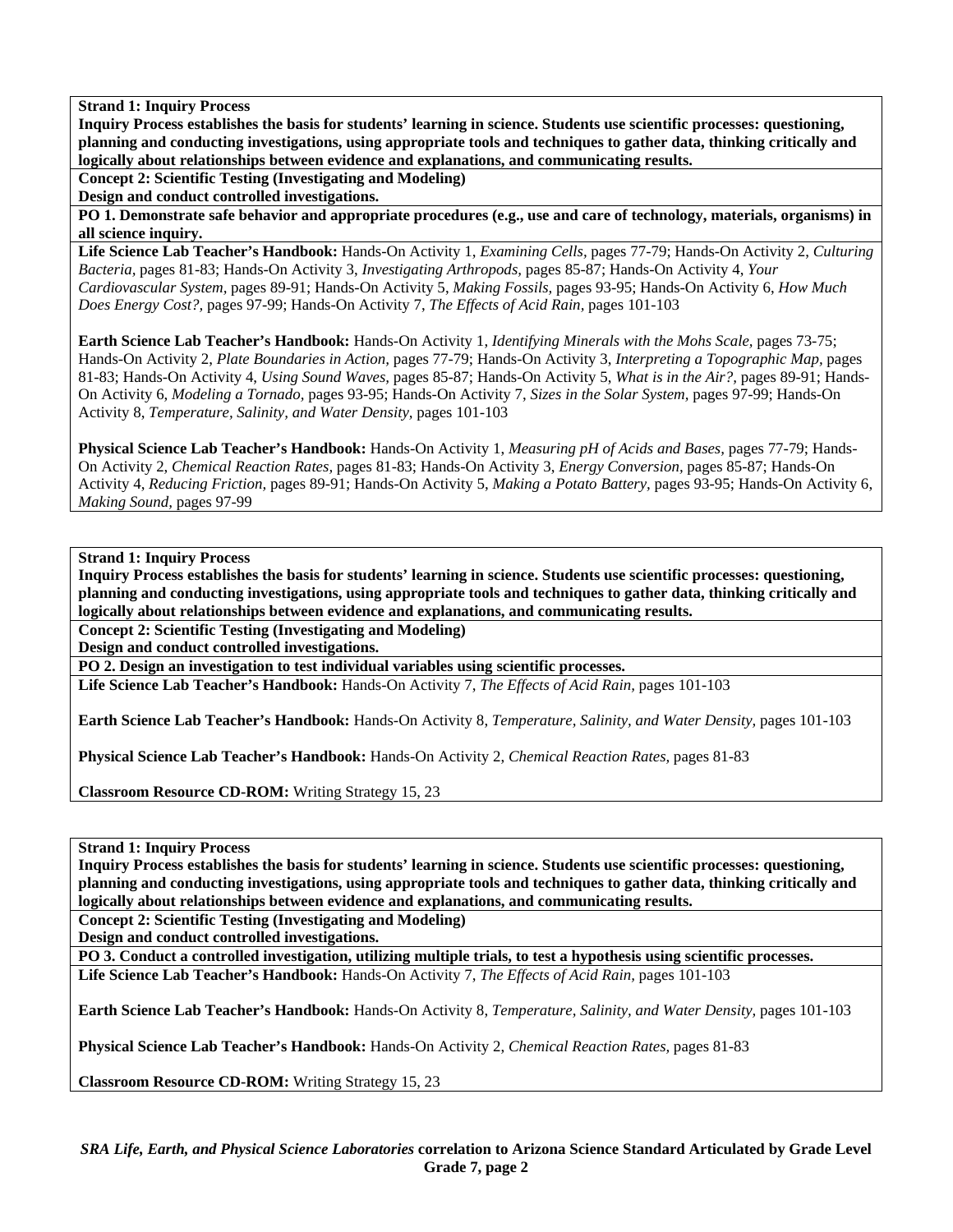**Inquiry Process establishes the basis for students' learning in science. Students use scientific processes: questioning, planning and conducting investigations, using appropriate tools and techniques to gather data, thinking critically and logically about relationships between evidence and explanations, and communicating results.** 

**Concept 2: Scientific Testing (Investigating and Modeling)** 

**Design and conduct controlled investigations.** 

**PO 4. Perform measurements using appropriate scientific tools (e.g., balances, microscopes, probes, micrometers).** 

**Life Science Lab Teacher's Handbook:** Hands-On Activity 4, *Your Cardiovascular System,* pages 89-91; Hands-On Activity 7, *The Effects of Acid Rain,* pages 101-103

**Earth Science Lab Teacher's Handbook:** Hands-On Activity 1, *Identifying Minerals with the Mohs Scale,* pages 73-75; Hands-On Activity 3, *Interpreting a Topographic Map,* pages 81-83; Hands-On Activity 7, *Sizes in the Solar System,* pages 97- 99; Hands-On Activity 8, *Temperature, Salinity, and Water Density,* pages 101-103

**Physical Science Lab Teacher's Handbook:** Hands-On Activity 1, *Measuring pH of Acids and Bases,* pages 77-79; Hands-On Activity 2, *Chemical Reaction Rates,* pages 81-83; Hands-On Activity 3, *Energy Conversion,* pages 85-87; Hands-On Activity 4, *Reducing Friction,* pages 89-91; Hands-On Activity 6, *Making Sound,* pages 97-99

# **Strand 1: Inquiry Process**

**Inquiry Process establishes the basis for students' learning in science. Students use scientific processes: questioning, planning and conducting investigations, using appropriate tools and techniques to gather data, thinking critically and logically about relationships between evidence and explanations, and communicating results.** 

**Concept 2: Scientific Testing (Investigating and Modeling)** 

**Design and conduct controlled investigations.** 

**PO 5. Keep a record of observations, notes, sketches, questions, and ideas using tools such as written and/or computer logs.** 

**Life Science Lab Teacher's Handbook:** Hands-On Activity 1, *Examining Cells,* pages 77-79; Hands-On Activity 2, *Culturing Bacteria,* pages 81-83; Hands-On Activity 3, *Investigating Arthropods,* pages 85-87; Hands-On Activity 4, *Your Cardiovascular System,* pages 89-91; Hands-On Activity 5, *Making Fossils,* pages 93-95; Hands-On Activity 6, *How Much Does Energy Cost?,* pages 97-99; Hands-On Activity 7, *The Effects of Acid Rain,* pages 101-103

**Earth Science Lab Teacher's Handbook:** Hands-On Activity 1, *Identifying Minerals with the Mohs Scale,* pages 73-75; Hands-On Activity 2, *Plate Boundaries in Action,* pages 77-79; Hands-On Activity 3, *Interpreting a Topographic Map,* pages 81-83; Hands-On Activity 4, *Using Sound Waves,* pages 85-87; Hands-On Activity 5, *What is in the Air?,* pages 89-91; Hands-On Activity 6, *Modeling a Tornado,* pages 93-95; Hands-On Activity 7, *Sizes in the Solar System,* pages 97-99; Hands-On Activity 8, *Temperature, Salinity, and Water Density,* pages 101-103

**Physical Science Lab Teacher's Handbook:** Hands-On Activity 1, *Measuring pH of Acids and Bases,* pages 77-79; Hands-On Activity 2, *Chemical Reaction Rates,* pages 81-83; Hands-On Activity 3, *Energy Conversion,* pages 85-87; Hands-On Activity 4, *Reducing Friction,* pages 89-91; Hands-On Activity 5, *Making a Potato Battery,* pages 93-95; Hands-On Activity 6, *Making Sound,* pages 97-99

**Classroom Resource CD-ROM:** Writing Strategy 1, 2, 5, 11, 15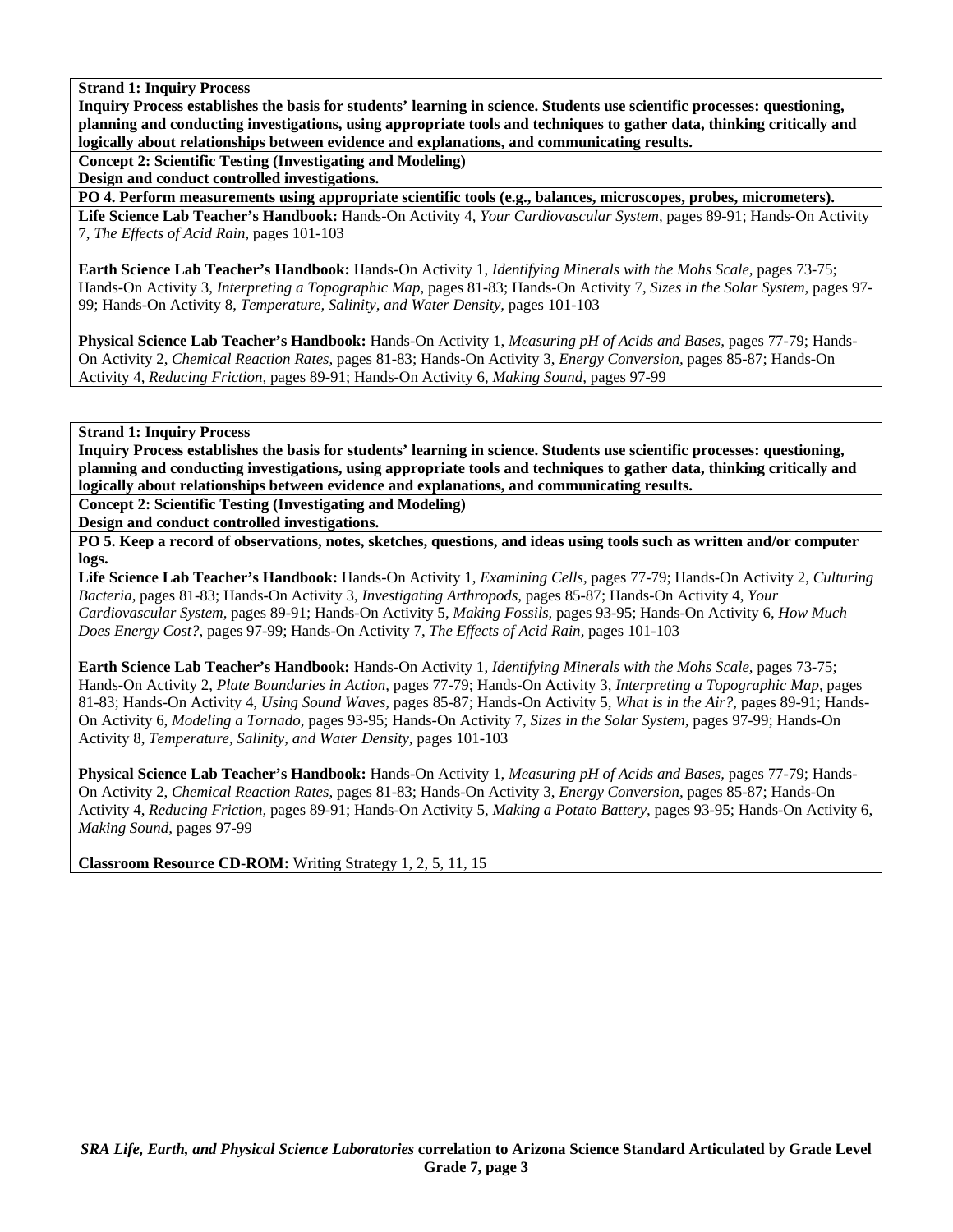**Inquiry Process establishes the basis for students' learning in science. Students use scientific processes: questioning, planning and conducting investigations, using appropriate tools and techniques to gather data, thinking critically and logically about relationships between evidence and explanations, and communicating results.** 

**Concept 3: Analysis and Conclusions** 

**Analyze and interpret data to explain correlations and results; formulate new questions.** 

**PO 1. Analyze data obtained in a scientific investigation to identify trends.** 

**Life Science Lab Teacher's Handbook:** Hands-On Activity 3, *Investigating Arthropods,* pages 85-87; Hands-On Activity 4, *Your Cardiovascular System,* pages 89-91; Hands-On Activity 6, *How Much Does Energy Cost?,* pages 97-99; Hands-On Activity 7, *The Effects of Acid Rain,* pages 101-103

**Earth Science Lab Teacher's Handbook:** Hands-On Activity 3, *Interpreting a Topographic Map,* pages 81-83; Hands-On Activity 5, *What is in the Air?,* pages 89-91; Hands-On Activity 8, *Temperature, Salinity, and Water Density,* pages 101-103

**Physical Science Lab Teacher's Handbook:** Hands-On Activity 2, *Chemical Reaction Rates,* pages 81-83

**Classroom Resource CD-ROM:** Writing Strategy 22, 24

# **Strand 1: Inquiry Process**

**Inquiry Process establishes the basis for students' learning in science. Students use scientific processes: questioning, planning and conducting investigations, using appropriate tools and techniques to gather data, thinking critically and logically about relationships between evidence and explanations, and communicating results.** 

**Concept 3: Analysis and Conclusions** 

**Analyze and interpret data to explain correlations and results; formulate new questions.** 

**PO 2. Form a logical argument about a correlation between variables or sequence of events (e.g., construct a cause-andeffect chain that explains a sequence of events).** 

**Life Science Lab Teacher's Handbook:** Hands-On Activity 7, *The Effects of Acid Rain,* pages 101-103

**Earth Science Lab Teacher's Handbook:** Hands-On Activity 2, *Plate Boundaries in Action,* pages 77-79; Hands-On Activity 6, *Modeling a Tornado,* pages 93-95

**Physical Science Lab Teacher's Handbook:** Hands-On Activity 2, *Chemical Reaction Rates,* pages 81-83; Hands-On Activity 3, *Energy Conversion,* pages 85-87; Hands-On Activity 4, *Reducing Friction,* pages 89-91

**Classroom Resource CD-ROM:** Writing Strategy 7, 23

# **Strand 1: Inquiry Process**

**Inquiry Process establishes the basis for students' learning in science. Students use scientific processes: questioning, planning and conducting investigations, using appropriate tools and techniques to gather data, thinking critically and logically about relationships between evidence and explanations, and communicating results.** 

**Concept 3: Analysis and Conclusions** 

**Analyze and interpret data to explain correlations and results; formulate new questions.** 

**PO 3. Analyze results of data collection in order to accept or reject the hypothesis.** 

**Life Science Lab Teacher's Handbook:** Hands-On Activity 3, *Investigating Arthropods,* pages 85-87; Hands-On Activity 4, *Your Cardiovascular System,* pages 89-91; Hands-On Activity 5, *Making Fossils,* pages 93-95; Hands-On Activity 6, *How Much Does Energy Cost?,* pages 97-99; Hands-On Activity 7, *The Effects of Acid Rain,* pages 101-103

**Earth Science Lab Teacher's Handbook:** Hands-On Activity 1, *Identifying Minerals with the Mohs Scale,* pages 73-75; Hands-On Activity 3, *Interpreting a Topographic Map,* pages 81-83; Hands-On Activity 5, *What is in the Air?,* pages 89-91; Hands-On Activity 8, *Temperature, Salinity, and Water Density,* pages 101-103

**Physical Science Lab Teacher's Handbook:** Hands-On Activity 1, *Measuring pH of Acids and Bases,* pages 77-79; Hands-On Activity 2, *Chemical Reaction Rates,* pages 81-83; Hands-On Activity 3, *Energy Conversion,* pages 85-87; Hands-On Activity 4, *Reducing Friction,* pages 89-91; Hands-On Activity 6, *Making Sound,* pages 97-99

**Classroom Resource CD-ROM:** Writing Strategy 22, 24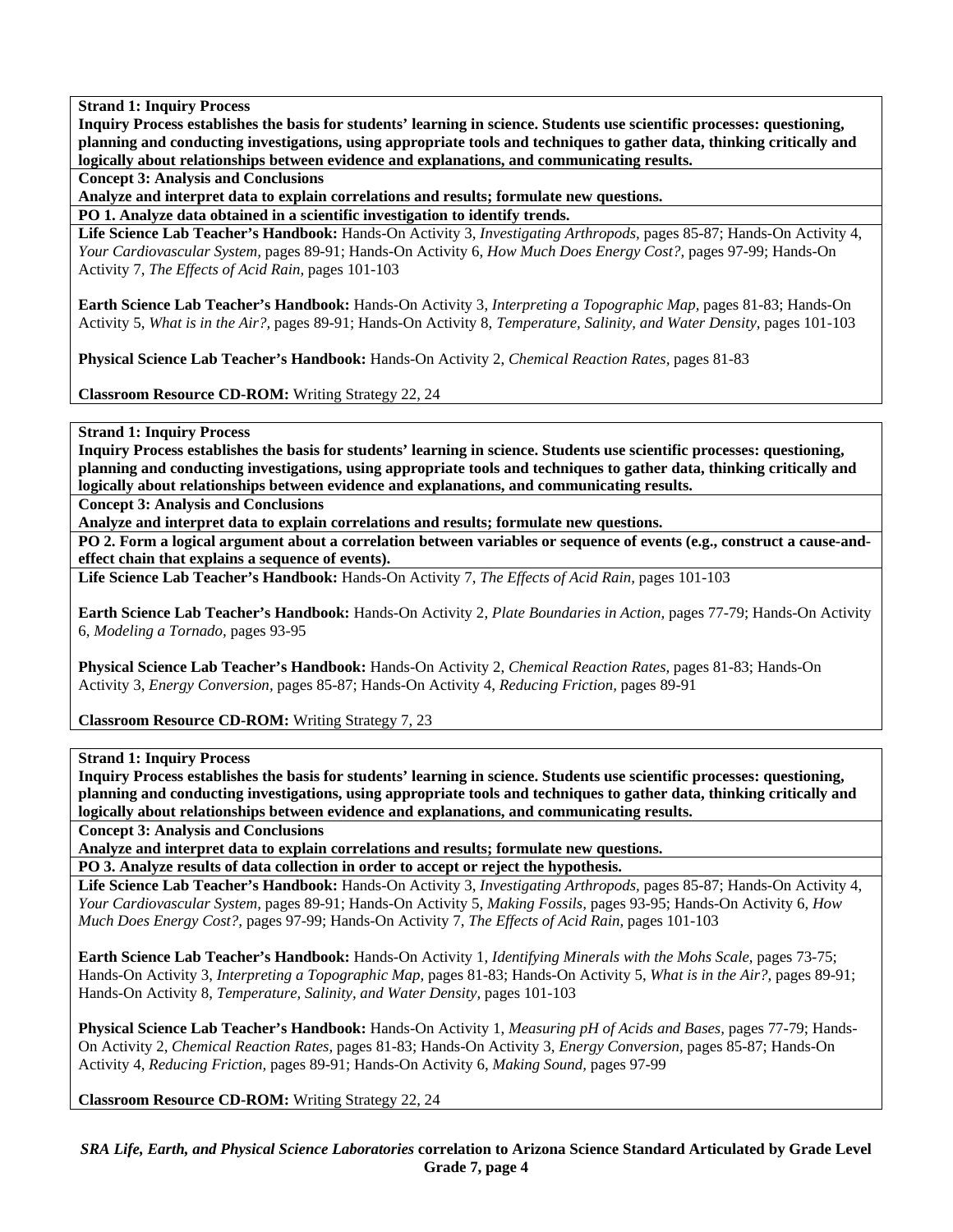**Inquiry Process establishes the basis for students' learning in science. Students use scientific processes: questioning, planning and conducting investigations, using appropriate tools and techniques to gather data, thinking critically and logically about relationships between evidence and explanations, and communicating results.** 

**Concept 3: Analysis and Conclusions** 

**Analyze and interpret data to explain correlations and results; formulate new questions.** 

**PO 4. Determine the validity and reliability of results of an investigation.** 

**Life Science Lab Teacher's Handbook:** Hands-On Activity 1, *Examining Cells,* pages 77-79; Hands-On Activity 2, *Culturing Bacteria,* pages 81-83; Hands-On Activity 3, *Investigating Arthropods,* pages 85-87; Hands-On Activity 4, *Your Cardiovascular System,* pages 89-91; Hands-On Activity 5, *Making Fossils,* pages 93-95; Hands-On Activity 6, *How Much Does Energy Cost?,* pages 97-99; Hands-On Activity 7, *The Effects of Acid Rain,* pages 101-103

**Earth Science Lab Teacher's Handbook:** Hands-On Activity 1, *Identifying Minerals with the Mohs Scale,* pages 73-75; Hands-On Activity 2, *Plate Boundaries in Action,* pages 77-79; Hands-On Activity 3, *Interpreting a Topographic Map,* pages 81-83; Hands-On Activity 4, *Using Sound Waves,* pages 85-87; Hands-On Activity 5, *What is in the Air?,* pages 89-91; Hands-On Activity 6, *Modeling a Tornado,* pages 93-95; Hands-On Activity 7, *Sizes in the Solar System,* pages 97-99; Hands-On Activity 8, *Temperature, Salinity, and Water Density,* pages 101-103

**Physical Science Lab Teacher's Handbook:** Hands-On Activity 1, *Measuring pH of Acids and Bases,* pages 77-79; Hands-On Activity 2, *Chemical Reaction Rates,* pages 81-83; Hands-On Activity 3, *Energy Conversion,* pages 85-87; Hands-On Activity 4, *Reducing Friction,* pages 89-91; Hands-On Activity 5, *Making a Potato Battery,* pages 93-95; Hands-On Activity 6, *Making Sound,* pages 97-99

**Strand 1: Inquiry Process** 

**Inquiry Process establishes the basis for students' learning in science. Students use scientific processes: questioning, planning and conducting investigations, using appropriate tools and techniques to gather data, thinking critically and logically about relationships between evidence and explanations, and communicating results.** 

**Concept 3: Analysis and Conclusions** 

**Analyze and interpret data to explain correlations and results; formulate new questions.** 

**PO 5. Formulate a conclusion based on data analysis.** 

**Life Science Lab Teacher's Handbook:** Hands-On Activity 1, *Examining Cells,* pages 77-79; Hands-On Activity 2, *Culturing Bacteria,* pages 81-83; Hands-On Activity 3, *Investigating Arthropods,* pages 85-87; Hands-On Activity 4, *Your Cardiovascular System,* pages 89-91; Hands-On Activity 5, *Making Fossils,* pages 93-95; Hands-On Activity 6, *How Much Does Energy Cost?,* pages 97-99; Hands-On Activity 7, *The Effects of Acid Rain,* pages 101-103

**Earth Science Lab Teacher's Handbook:** Hands-On Activity 1, *Identifying Minerals with the Mohs Scale,* pages 73-75; Hands-On Activity 2, *Plate Boundaries in Action,* pages 77-79; Hands-On Activity 3, *Interpreting a Topographic Map,* pages 81-83; Hands-On Activity 4, *Using Sound Waves,* pages 85-87; Hands-On Activity 5, *What is in the Air?,* pages 89-91; Hands-On Activity 6, *Modeling a Tornado,* pages 93-95; Hands-On Activity 7, *Sizes in the Solar System,* pages 97-99; Hands-On Activity 8, *Temperature, Salinity, and Water Density,* pages 101-103

**Physical Science Lab Teacher's Handbook:** Hands-On Activity 1, *Measuring pH of Acids and Bases,* pages 77-79; Hands-On Activity 2, *Chemical Reaction Rates,* pages 81-83; Hands-On Activity 3, *Energy Conversion,* pages 85-87; Hands-On Activity 4, *Reducing Friction,* pages 89-91; Hands-On Activity 5, *Making a Potato Battery,* pages 93-95; Hands-On Activity 6, *Making Sound,* pages 97-99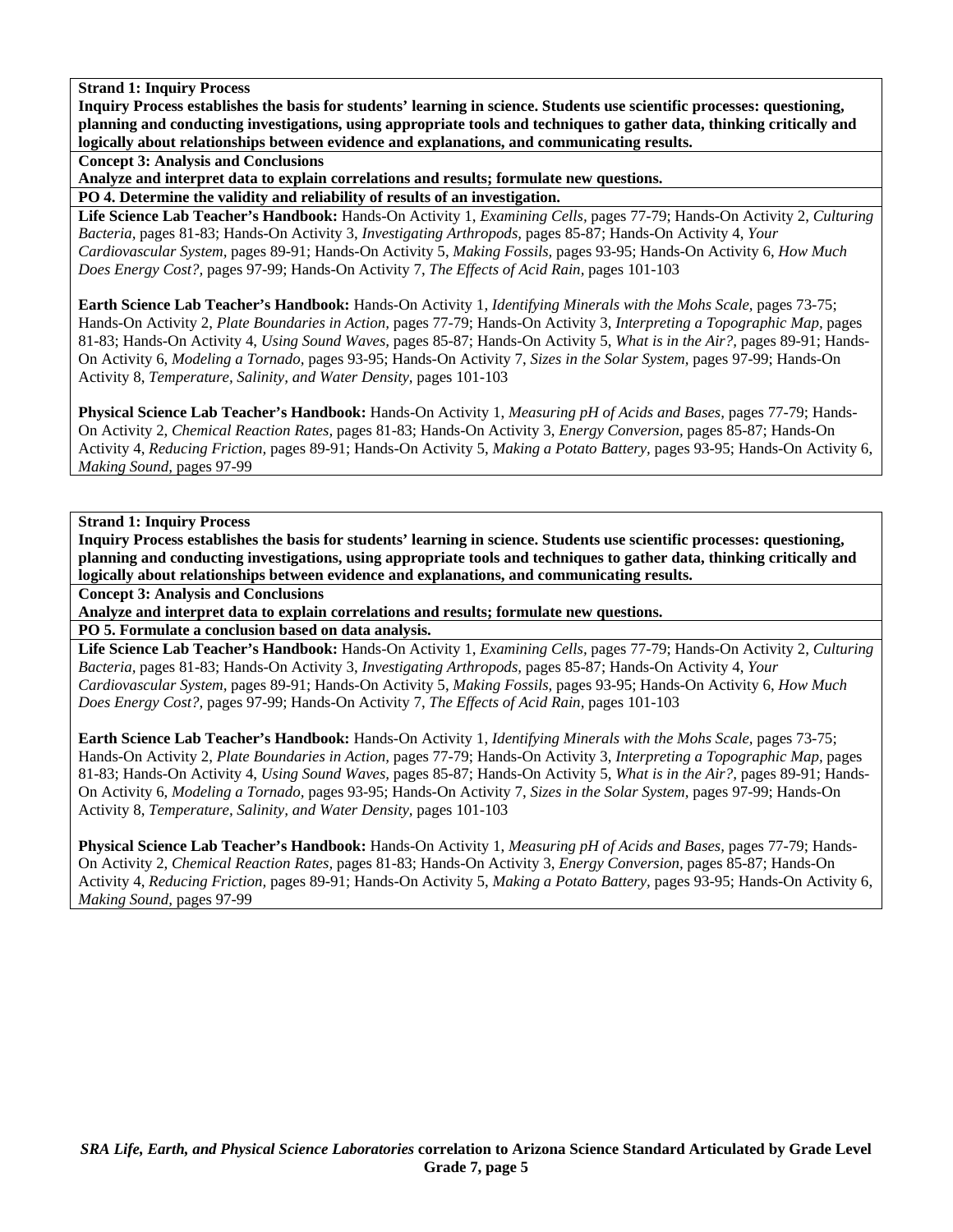**Inquiry Process establishes the basis for students' learning in science. Students use scientific processes: questioning, planning and conducting investigations, using appropriate tools and techniques to gather data, thinking critically and logically about relationships between evidence and explanations, and communicating results.** 

**Concept 3: Analysis and Conclusions** 

**Analyze and interpret data to explain correlations and results; formulate new questions.** 

**PO 6. Refine hypotheses based on the results from investigations.** 

**Life Science Lab Teacher's Handbook:** Hands-On Activity 3, *Investigating Arthropods,* pages 85-87

**Physical Science Lab Teacher's Handbook:** Hands-On Activity 2, *Chemical Reaction Rates,* pages 81-83; Hands-On Activity 3, *Energy Conversion,* pages 85-87

**Classroom Resource CD-ROM:** Writing Strategy 8, 15

# **Strand 1: Inquiry Process**

**Inquiry Process establishes the basis for students' learning in science. Students use scientific processes: questioning, planning and conducting investigations, using appropriate tools and techniques to gather data, thinking critically and logically about relationships between evidence and explanations, and communicating results.** 

**Concept 3: Analysis and Conclusions** 

**Analyze and interpret data to explain correlations and results; formulate new questions.** 

**PO 7. Formulate new questions based on the results of a previous investigation.** 

**Life Science Lab Teacher's Handbook:** Hands-On Activity 1, *Examining Cells,* pages 77-79; Hands-On Activity 2, *Culturing Bacteria,* pages 81-83; Hands-On Activity 3, *Investigating Arthropods,* pages 85-87; Hands-On Activity 4, *Your Cardiovascular System,* pages 89-91; Hands-On Activity 5, *Making Fossils,* pages 93-95; Hands-On Activity 6, *How Much Does Energy Cost?,* pages 97-99; Hands-On Activity 7, *The Effects of Acid Rain,* pages 101-103

**Earth Science Lab Teacher's Handbook:** Hands-On Activity 1, *Identifying Minerals with the Mohs Scale,* pages 73-75; Hands-On Activity 2, *Plate Boundaries in Action,* pages 77-79; Hands-On Activity 3, *Interpreting a Topographic Map,* pages 81-83; Hands-On Activity 4, *Using Sound Waves,* pages 85-87; Hands-On Activity 5, *What is in the Air?,* pages 89-91; Hands-On Activity 6, *Modeling a Tornado,* pages 93-95; Hands-On Activity 7, *Sizes in the Solar System,* pages 97-99; Hands-On Activity 8, *Temperature, Salinity, and Water Density,* pages 101-103

**Physical Science Lab Teacher's Handbook:** Hands-On Activity 1, *Measuring pH of Acids and Bases,* pages 77-79; Hands-On Activity 2, *Chemical Reaction Rates,* pages 81-83; Hands-On Activity 3, *Energy Conversion,* pages 85-87; Hands-On Activity 4, *Reducing Friction,* pages 89-91; Hands-On Activity 5, *Making a Potato Battery,* pages 93-95; Hands-On Activity 6, *Making Sound,* pages 97-99

# **Strand 1: Inquiry Process**

**Inquiry Process establishes the basis for students' learning in science. Students use scientific processes: questioning, planning and conducting investigations, using appropriate tools and techniques to gather data, thinking critically and logically about relationships between evidence and explanations, and communicating results.** 

# **Concept 4: Communication**

**Communicate results of investigations.** 

**PO 1. Choose an appropriate graphic representation for collected data:** 

- **Line graph**
- **Double bar graph**
- **Stem and leaf plot**
- **Histogram.**

**Life Science Lab Teacher's Handbook:** Hands-On Activity 4, *Your Cardiovascular System,* pages 89-91

**Earth Science Lab Teacher's Handbook:** Hands-On Activity 3, *Interpreting a Topographic Map,* pages 81-83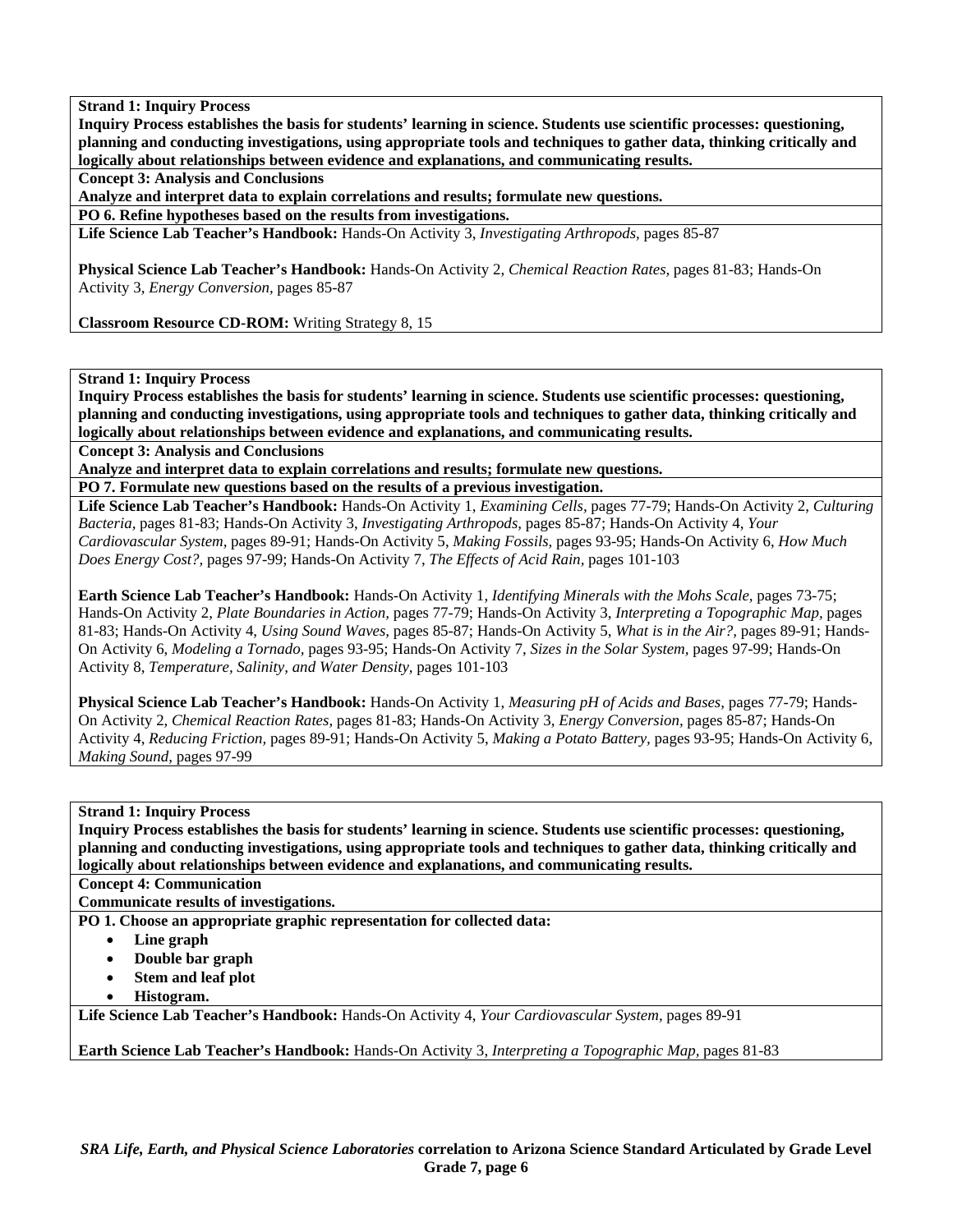**Inquiry Process establishes the basis for students' learning in science. Students use scientific processes: questioning, planning and conducting investigations, using appropriate tools and techniques to gather data, thinking critically and logically about relationships between evidence and explanations, and communicating results.** 

## **Concept 4: Communication**

**Communicate results of investigations.** 

**PO 2. Display data collected from a controlled investigation.** 

**Life Science Lab Teacher's Handbook:** Hands-On Activity 3, *Investigating Arthropods,* pages 85-87; Hands-On Activity 4, *Your Cardiovascular System,* pages 89-91; Hands-On Activity 6, *How Much Does Energy Cost?,* pages 97-99; Hands-On Activity 7, *The Effects of Acid Rain,* pages 101-103

**Earth Science Lab Teacher's Handbook:** Hands-On Activity 5, *What is in the Air?,* pages 89-91; Hands-On Activity 8, *Temperature, Salinity, and Water Density,* pages 101-103

**Physical Science Lab Teacher's Handbook:** Hands-On Activity 1, *Measuring pH of Acids and Bases,* pages 77-79; Hands-On Activity 2, *Chemical Reaction Rates,* pages 81-83; Hands-On Activity 3, *Energy Conversion,* pages 85-87; Hands-On Activity 4, *Reducing Friction,* pages 89-91; Hands-On Activity 6, *Making Sound,* pages 97-99

**Classroom Resource CD-ROM:** Writing Strategy 16, 22, 24

**Strand 1: Inquiry Process** 

**Inquiry Process establishes the basis for students' learning in science. Students use scientific processes: questioning, planning and conducting investigations, using appropriate tools and techniques to gather data, thinking critically and logically about relationships between evidence and explanations, and communicating results.** 

**Concept 4: Communication** 

**Communicate results of investigations.** 

**PO 3. Communicate the results of an investigation with appropriate use of qualitative and quantitative information.** 

**Life Science Lab Teacher's Handbook:** Hands-On Activity 1, *Examining Cells,* pages 77-79; Hands-On Activity 2, *Culturing Bacteria,* pages 81-83; Hands-On Activity 3, *Investigating Arthropods,* pages 85-87; Hands-On Activity 4, *Your Cardiovascular System,* pages 89-91; Hands-On Activity 5, *Making Fossils,* pages 93-95; Hands-On Activity 6, *How Much Does Energy Cost?,* pages 97-99; Hands-On Activity 7, *The Effects of Acid Rain,* pages 101-103

**Earth Science Lab Teacher's Handbook:** Hands-On Activity 1, *Identifying Minerals with the Mohs Scale,* pages 73-75; Hands-On Activity 2, *Plate Boundaries in Action,* pages 77-79; Hands-On Activity 3, *Interpreting a Topographic Map,* pages 81-83; Hands-On Activity 4, *Using Sound Waves,* pages 85-87; Hands-On Activity 5, *What is in the Air?,* pages 89-91; Hands-On Activity 6, *Modeling a Tornado,* pages 93-95; Hands-On Activity 7, *Sizes in the Solar System,* pages 97-99; Hands-On Activity 8, *Temperature, Salinity, and Water Density,* pages 101-103

**Physical Science Lab Teacher's Handbook:** Hands-On Activity 1, *Measuring pH of Acids and Bases,* pages 77-79; Hands-On Activity 2, *Chemical Reaction Rates,* pages 81-83; Hands-On Activity 3, *Energy Conversion,* pages 85-87; Hands-On Activity 4, *Reducing Friction,* pages 89-91; Hands-On Activity 5, *Making a Potato Battery,* pages 93-95; Hands-On Activity 6, *Making Sound,* pages 97-99

**Classroom Resource CD-ROM:** Writing Strategy 1, 2, 5, 11, 12, 15, 16, 22

**Strand 1: Inquiry Process** 

**Inquiry Process establishes the basis for students' learning in science. Students use scientific processes: questioning, planning and conducting investigations, using appropriate tools and techniques to gather data, thinking critically and logically about relationships between evidence and explanations, and communicating results.** 

**Concept 4: Communication** 

**Communicate results of investigations.** 

**PO 4. Write clear, step-by-step instructions for following procedures (without the use of personal pronouns). Classroom Resource CD-ROM:** Writing Strategy 6, 15

*SRA Life, Earth, and Physical Science Laboratories* **correlation to Arizona Science Standard Articulated by Grade Level Grade 7, page 7**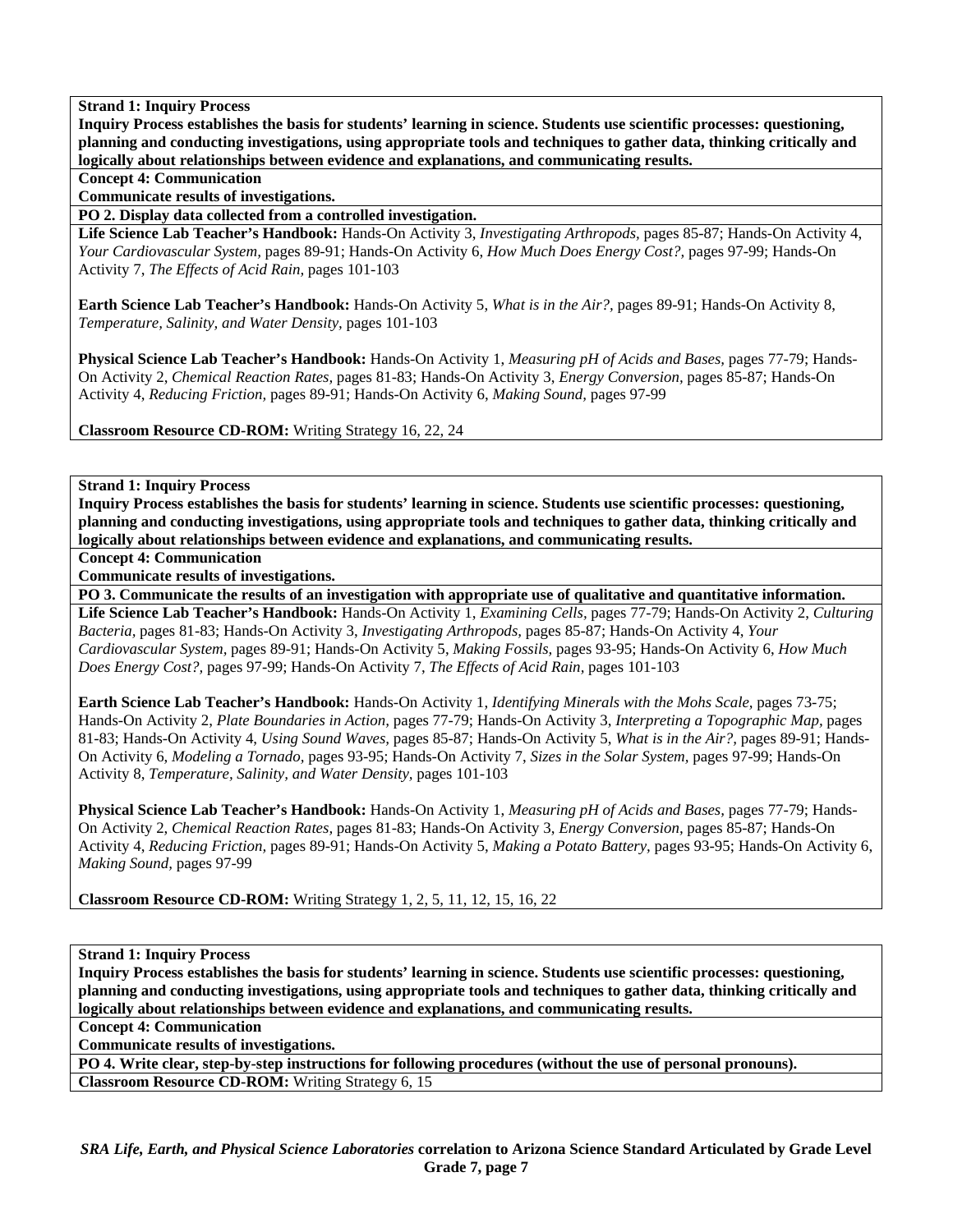**Inquiry Process establishes the basis for students' learning in science. Students use scientific processes: questioning, planning and conducting investigations, using appropriate tools and techniques to gather data, thinking critically and logically about relationships between evidence and explanations, and communicating results.** 

**Concept 4: Communication** 

**Communicate results of investigations.** 

**PO 5. Communicate the results and conclusion of the investigation.** 

**Life Science Lab Teacher's Handbook:** Hands-On Activity 1, *Examining Cells,* pages 77-79; Hands-On Activity 2, *Culturing Bacteria,* pages 81-83; Hands-On Activity 3, *Investigating Arthropods,* pages 85-87; Hands-On Activity 4, *Your Cardiovascular System,* pages 89-91; Hands-On Activity 5, *Making Fossils,* pages 93-95; Hands-On Activity 6, *How Much Does Energy Cost?,* pages 97-99; Hands-On Activity 7, *The Effects of Acid Rain,* pages 101-103

**Earth Science Lab Teacher's Handbook:** Hands-On Activity 1, *Identifying Minerals with the Mohs Scale,* pages 73-75; Hands-On Activity 2, *Plate Boundaries in Action,* pages 77-79; Hands-On Activity 3, *Interpreting a Topographic Map,* pages 81-83; Hands-On Activity 4, *Using Sound Waves,* pages 85-87; Hands-On Activity 5, *What is in the Air?,* pages 89-91; Hands-On Activity 6, *Modeling a Tornado,* pages 93-95; Hands-On Activity 7, *Sizes in the Solar System,* pages 97-99; Hands-On Activity 8, *Temperature, Salinity, and Water Density,* pages 101-103

**Physical Science Lab Teacher's Handbook:** Hands-On Activity 1, *Measuring pH of Acids and Bases,* pages 77-79; Hands-On Activity 2, *Chemical Reaction Rates,* pages 81-83; Hands-On Activity 3, *Energy Conversion,* pages 85-87; Hands-On Activity 4, *Reducing Friction,* pages 89-91; Hands-On Activity 5, *Making a Potato Battery,* pages 93-95; Hands-On Activity 6, *Making Sound,* pages 97-99

**Classroom Resource CD-ROM:** Writing Strategy 15

**Strand 2: History and Nature of Science** 

**Scientific investigation grows from the contributions of many people. History and Nature of Science emphasizes the importance of the conclusion of historical perspectives and the advances that each new development brings to technology and human knowledge. This strand focuses on the human aspects of science and the role that scientists play in the development of various cultures.** 

**Concept 1: History of Science as a Human Endeavor** 

**Identify individual, cultural, and technological contributions to scientific knowledge.** 

**PO 1. Identify how diverse people and/or cultures, past and present, have made important contributions to scientific innovations (e.g., Rachel Carson [scientist] supports Strand 4; Luis Alvarez [scientist] and Walter Alvarez [scientist] supports Stand 6; Percival Lowell [scientist] supports Strand 6; Copernicus [scientist] support Strand 6 ).** 

**Life Science Lab, Level A:** Cards 2, 5, 46, 59 Life Science Lab, Level B: Cards 2, 5, 46, 59

**Earth Science Lab, Level A: Cards 10, 68, 72, 78 Earth Science Lab, Level B: Cards 10, 68, 72, 78** 

Physical Science Lab, Level A: Cards 3, 7, 17, 55 Physical Science Lab, Level B: Cards 3, 7, 17, 55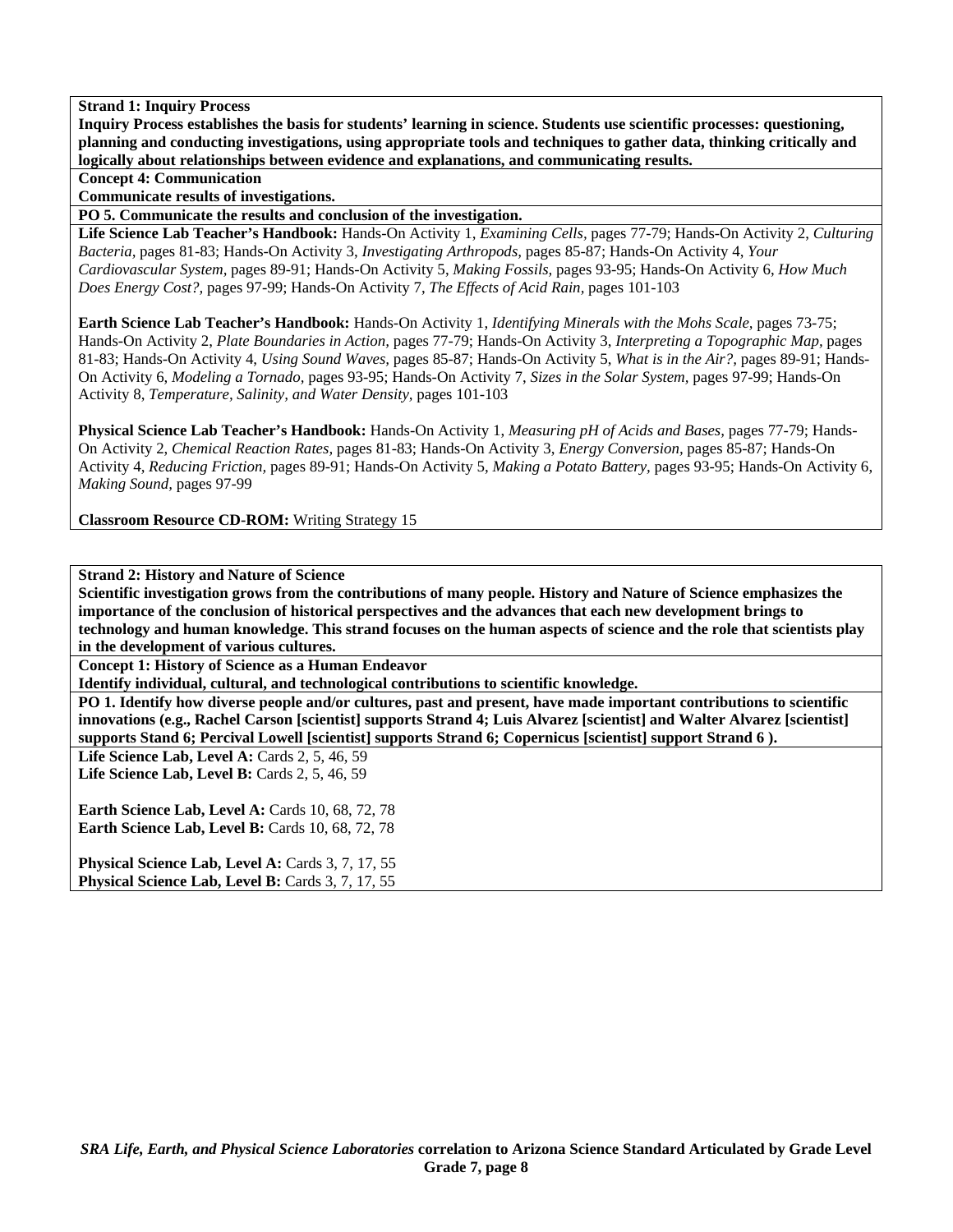**Scientific investigation grows from the contributions of many people. History and Nature of Science emphasizes the importance of the conclusion of historical perspectives and the advances that each new development brings to technology and human knowledge. This strand focuses on the human aspects of science and the role that scientists play in the development of various cultures.** 

**Concept 1: History of Science as a Human Endeavor** 

**Identify individual, cultural, and technological contributions to scientific knowledge.** 

**PO 2. Describe how a major milestone in science or technology has revolutionized the thinking of the time (e.g., global positioning system, telescopes, seismographs, photography).** 

Life Science Lab, Level A: Cards 5, 49, 59, 64, 69, 83

**Life Science Lab, Level B:** Cards 5, 49, 59, 64, 69, 83

**Earth Science Lab, Level A: Cards 16, 20, 31, 70, 72, 79, 80, 81, 88 Earth Science Lab, Level B:** Cards 16, 20, 31, 70, 72, 79, 80, 81, 88

**Physical Science Lab, Level A:** Cards 33, 34, 35, 76, 81, 82, 90 **Physical Science Lab, Level B:** Cards 33, 34, 35, 76, 81, 82, 90

**Strand 2: History and Nature of Science** 

**Scientific investigation grows from the contributions of many people. History and Nature of Science emphasizes the importance of the conclusion of historical perspectives and the advances that each new development brings to technology and human knowledge. This strand focuses on the human aspects of science and the role that scientists play** 

**in the development of various cultures.** 

**Concept 1: History of Science as a Human Endeavor** 

**Identify individual, cultural, and technological contributions to scientific knowledge.** 

**PO 3. Analyze the impact of a major scientific development occurring within the past decade.** 

**Life Science Lab, Level A: Cards 64, 69, 83** Life Science Lab, Level B: Cards 64, 69, 83

Earth Science Lab, Level A: Cards 20, 72, 79 Earth Science Lab, Level B: Cards 20, 72, 79

**Physical Science Lab, Level A:** Cards 33, 35, 81, 84 **Physical Science Lab, Level B:** Cards 33, 35, 81, 84

**Strand 2: History and Nature of Science** 

**Scientific investigation grows from the contributions of many people. History and Nature of Science emphasizes the importance of the conclusion of historical perspectives and the advances that each new development brings to technology and human knowledge. This strand focuses on the human aspects of science and the role that scientists play in the development of various cultures.** 

**Concept 1: History of Science as a Human Endeavor** 

**Identify individual, cultural, and technological contributions to scientific knowledge.** 

**PO 4. Analyze the use of technology in science-related careers.** 

This concept is not covered at this level.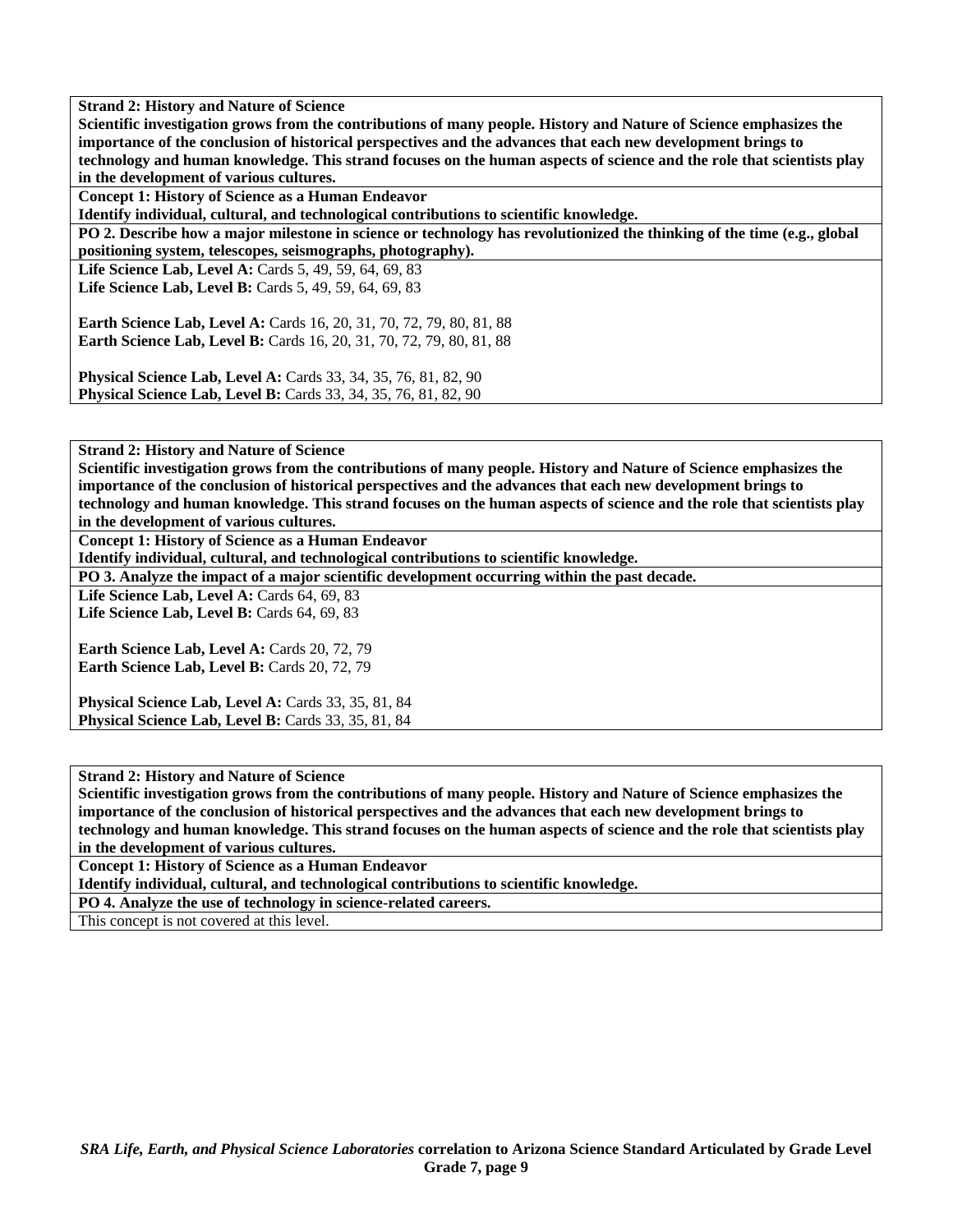**Scientific investigation grows from the contributions of many people. History and Nature of Science emphasizes the importance of the conclusion of historical perspectives and the advances that each new development brings to technology and human knowledge. This strand focuses on the human aspects of science and the role that scientists play in the development of various cultures.** 

**Concept 2: Nature of Scientific Knowledge** 

**Understand how science is a process for generating knowledge.** 

**PO 1. Describe how science is an ongoing process that changes in response to new information and discoveries.** 

**Life Science Lab, Level A: Cards 5, 64, 69 Life Science Lab, Level B: Cards 5, 64, 69** 

**Earth Science Lab, Level A:** Cards 10, 20, 31, 68, 72, 78, 79 **Earth Science Lab, Level B:** Cards 10, 20, 31, 68, 72, 78, 79

**Physical Science Lab, Level A:** Cards 3, 7, 17, 33, 35, 53, 55, 81, 84 **Physical Science Lab, Level B:** Cards 3, 7, 17, 33, 35, 53, 55, 81, 84

**Strand 2: History and Nature of Science** 

**Scientific investigation grows from the contributions of many people. History and Nature of Science emphasizes the importance of the conclusion of historical perspectives and the advances that each new development brings to technology and human knowledge. This strand focuses on the human aspects of science and the role that scientists play in the development of various cultures.** 

**Concept 2: Nature of Scientific Knowledge** 

**Understand how science is a process for generating knowledge.** 

**PO 2. Describe how scientific knowledge is subject to change as new information and/or technology challenges prevailing theories.** 

**Life Science Lab, Level A: Cards 1, 49, 64, 69** Life Science Lab, Level B: Cards 1, 49, 64, 69

**Earth Science Lab, Level A: Cards 10, 68, 72, 78 Earth Science Lab, Level B: Cards 10, 68, 72, 78** 

Physical Science Lab, Level A: Cards 3, 81, 84 Physical Science Lab, Level B: Cards 3, 81, 84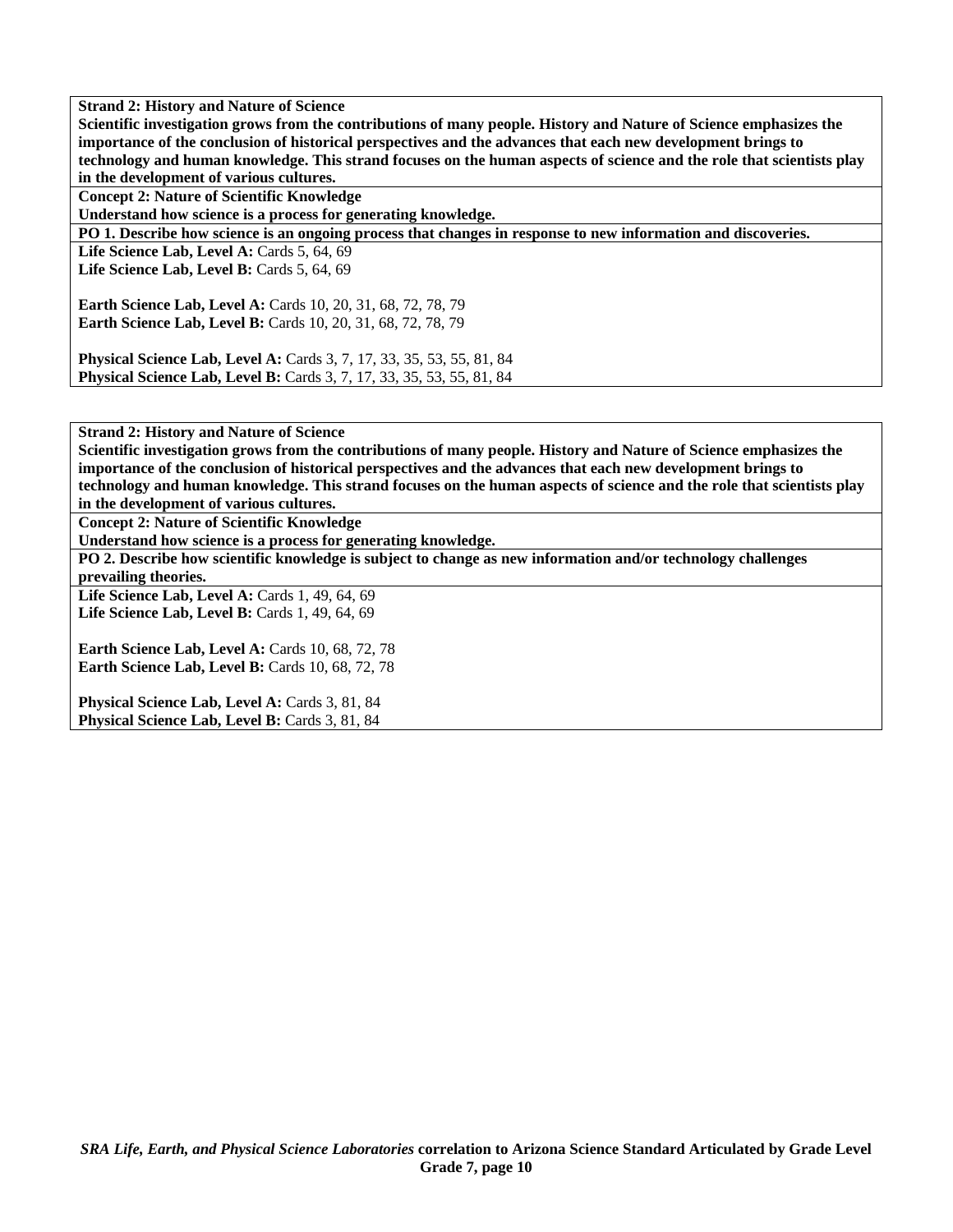**Scientific investigation grows from the contributions of many people. History and Nature of Science emphasizes the importance of the conclusion of historical perspectives and the advances that each new development brings to technology and human knowledge. This strand focuses on the human aspects of science and the role that scientists play in the development of various cultures.** 

**Concept 2: Nature of Scientific Knowledge** 

**Understand how science is a process for generating knowledge.** 

**PO 3. Apply the following scientific processes to other problem solving or decision making situations:** 

- **Observing**
- **Questioning**
- **Communicating**
- **Comparing**
- **Measuring**
- **Classifying**
- **Predicting**
- **Organizing data**
- **Inferring**
- **Generating hypotheses**
- **Identifying variables.**

**Life Science Lab Teacher's Handbook:** Hands-On Activity 1, *Examining Cells,* pages 77-79; Hands-On Activity 2, *Culturing Bacteria,* pages 81-83; Hands-On Activity 3, *Investigating Arthropods,* pages 85-87; Hands-On Activity 4, *Your Cardiovascular System,* pages 89-91; Hands-On Activity 5, *Making Fossils,* pages 93-95; Hands-On Activity 6, *How Much Does Energy Cost?,* pages 97-99; Hands-On Activity 7, *The Effects of Acid Rain,* pages 101-103

**Earth Science Lab Teacher's Handbook:** Hands-On Activity 1, *Identifying Minerals with the Mohs Scale,* pages 73-75; Hands-On Activity 2, *Plate Boundaries in Action,* pages 77-79; Hands-On Activity 3, *Interpreting a Topographic Map,* pages 81-83; Hands-On Activity 4, *Using Sound Waves,* pages 85-87; Hands-On Activity 5, *What is in the Air?,* pages 89-91; Hands-On Activity 6, *Modeling a Tornado,* pages 93-95; Hands-On Activity 7, *Sizes in the Solar System,* pages 97-99; Hands-On Activity 8, *Temperature, Salinity, and Water Density,* pages 101-103

**Physical Science Lab Teacher's Handbook:** Hands-On Activity 1, *Measuring pH of Acids and Bases,* pages 77-79; Hands-On Activity 2, *Chemical Reaction Rates,* pages 81-83; Hands-On Activity 3, *Energy Conversion,* pages 85-87; Hands-On Activity 4, *Reducing Friction,* pages 89-91; Hands-On Activity 5, *Making a Potato Battery,* pages 93-95; Hands-On Activity 6, *Making Sound,* pages 97-99

**Strand 3: Science in Personal and Social Perspectives** 

**Science in personal and Social Perspectives emphasizes developing the ability to design a solution to a problem, to understand the relationship between science and technology, and the ways people are involved in both. Students understand the impact of science and technology on human activity and the environment. This strand affords students the opportunity to understand their place in the world—as living creatures, consumers, decision makers, problem solvers, managers, and planners.** 

**Concept 1: Changes in Environments** 

**Describe the interactions between human populations, natural hazards, and the environment.** 

**PO 1. Analyze environmental risks (e.g., pollution, destruction of habitat) caused by human interaction with biological or geological systems.** 

Life Science Lab, Level A: Cards 84, 85, 86, 87, 88, 89, 90 **Life Science Lab, Level B:** Cards 84, 85, 86, 87, 88, 89, 90

**Life Science Lab Teacher's Handbook:** Hands-On Activity 7, *The Effects of Acid Rain,* pages 101-103

**Earth Science Lab, Level A:** Cards 37, 42, 59, 60, 61, 86 **Earth Science Lab, Level B:** Cards 37, 42, 59, 60, 61, 86 **Earth Science Lab Teacher's Handbook:** Hands-On Activity 5, *What is in the Air?,* pages 89-91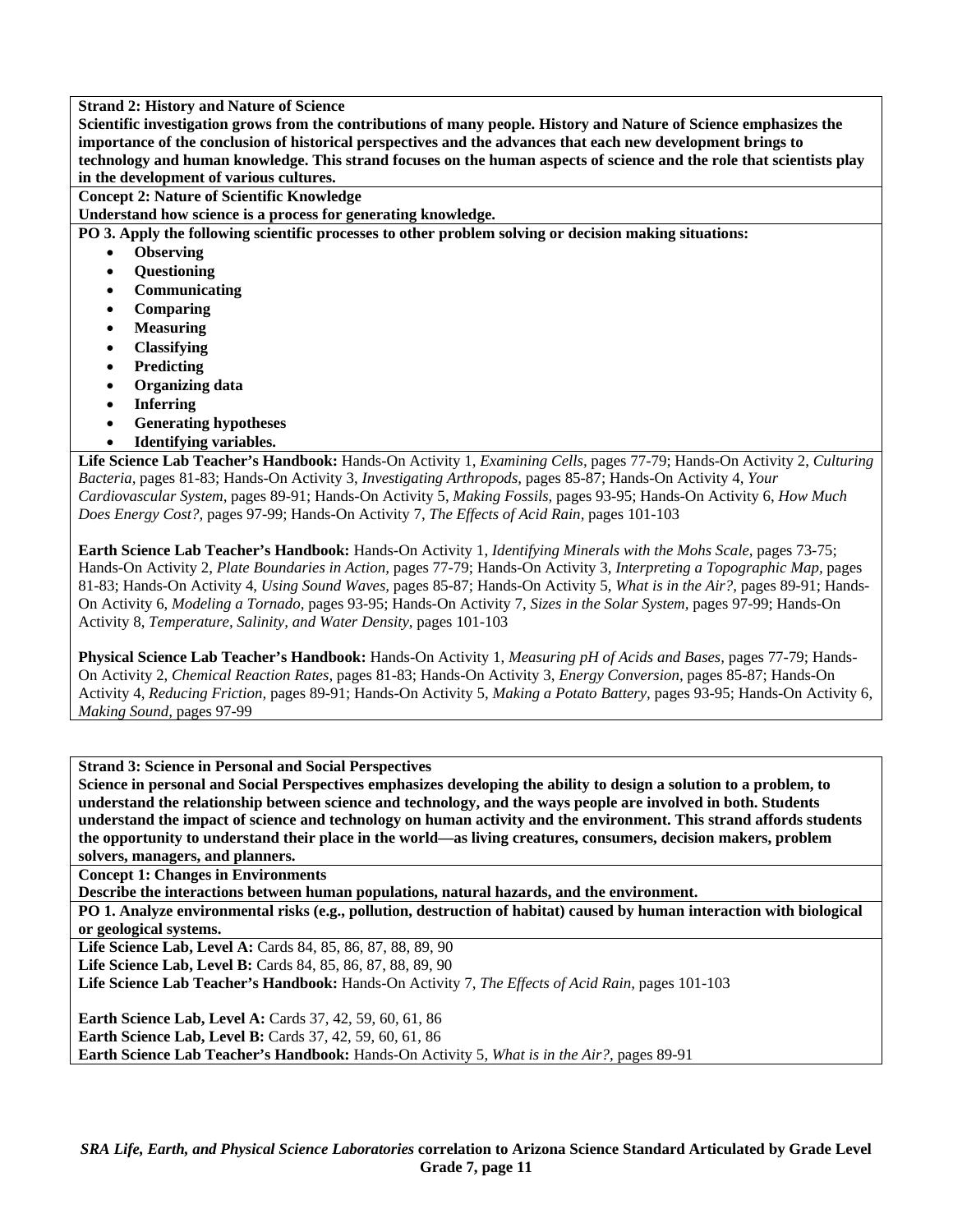**Strand 3: Science in Personal and Social Perspectives** 

**Science in personal and Social Perspectives emphasizes developing the ability to design a solution to a problem, to understand the relationship between science and technology, and the ways people are involved in both. Students understand the impact of science and technology on human activity and the environment. This strand affords students the opportunity to understand their place in the world—as living creatures, consumers, decision makers, problem solvers, managers, and planners.** 

**Concept 1: Changes in Environments** 

**Describe the interactions between human populations, natural hazards, and the environment.** 

**PO 2. Analyze environmental benefits of the following human interactions with biological or geological systems:** 

- **Reforestation**
- **Habitat restoration**
- **Construction of dams.**

Life Science Lab, Level A: Cards 85, 86, 88, 90 **Life Science Lab, Level B: Cards 85, 86, 88, 90** 

Earth Science Lab, Level A: Cards 42, 85

**Earth Science Lab, Level B: Cards 42, 85** 

**Strand 3: Science in Personal and Social Perspectives** 

**Science in personal and Social Perspectives emphasizes developing the ability to design a solution to a problem, to understand the relationship between science and technology, and the ways people are involved in both. Students understand the impact of science and technology on human activity and the environment. This strand affords students the opportunity to understand their place in the world—as living creatures, consumers, decision makers, problem solvers, managers, and planners.** 

**Concept 1: Changes in Environments** 

**Describe the interactions between human populations, natural hazards, and the environment.** 

**PO 3. Propose possible solutions to address the environmental risks in biological and geological systems.** 

**Life Science Lab, Level A:** Cards 84, 85, 86, 87, 88, 89, 90

**Life Science Lab, Level B:** Cards 84, 85, 86, 87, 88, 89, 90

**Life Science Lab Teacher's Handbook:** Hands-On Activity 7, *The Effects of Acid Rain,* pages 101-103

**Earth Science Lab, Level A: Cards 37, 42, 59, 60, 61, 86 Earth Science Lab, Level B:** Cards 37, 42, 59, 60, 61, 86 **Earth Science Lab Teacher's Handbook:** Hands-On Activity 5, *What is in the Air?,* pages 89-91

**Strand 3: Science in Personal and Social Perspectives** 

**Science in personal and Social Perspectives emphasizes developing the ability to design a solution to a problem, to understand the relationship between science and technology, and the ways people are involved in both. Students understand the impact of science and technology on human activity and the environment. This strand affords students the opportunity to understand their place in the world—as living creatures, consumers, decision makers, problem solvers, managers, and planners.** 

**Concept 2: Science and Technology in Society** 

**Develop viable solutions to a need or problem.** 

**PO 1. Propose viable methods of responding to an identified need or problem.** 

**PO 2. Compare possible solutions to best address an identified need of problem.** 

**PO 3. Design and construct a solution to an identified need or problem using simple classroom materials.** 

**PO 4. Describe a technological discovery that influences technology.** 

This concept is not covered at this level.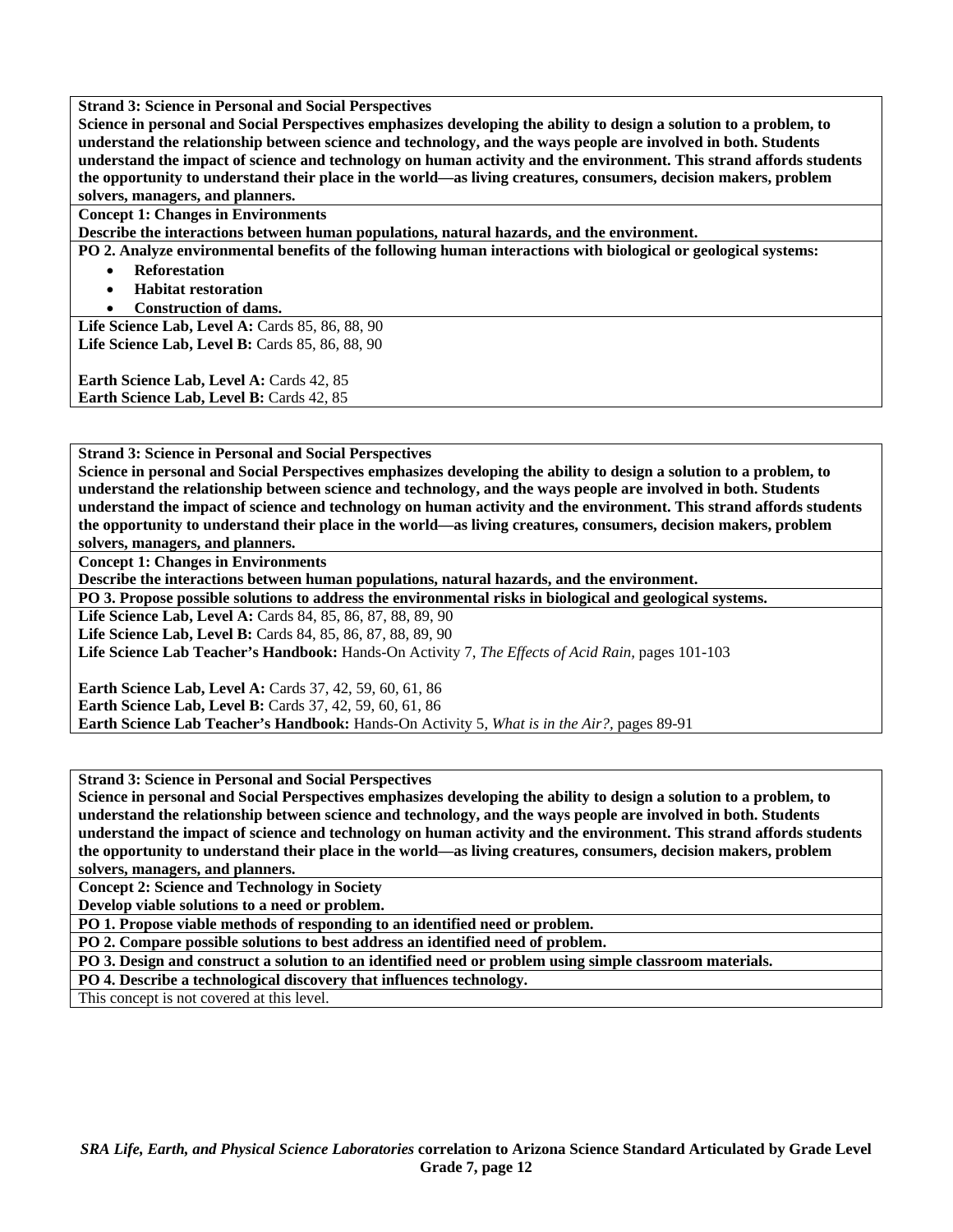**Life Science expands students' biological understanding of life by focusing on the characteristics of living things, the diversity of life, and how organisms and populations change over time in terms of biological adaptation and genetics. This understanding includes the relationship of structures to their functions and life cycles, interrelationships of matter and energy in living organisms, and the interactions of living organisms with their environment.** 

**Concept 3: Populations of Organisms in an Ecosystem** 

**Analyze the relationships among various organisms and their environment.** 

**PO 1. Compare food chains in a specified ecosystem and their corresponding food web.** 

Life Science Lab, Level A: Cards 76, 77

Life Science Lab, Level B: Cards 76, 77

**Life Science Lab Teacher's Handbook:** Hands-On Activity 6, *How Much Does Energy Cost?,* pages 97-99

**Strand 4: Life Science** 

**Life Science expands students' biological understanding of life by focusing on the characteristics of living things, the diversity of life, and how organisms and populations change over time in terms of biological adaptation and genetics. This understanding includes the relationship of structures to their functions and life cycles, interrelationships of matter and energy in living organisms, and the interactions of living organisms with their environment.** 

**Concept 3: Populations of Organisms in an Ecosystem** 

**Analyze the relationships among various organisms and their environment.** 

**PO 2. Explain how organisms obtain and use resources to develop and thrive in:** 

- **Niches**
- **Predator/prey relationships.**

**Life Science Lab, Level A:** Cards 73, 74, 75 Life Science Lab, Level B: Cards 73, 74, 75

**Strand 4: Life Science** 

**Life Science expands students' biological understanding of life by focusing on the characteristics of living things, the diversity of life, and how organisms and populations change over time in terms of biological adaptation and genetics. This understanding includes the relationship of structures to their functions and life cycles, interrelationships of matter and energy in living organisms, and the interactions of living organisms with their environment.** 

**Concept 3: Populations of Organisms in an Ecosystem** 

**Analyze the relationships among various organisms and their environment.** 

**PO 3. Analyze the interactions of living organisms with their ecosystems:** 

- **Limiting factors**
- **Carrying capacity.**

Life Science Lab, Level A: Card 72 Life Science Lab, Level B: Card 72

**Strand 4: Life Science** 

**Life Science expands students' biological understanding of life by focusing on the characteristics of living things, the diversity of life, and how organisms and populations change over time in terms of biological adaptation and genetics. This understanding includes the relationship of structures to their functions and life cycles, interrelationships of matter and energy in living organisms, and the interactions of living organisms with their environment.** 

**Concept 3: Populations of Organisms in an Ecosystem** 

**Analyze the relationships among various organisms and their environment.** 

**PO 4. Evaluate data related to problems associated with population growth (e.g., overgrazing, forest management, invasion of non-native species) and the possible solutions.** 

Life Science Lab, Level A: Cards 72, 86

Life Science Lab, Level B: Cards 72, 86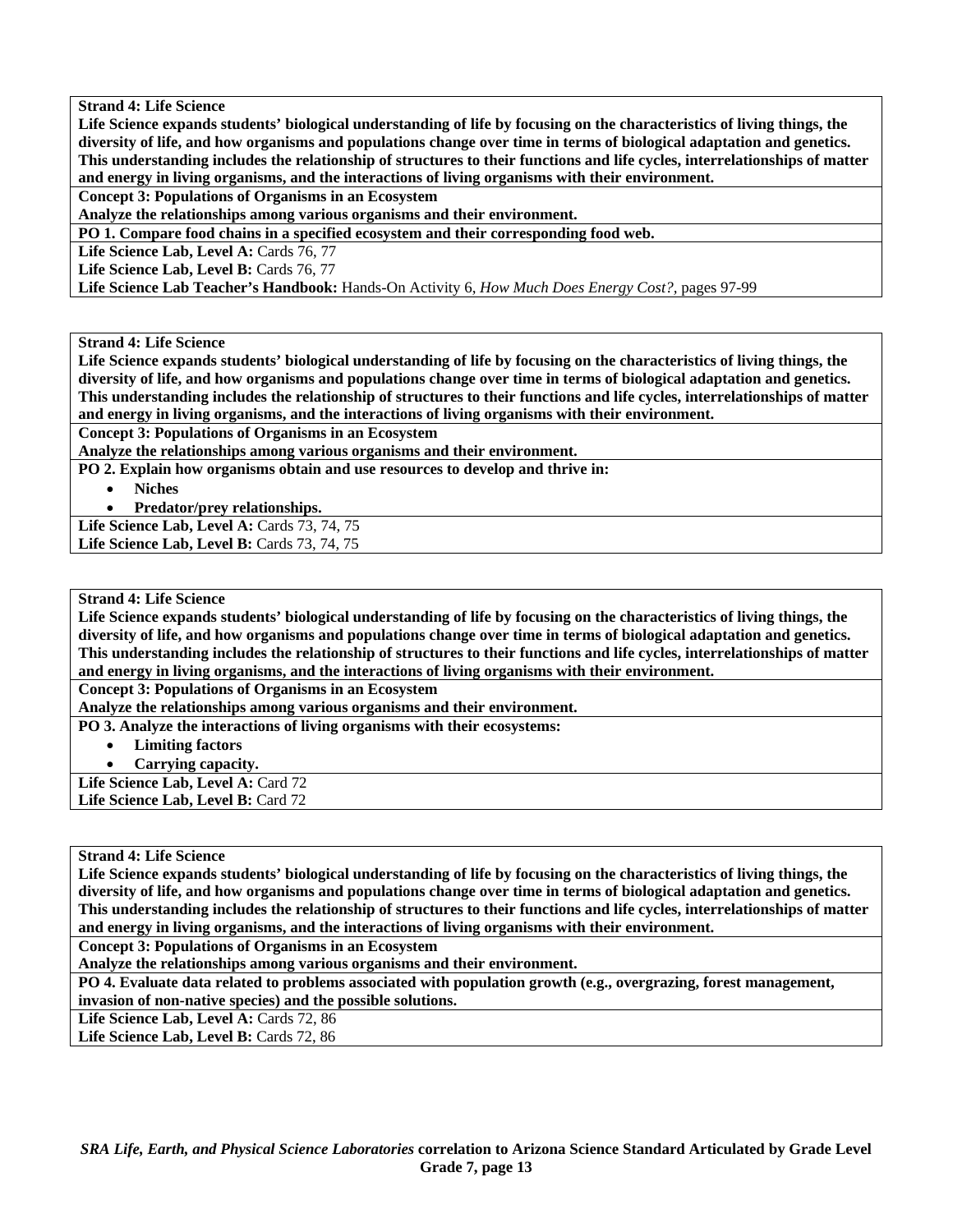**Life Science expands students' biological understanding of life by focusing on the characteristics of living things, the diversity of life, and how organisms and populations change over time in terms of biological adaptation and genetics. This understanding includes the relationship of structures to their functions and life cycles, interrelationships of matter and energy in living organisms, and the interactions of living organisms with their environment.** 

**Concept 3: Populations of Organisms in an Ecosystem** 

**Analyze the relationships among various organisms and their environment.** 

**PO 5. Predict how environmental factors (floods, droughts, temperature changes) affect survival rates in living organisms.** 

Life Science Lab, Level A: Cards 72, 80, 86 **Life Science Lab, Level B: Cards 72, 80, 86** 

**Earth Science Lab, Level A: Cards 15, 16, 53, 54, 60, 61 Earth Science Lab, Level B:** Cards 15, 16, 53, 54, 60, 61

**Strand 4: Life Science** 

**Life Science expands students' biological understanding of life by focusing on the characteristics of living things, the diversity of life, and how organisms and populations change over time in terms of biological adaptation and genetics. This understanding includes the relationship of structures to their functions and life cycles, interrelationships of matter and energy in living organisms, and the interactions of living organisms with their environment.** 

**Concept 3: Populations of Organisms in an Ecosystem** 

**Analyze the relationships among various organisms and their environment.** 

**PO 6. Create a model of the interactions of living organisms within an ecosystem.** 

**Life Science Lab, Level A:** Cards 73, 74, 75, 76, 77

**Life Science Lab, Level B:** Cards 73, 74, 75, 76, 77

**Life Science Lab Teacher's Handbook:** Hands-On Activity 6, *How Much Does Energy Cost?,* pages 97-99

**Strand 6: Earth and Space Science** 

**Earth and Space Science provides the foundation for students to develop an understanding of the Earth, its history, composition, and formative processes, and an understanding of the solar system and the universe. Students study the regularities of the interrelated systems of the natural world. In doing so, they develop understanding of the basic laws, theories, and models that explain the world (NSES, 1995). By studying the Earth from both a historical and current time frame, student can make informed decisions about issues affecting the planets on which they live.** 

**Concept 1: Structure of the Earth** 

**Describe the composition and interactions between the structure of the Earth and its atmosphere.** 

**PO 1. Classify rocks and minerals by the following observable properties:** 

- **Grain**
- **Color**
- **Texture**
- **Hardness.**

**Earth Science Lab, Level A:** Cards 3, 4, 5, 6, 7, 8, 9 **Earth Science Lab, Level B:** Cards 3, 4, 5, 6, 7, 8, 9 **Earth Science Lab Teacher's Handbook:** Hands-On Activity 1, *Identifying Minerals with the Mohs Scale,* pages 73-75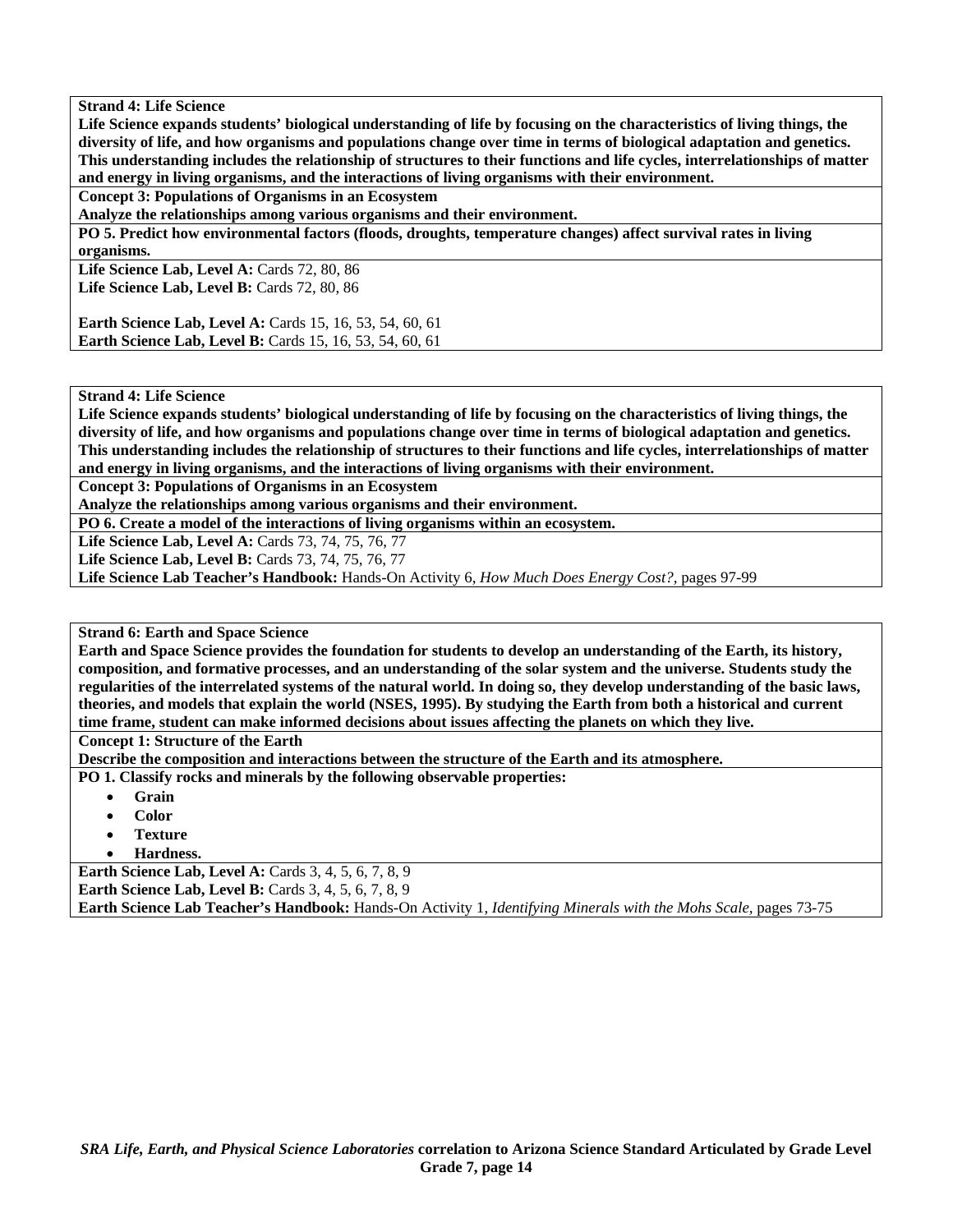**Strand 6: Earth and Space Science Earth and Space Science provides the foundation for students to develop an understanding of the Earth, its history, composition, and formative processes, and an understanding of the solar system and the universe. Students study the regularities of the interrelated systems of the natural world. In doing so, they develop understanding of the basic laws, theories, and models that explain the world (NSES, 1995). By studying the Earth from both a historical and current time frame, student can make informed decisions about issues affecting the planets on which they live. Concept 1: Structure of the Earth Describe the composition and interactions between the structure of the Earth and its atmosphere.** 

**PO 2. Describe the properties and the composition of the following major layers of the Earth:** 

- **Crust**
- **Mantle**
- **Core.**

Earth Science Lab, Level A: Cards 1, 2 **Earth Science Lab, Level B: Cards 1, 2** 

#### **Strand 6: Earth and Space Science**

**Earth and Space Science provides the foundation for students to develop an understanding of the Earth, its history, composition, and formative processes, and an understanding of the solar system and the universe. Students study the regularities of the interrelated systems of the natural world. In doing so, they develop understanding of the basic laws, theories, and models that explain the world (NSES, 1995). By studying the Earth from both a historical and current time frame, student can make informed decisions about issues affecting the planets on which they live.** 

**Concept 1: Structure of the Earth** 

**Describe the composition and interactions between the structure of the Earth and its atmosphere.** 

**PO 3. Explain the following processes involved in the formation of the Earth's structure:** 

- **Erosion**
- **Deposition**
- **Plate tectonics**
- **Volcanism.**

**Earth Science Lab, Level A:** Cards 10, 11, 12, 13, 14, 15, 16, 17, 24, 25, 26, 27, 28 **Earth Science Lab, Level B:** Cards 10, 11, 12, 13, 14, 15, 16, 17, 24, 25, 26, 27, 28 **Earth Science Lab Teacher's Handbook:** Hands-On Activity 2, *Plate Boundaries in Action,* pages 77-79

**Strand 6: Earth and Space Science** 

**Earth and Space Science provides the foundation for students to develop an understanding of the Earth, its history, composition, and formative processes, and an understanding of the solar system and the universe. Students study the regularities of the interrelated systems of the natural world. In doing so, they develop understanding of the basic laws, theories, and models that explain the world (NSES, 1995). By studying the Earth from both a historical and current time frame, student can make informed decisions about issues affecting the planets on which they live.** 

**Concept 1: Structure of the Earth** 

**Describe the composition and interactions between the structure of the Earth and its atmosphere.** 

**PO 4. Describe how the rock and fossil record show that environmental conditions have changed over geological and recent time.** 

**Earth Science Lab, Level A: Cards 7, 30, 31, 32, 33, 34 Earth Science Lab, Level B:** Cards 7, 30, 31, 32, 33, 34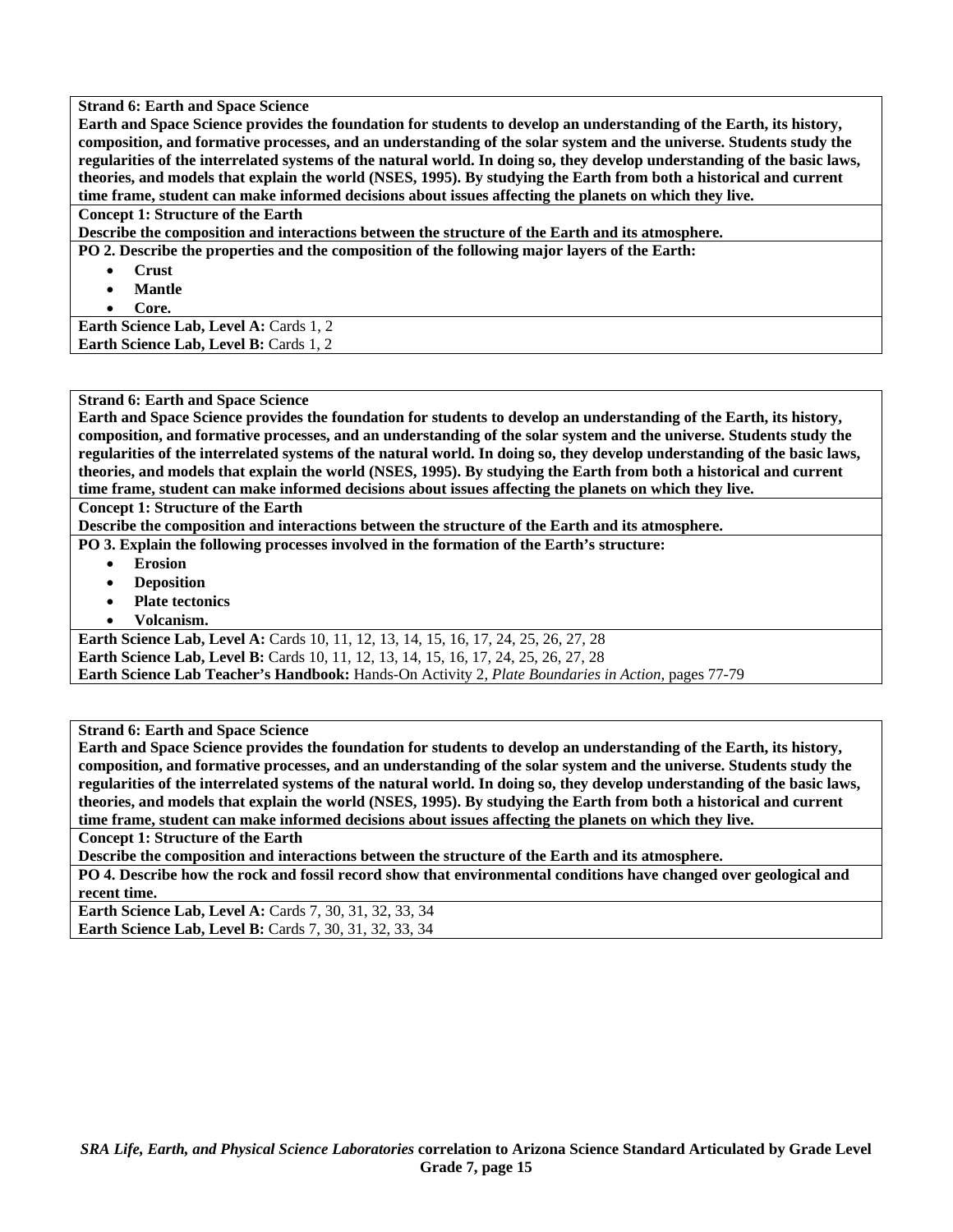**Earth and Space Science provides the foundation for students to develop an understanding of the Earth, its history, composition, and formative processes, and an understanding of the solar system and the universe. Students study the regularities of the interrelated systems of the natural world. In doing so, they develop understanding of the basic laws, theories, and models that explain the world (NSES, 1995). By studying the Earth from both a historical and current time frame, student can make informed decisions about issues affecting the planets on which they live.** 

**Concept 2: Earth's Processes and Systems** 

**Understand the processes acting on the Earth and their interaction with the Earth's systems.** 

**PO 1. Explain the rock cycle.** 

Earth Science Lab, Level A: Card 9

**Earth Science Lab, Level B: Card 9** 

**Strand 6: Earth and Space Science** 

**Earth and Space Science provides the foundation for students to develop an understanding of the Earth, its history, composition, and formative processes, and an understanding of the solar system and the universe. Students study the regularities of the interrelated systems of the natural world. In doing so, they develop understanding of the basic laws, theories, and models that explain the world (NSES, 1995). By studying the Earth from both a historical and current time frame, student can make informed decisions about issues affecting the planets on which they live.** 

**Concept 2: Earth's Processes and Systems** 

**Understand the processes acting on the Earth and their interaction with the Earth's systems.** 

**PO 2. Distinguish the components and characteristics of the rock cycle for the following types of rocks:** 

- **Igneous** 
	- **Metamorphic**
- **Sedimentary.**

**Earth Science Lab, Level A: Cards 6, 7, 8, 9** Earth Science Lab, Level B: Cards 6, 7, 8, 9

**Strand 6: Earth and Space Science** 

**Earth and Space Science provides the foundation for students to develop an understanding of the Earth, its history, composition, and formative processes, and an understanding of the solar system and the universe. Students study the regularities of the interrelated systems of the natural world. In doing so, they develop understanding of the basic laws, theories, and models that explain the world (NSES, 1995). By studying the Earth from both a historical and current time frame, student can make informed decisions about issues affecting the planets on which they live.** 

**Concept 2: Earth's Processes and Systems** 

**Understand the processes acting on the Earth and their interaction with the Earth's systems.** 

**PO 3. Analyze the evidence that lithospheric plate movements occur.** 

**Earth Science Lab, Level A:** Cards 10, 11, 12, 13, 14, 15, 16, 17

**Earth Science Lab, Level B:** Cards 10, 11, 12, 13, 14, 15, 16, 17

**Earth Science Lab Teacher's Handbook:** Hands-On Activity 2, *Plate Boundaries in Action,* pages 77-79

**Strand 6: Earth and Space Science** 

**Earth and Space Science provides the foundation for students to develop an understanding of the Earth, its history, composition, and formative processes, and an understanding of the solar system and the universe. Students study the regularities of the interrelated systems of the natural world. In doing so, they develop understanding of the basic laws, theories, and models that explain the world (NSES, 1995). By studying the Earth from both a historical and current time frame, student can make informed decisions about issues affecting the planets on which they live.** 

**Concept 2: Earth's Processes and Systems** 

**Understand the processes acting on the Earth and their interaction with the Earth's systems.** 

**PO 4. Explain lithospheric plate movement as a result of convection.** 

**Earth Science Lab, Level A: Cards 10, 11, 12, 13** 

**Earth Science Lab, Level B: Cards 10, 11, 12, 13**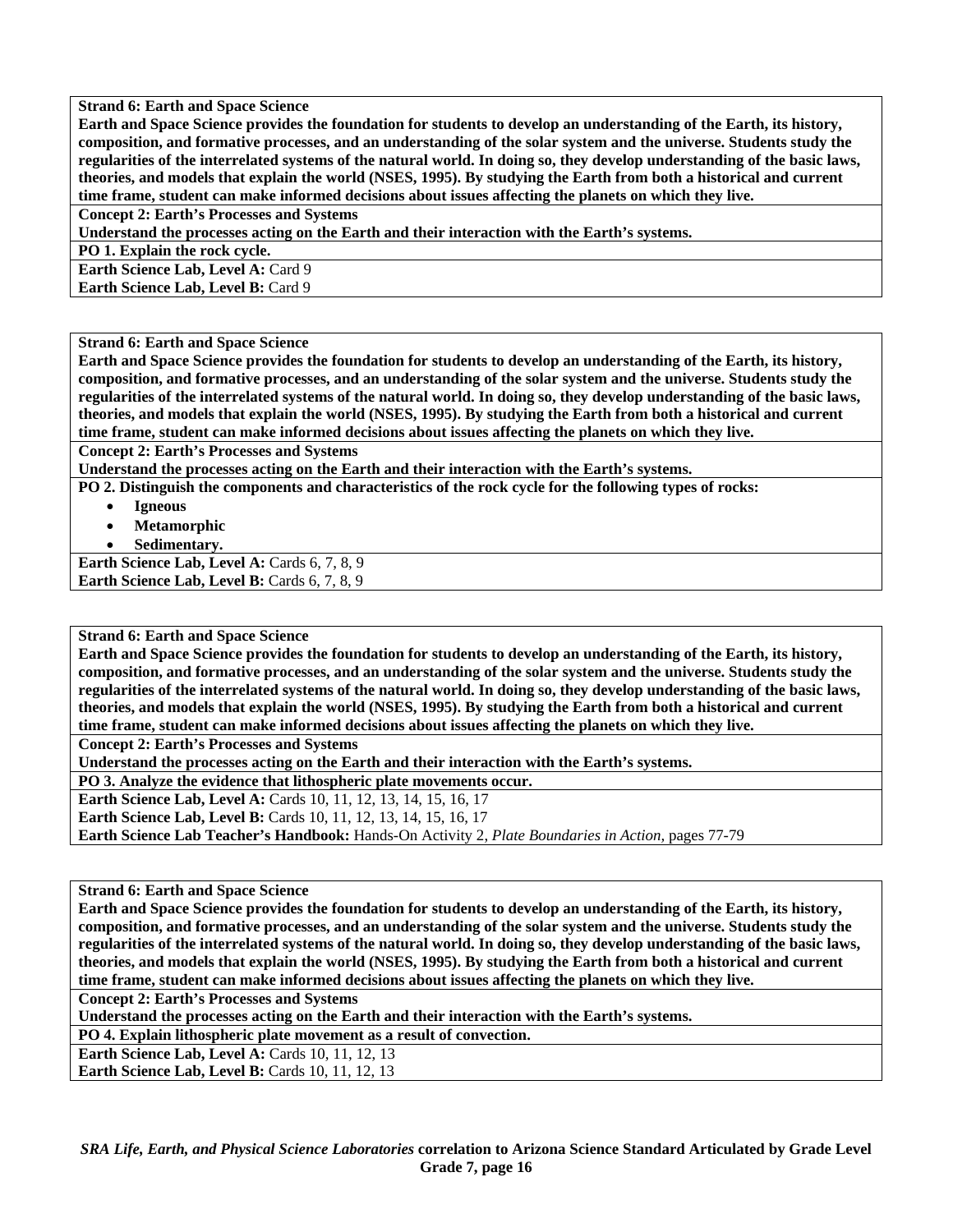**Earth and Space Science provides the foundation for students to develop an understanding of the Earth, its history, composition, and formative processes, and an understanding of the solar system and the universe. Students study the regularities of the interrelated systems of the natural world. In doing so, they develop understanding of the basic laws, theories, and models that explain the world (NSES, 1995). By studying the Earth from both a historical and current time frame, student can make informed decisions about issues affecting the planets on which they live.** 

**Concept 2: Earth's Processes and Systems** 

**Understand the processes acting on the Earth and their interaction with the Earth's systems.** 

**PO 5. Relate plate boundary movements to their resulting landforms, including:** 

- **Mountains**
- **Faults**
- **Rift valleys**
- **Trenches**
- **Volcanoes.**

**Earth Science Lab, Level A: Cards 11, 12, 13, 14, 15, 16, 17, 88 Earth Science Lab, Level B:** Cards 11, 12, 13, 14, 15, 16, 17, 88 **Earth Science Lab Teacher's Handbook:** Hands-On Activity 2, *Plate Boundaries in Action,* pages 77-79

**Strand 6: Earth and Space Science** 

**Earth and Space Science provides the foundation for students to develop an understanding of the Earth, its history, composition, and formative processes, and an understanding of the solar system and the universe. Students study the regularities of the interrelated systems of the natural world. In doing so, they develop understanding of the basic laws, theories, and models that explain the world (NSES, 1995). By studying the Earth from both a historical and current time frame, student can make informed decisions about issues affecting the planets on which they live.** 

**Concept 2: Earth's Processes and Systems** 

**Understand the processes acting on the Earth and their interaction with the Earth's systems.** 

**PO 6. Describe how earthquakes are measured.** 

**Earth Science Lab, Level A: Cards 15, 16** 

**Earth Science Lab, Level B: Cards 15, 16** 

**Strand 6: Earth and Space Science** 

**Earth and Space Science provides the foundation for students to develop an understanding of the Earth, its history, composition, and formative processes, and an understanding of the solar system and the universe. Students study the regularities of the interrelated systems of the natural world. In doing so, they develop understanding of the basic laws, theories, and models that explain the world (NSES, 1995). By studying the Earth from both a historical and current time frame, student can make informed decisions about issues affecting the planets on which they live.** 

**Concept 3: Earth in the Solar System** 

**Understand the relationships of the Earth and other objects in the solar system.** 

**PO 1. Explain the phases of the Moon in terms of the relative positions of the Earth, Sun, and Moon.** 

**Earth Science Lab, Level A: Card 64** 

**Earth Science Lab, Level B:** Card 64

**Strand 6: Earth and Space Science** 

**Earth and Space Science provides the foundation for students to develop an understanding of the Earth, its history, composition, and formative processes, and an understanding of the solar system and the universe. Students study the regularities of the interrelated systems of the natural world. In doing so, they develop understanding of the basic laws, theories, and models that explain the world (NSES, 1995). By studying the Earth from both a historical and current time frame, student can make informed decisions about issues affecting the planets on which they live.** 

**Concept 3: Earth in the Solar System** 

**Understand the relationships of the Earth and other objects in the solar system.** 

**PO 2. Construct a model for the relative positions of the Earth, Sun, and Moon as they relate to corresponding eclipses. Earth Science Lab, Level A: Card 65** 

**Earth Science Lab, Level B: Card 65** 

*SRA Life, Earth, and Physical Science Laboratories* **correlation to Arizona Science Standard Articulated by Grade Level Grade 7, page 17**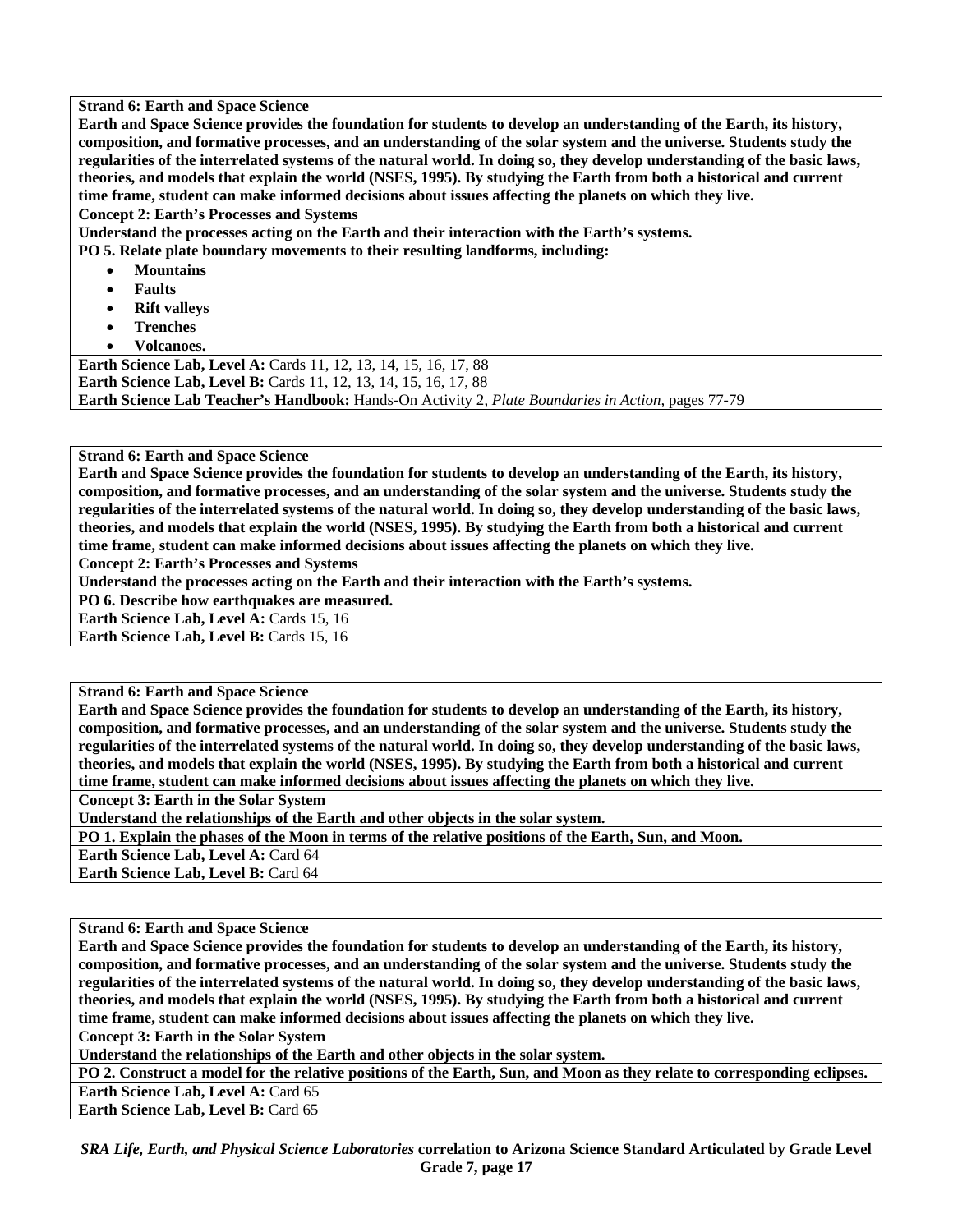**Earth and Space Science provides the foundation for students to develop an understanding of the Earth, its history, composition, and formative processes, and an understanding of the solar system and the universe. Students study the regularities of the interrelated systems of the natural world. In doing so, they develop understanding of the basic laws, theories, and models that explain the world (NSES, 1995). By studying the Earth from both a historical and current time frame, student can make informed decisions about issues affecting the planets on which they live.** 

**Concept 3: Earth in the Solar System** 

**Understand the relationships of the Earth and other objects in the solar system.** 

**PO 3. Explain the interrelationship between the Earth's tides and the Moon.** 

**Earth Science Lab, Level A: Card 66 Earth Science Lab, Level B: Card 66** 

**Physical Science Lab, Level A: Card 48 Physical Science Lab, Level B: Card 48** 

## **Strand 6: Earth and Space Science**

**Earth and Space Science provides the foundation for students to develop an understanding of the Earth, its history, composition, and formative processes, and an understanding of the solar system and the universe. Students study the regularities of the interrelated systems of the natural world. In doing so, they develop understanding of the basic laws, theories, and models that explain the world (NSES, 1995). By studying the Earth from both a historical and current time frame, student can make informed decisions about issues affecting the planets on which they live.** 

**Concept 3: Earth in the Solar System** 

**Understand the relationships of the Earth and other objects in the solar system.** 

**PO 4. Explain the seasons in the Northern and Southern Hemisphere in terms of the tilt of the Earth's axis relative to the Earth's revolution around the Sun.** 

**Earth Science Lab, Level A: Card 62** 

**Earth Science Lab, Level B:** Card 62

# **Strand 6: Earth and Space Science**

**Earth and Space Science provides the foundation for students to develop an understanding of the Earth, its history, composition, and formative processes, and an understanding of the solar system and the universe. Students study the regularities of the interrelated systems of the natural world. In doing so, they develop understanding of the basic laws, theories, and models that explain the world (NSES, 1995). By studying the Earth from both a historical and current time frame, student can make informed decisions about issues affecting the planets on which they live.** 

**Concept 3: Earth in the Solar System** 

**Understand the relationships of the Earth and other objects in the solar system.** 

**PO 5. Identify the following major constellations visible (seasonally) from the Northern Hemisphere:** 

- **Orion**
- **Ursa Major (Great Bear)**
- **Cygnus**
- **Scorpius**
- **Cassiopeia.**

**Earth Science Lab, Level A: Card 75 Earth Science Lab, Level B: Card 75** 

**Strand 6: Earth and Space Science** 

**Earth and Space Science provides the foundation for students to develop an understanding of the Earth, its history, composition, and formative processes, and an understanding of the solar system and the universe. Students study the regularities of the interrelated systems of the natural world. In doing so, they develop understanding of the basic laws, theories, and models that explain the world (NSES, 1995). By studying the Earth from both a historical and current time frame, student can make informed decisions about issues affecting the planets on which they live.** 

**Concept 3: Earth in the Solar System** 

**Understand the relationships of the Earth and other objects in the solar system.** 

**PO 6. Explain the relationship among common objects in the solar system, galaxy, and the universe.** 

**Earth Science Lab, Level A: Cards 67, 68, 69, 70, 71, 72, 73, 75, 76, 77, 78 Earth Science Lab, Level B:** Cards 67, 68, 69, 70, 71, 72, 73, 75, 76, 77, 78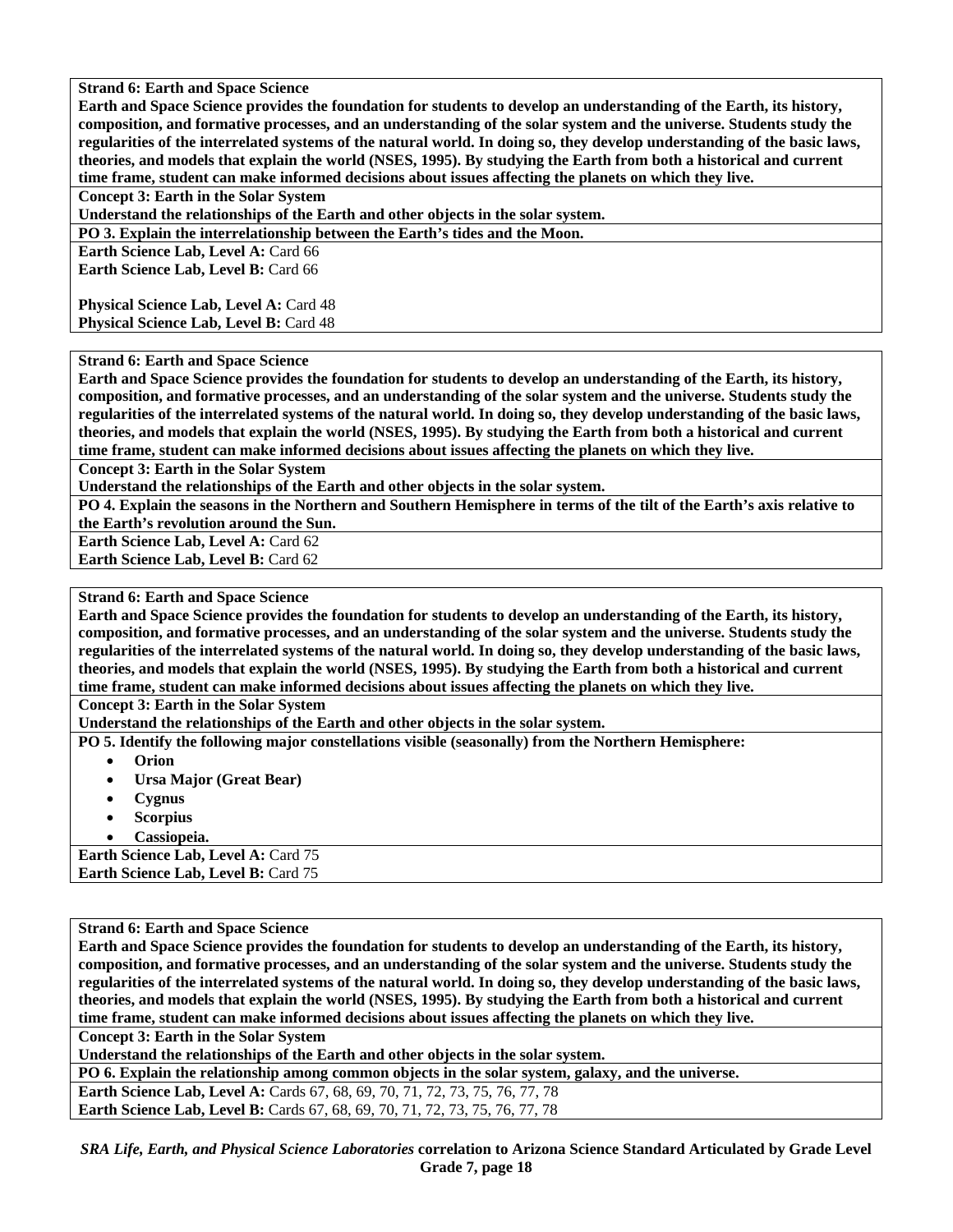# *SRA Life, Earth, and Physical Science Laboratories*  **correlation to Arizona Science Standard Articulated by Grade Level Grade 8**

*SRA Life, Earth, and Physical Science Laboratories* provide core science content in an alternate reading format. Each *SRA Science Lab* contains 180 Science Cards covering key science concepts and vocabulary. Each lab covers 90 different science topics presented at two different reading levels to meet varied student abilities. The *Teacher's Handbook* includes hands-on inquiry activities as well as vocabulary building exercises. The *Classroom Resource CD-ROM* includes Writing Strategies in Science along with tests and vocabulary games.

**Strand 1: Inquiry Process** 

**Inquiry Process establishes the basis for students' learning in science. Students use scientific processes: questioning, planning and conducting investigations, using appropriate tools and techniques to gather data, thinking critically and logically about relationships between evidence and explanations, and communicating results.** 

**Concept 1: Observations, Questions, and Hypotheses** 

**Formulate predictions, questions, or hypotheses based on observations. Locate appropriate resources.** 

**PO 1. Formulate questions based on observations that lead to the development of a hypothesis.** 

**Life Science Lab Teacher's Handbook:** Hands-On Activity 3, *Investigating Arthropods,* pages 85-87

**Physical Science Lab Teacher's Handbook:** Hands-On Activity 2, *Chemical Reaction Rates,* pages 81-83; Hands-On Activity 3, *Energy Conversion,* pages 85-87

**Classroom Resource CD-ROM:** Writing Strategy 8, 15

**Strand 1: Inquiry Process** 

**Inquiry Process establishes the basis for students' learning in science. Students use scientific processes: questioning, planning and conducting investigations, using appropriate tools and techniques to gather data, thinking critically and logically about relationships between evidence and explanations, and communicating results.** 

**Concept 1: Observations, Questions, and Hypotheses** 

**Formulate predictions, questions, or hypotheses based on observations. Locate appropriate resources.** 

**PO 2. Use appropriate research information, not limited to a single source, to use in the development of a testable hypothesis.** 

**Classroom Resource CD-ROM:** Writing Strategy 9, 12, 125, 28

**Strand 1: Inquiry Process** 

**Inquiry Process establishes the basis for students' learning in science. Students use scientific processes: questioning, planning and conducting investigations, using appropriate tools and techniques to gather data, thinking critically and logically about relationships between evidence and explanations, and communicating results.** 

**Concept 1: Observations, Questions, and Hypotheses** 

**Formulate predictions, questions, or hypotheses based on observations. Locate appropriate resources. PO 3. Generate a hypothesis that can be tested.** 

**Life Science Lab Teacher's Handbook:** Hands-On Activity 3, *Investigating Arthropods,* pages 85-87

**Physical Science Lab Teacher's Handbook:** Hands-On Activity 2, *Chemical Reaction Rates,* pages 81-83; Hands-On Activity 3, *Energy Conversion,* pages 85-87

**Classroom Resource CD-ROM:** Writing Strategy 8, 15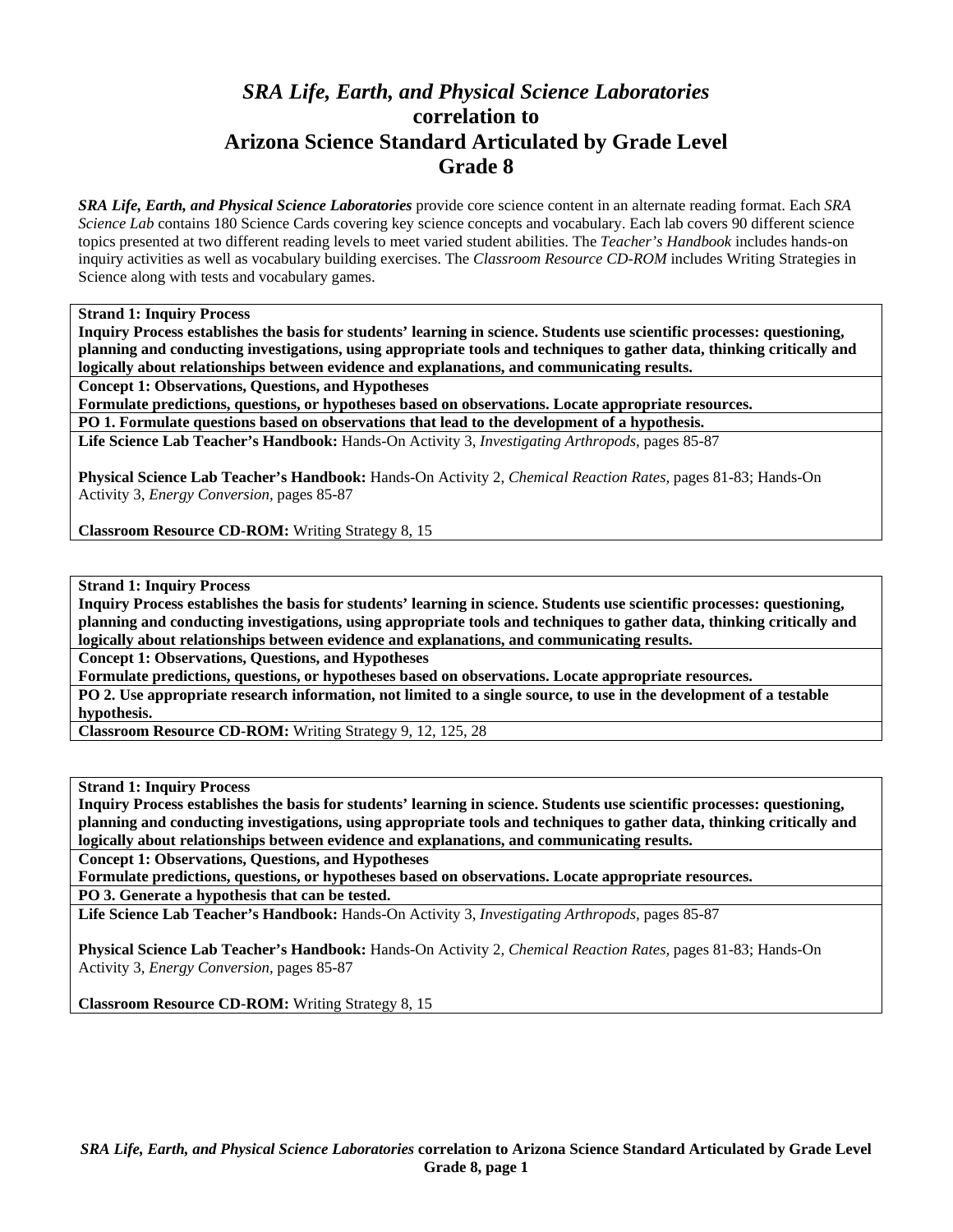**Inquiry Process establishes the basis for students' learning in science. Students use scientific processes: questioning, planning and conducting investigations, using appropriate tools and techniques to gather data, thinking critically and logically about relationships between evidence and explanations, and communicating results.** 

**Concept 2: Scientific Testing (Investigating and Modeling)** 

**Design and conduct controlled investigations.** 

**PO 1. Demonstrate safe behavior and appropriate procedures (e.g., use and care of technology, materials, organisms) in all science inquiry.** 

**Life Science Lab Teacher's Handbook:** Hands-On Activity 1, *Examining Cells,* pages 77-79; Hands-On Activity 2, *Culturing Bacteria,* pages 81-83; Hands-On Activity 3, *Investigating Arthropods,* pages 85-87; Hands-On Activity 4, *Your Cardiovascular System,* pages 89-91; Hands-On Activity 5, *Making Fossils,* pages 93-95; Hands-On Activity 6, *How Much Does Energy Cost?,* pages 97-99; Hands-On Activity 7, *The Effects of Acid Rain,* pages 101-103

**Earth Science Lab Teacher's Handbook:** Hands-On Activity 1, *Identifying Minerals with the Mohs Scale,* pages 73-75; Hands-On Activity 2, *Plate Boundaries in Action,* pages 77-79; Hands-On Activity 3, *Interpreting a Topographic Map,* pages 81-83; Hands-On Activity 4, *Using Sound Waves,* pages 85-87; Hands-On Activity 5, *What is in the Air?,* pages 89-91; Hands-On Activity 6, *Modeling a Tornado,* pages 93-95; Hands-On Activity 7, *Sizes in the Solar System,* pages 97-99; Hands-On Activity 8, *Temperature, Salinity, and Water Density,* pages 101-103

**Physical Science Lab Teacher's Handbook:** Hands-On Activity 1, *Measuring pH of Acids and Bases,* pages 77-79; Hands-On Activity 2, *Chemical Reaction Rates,* pages 81-83; Hands-On Activity 3, *Energy Conversion,* pages 85-87; Hands-On Activity 4, *Reducing Friction,* pages 89-91; Hands-On Activity 5, *Making a Potato Battery,* pages 93-95; Hands-On Activity 6, *Making Sound,* pages 97-99

**Strand 1: Inquiry Process** 

**Inquiry Process establishes the basis for students' learning in science. Students use scientific processes: questioning, planning and conducting investigations, using appropriate tools and techniques to gather data, thinking critically and logically about relationships between evidence and explanations, and communicating results.** 

**Concept 2: Scientific Testing (Investigating and Modeling)** 

**Design and conduct controlled investigations.** 

**PO 2. Design a controlled investigation to support or reject a hypothesis.** 

**Life Science Lab Teacher's Handbook:** Hands-On Activity 7, *The Effects of Acid Rain,* pages 101-103

**Earth Science Lab Teacher's Handbook:** Hands-On Activity 8, *Temperature, Salinity, and Water Density,* pages 101-103

**Physical Science Lab Teacher's Handbook:** Hands-On Activity 2, *Chemical Reaction Rates,* pages 81-83

**Classroom Resource CD-ROM:** Writing Strategy 15, 23

**Strand 1: Inquiry Process** 

**Inquiry Process establishes the basis for students' learning in science. Students use scientific processes: questioning, planning and conducting investigations, using appropriate tools and techniques to gather data, thinking critically and logically about relationships between evidence and explanations, and communicating results.** 

**Concept 2: Scientific Testing (Investigating and Modeling)** 

**Design and conduct controlled investigations.** 

**PO 3. Conduct a controlled investigation to support or reject a hypothesis.** 

**Life Science Lab Teacher's Handbook:** Hands-On Activity 7, *The Effects of Acid Rain,* pages 101-103

**Earth Science Lab Teacher's Handbook:** Hands-On Activity 8, *Temperature, Salinity, and Water Density,* pages 101-103

**Physical Science Lab Teacher's Handbook:** Hands-On Activity 2, *Chemical Reaction Rates,* pages 81-83

**Classroom Resource CD-ROM:** Writing Strategy 15, 23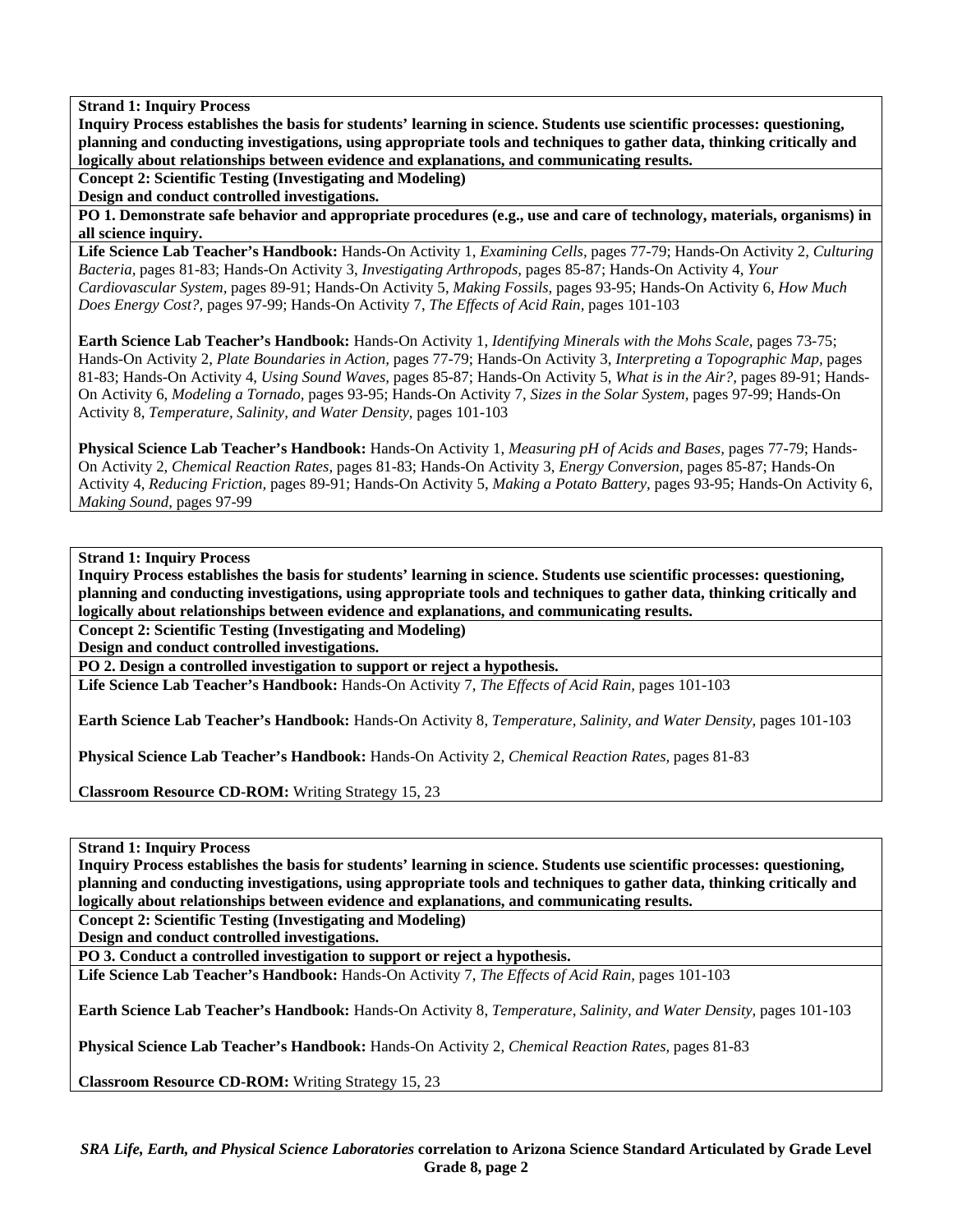**Inquiry Process establishes the basis for students' learning in science. Students use scientific processes: questioning, planning and conducting investigations, using appropriate tools and techniques to gather data, thinking critically and logically about relationships between evidence and explanations, and communicating results.** 

**Concept 2: Scientific Testing (Investigating and Modeling)** 

**Design and conduct controlled investigations.** 

**PO 4. Perform measurements using appropriate scientific tools (e.g., balances, microscopes, probes, micrometers). Life Science Lab Teacher's Handbook:** Hands-On Activity 4, *Your Cardiovascular System,* pages 89-91; Hands-On Activity 7, *The Effects of Acid Rain,* pages 101-103

**Earth Science Lab Teacher's Handbook:** Hands-On Activity 1, *Identifying Minerals with the Mohs Scale,* pages 73-75; Hands-On Activity 3, *Interpreting a Topographic Map,* pages 81-83; Hands-On Activity 7, *Sizes in the Solar System,* pages 97- 99; Hands-On Activity 8, *Temperature, Salinity, and Water Density,* pages 101-103

**Physical Science Lab Teacher's Handbook:** Hands-On Activity 1, *Measuring pH of Acids and Bases,* pages 77-79; Hands-On Activity 2, *Chemical Reaction Rates,* pages 81-83; Hands-On Activity 3, *Energy Conversion,* pages 85-87; Hands-On Activity 4, *Reducing Friction,* pages 89-91; Hands-On Activity 6, *Making Sound,* pages 97-99

# **Strand 1: Inquiry Process**

**Inquiry Process establishes the basis for students' learning in science. Students use scientific processes: questioning, planning and conducting investigations, using appropriate tools and techniques to gather data, thinking critically and logically about relationships between evidence and explanations, and communicating results.** 

**Concept 2: Scientific Testing (Investigating and Modeling)** 

**Design and conduct controlled investigations.** 

**PO 5. Keep a record of observations, notes, sketches, questions, and ideas using tools such as written and/or computer logs.** 

**Life Science Lab Teacher's Handbook:** Hands-On Activity 1, *Examining Cells,* pages 77-79; Hands-On Activity 2, *Culturing Bacteria,* pages 81-83; Hands-On Activity 3, *Investigating Arthropods,* pages 85-87; Hands-On Activity 4, *Your Cardiovascular System,* pages 89-91; Hands-On Activity 5, *Making Fossils,* pages 93-95; Hands-On Activity 6, *How Much Does Energy Cost?,* pages 97-99; Hands-On Activity 7, *The Effects of Acid Rain,* pages 101-103

**Earth Science Lab Teacher's Handbook:** Hands-On Activity 1, *Identifying Minerals with the Mohs Scale,* pages 73-75; Hands-On Activity 2, *Plate Boundaries in Action,* pages 77-79; Hands-On Activity 3, *Interpreting a Topographic Map,* pages 81-83; Hands-On Activity 4, *Using Sound Waves,* pages 85-87; Hands-On Activity 5, *What is in the Air?,* pages 89-91; Hands-On Activity 6, *Modeling a Tornado,* pages 93-95; Hands-On Activity 7, *Sizes in the Solar System,* pages 97-99; Hands-On Activity 8, *Temperature, Salinity, and Water Density,* pages 101-103

**Physical Science Lab Teacher's Handbook:** Hands-On Activity 1, *Measuring pH of Acids and Bases,* pages 77-79; Hands-On Activity 2, *Chemical Reaction Rates,* pages 81-83; Hands-On Activity 3, *Energy Conversion,* pages 85-87; Hands-On Activity 4, *Reducing Friction,* pages 89-91; Hands-On Activity 5, *Making a Potato Battery,* pages 93-95; Hands-On Activity 6, *Making Sound,* pages 97-99

**Classroom Resource CD-ROM:** Writing Strategy 1, 2, 5, 11, 15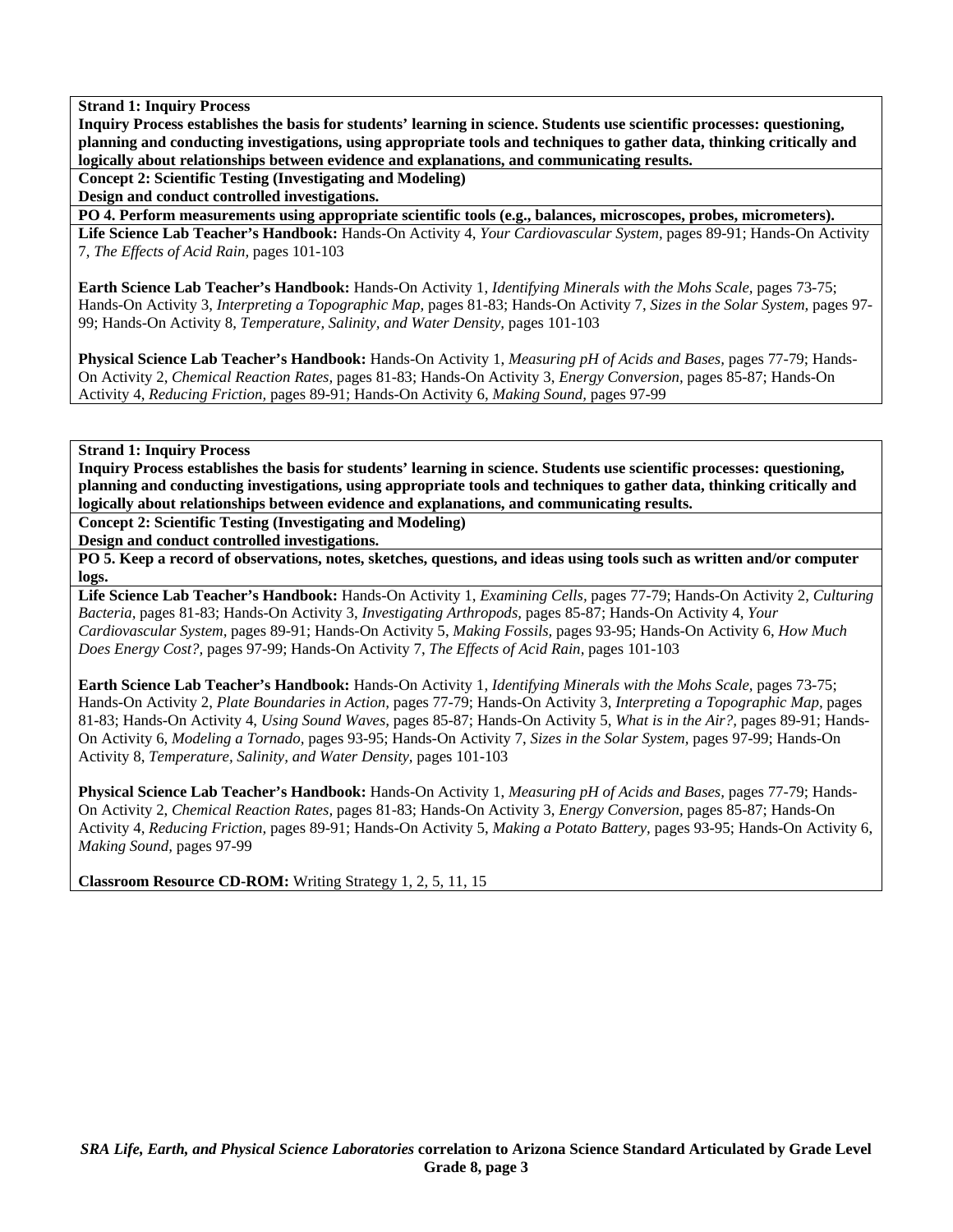**Inquiry Process establishes the basis for students' learning in science. Students use scientific processes: questioning, planning and conducting investigations, using appropriate tools and techniques to gather data, thinking critically and logically about relationships between evidence and explanations, and communicating results.** 

**Concept 3: Analysis and Conclusions** 

**Analyze and interpret data to explain correlations and results; formulate new questions.** 

**PO 1. Analyze data obtained in a scientific investigation to identify trends.** 

**Life Science Lab Teacher's Handbook:** Hands-On Activity 3, *Investigating Arthropods,* pages 85-87; Hands-On Activity 4, *Your Cardiovascular System,* pages 89-91; Hands-On Activity 6, *How Much Does Energy Cost?,* pages 97-99; Hands-On Activity 7, *The Effects of Acid Rain,* pages 101-103

**Earth Science Lab Teacher's Handbook:** Hands-On Activity 3, *Interpreting a Topographic Map,* pages 81-83; Hands-On Activity 5, *What is in the Air?,* pages 89-91; Hands-On Activity 8, *Temperature, Salinity, and Water Density,* pages 101-103

**Physical Science Lab Teacher's Handbook:** Hands-On Activity 2, *Chemical Reaction Rates,* pages 81-83

**Classroom Resource CD-ROM:** Writing Strategy 22, 24

# **Strand 1: Inquiry Process**

**Inquiry Process establishes the basis for students' learning in science. Students use scientific processes: questioning, planning and conducting investigations, using appropriate tools and techniques to gather data, thinking critically and logically about relationships between evidence and explanations, and communicating results.** 

**Concept 3: Analysis and Conclusions** 

**Analyze and interpret data to explain correlations and results; formulate new questions.** 

**PO 2. Form a logical argument about a correlation between variables or sequence of events (e.g., construct a cause-andeffect chain that explains a sequence of events).** 

**Life Science Lab Teacher's Handbook:** Hands-On Activity 7, *The Effects of Acid Rain,* pages 101-103

**Earth Science Lab Teacher's Handbook:** Hands-On Activity 2, *Plate Boundaries in Action,* pages 77-79; Hands-On Activity 6, *Modeling a Tornado,* pages 93-95

**Physical Science Lab Teacher's Handbook:** Hands-On Activity 2, *Chemical Reaction Rates,* pages 81-83; Hands-On Activity 3, *Energy Conversion,* pages 85-87; Hands-On Activity 4, *Reducing Friction,* pages 89-91

**Classroom Resource CD-ROM:** Writing Strategy 7, 23

**Strand 1: Inquiry Process** 

**Inquiry Process establishes the basis for students' learning in science. Students use scientific processes: questioning, planning and conducting investigations, using appropriate tools and techniques to gather data, thinking critically and logically about relationships between evidence and explanations, and communicating results.** 

**Concept 3: Analysis and Conclusions** 

**Analyze and interpret data to explain correlations and results; formulate new questions.** 

**PO 3. Interpret data that show a variety of possible relationships between the two variables, including:** 

- **Positive relationship**
- **Negative relationship**
- **No relationship.**

**Life Science Lab Teacher's Handbook:** Hands-On Activity 7, *The Effects of Acid Rain,* pages 101-103

**Earth Science Lab Teacher's Handbook:** Hands-On Activity 8, *Temperature, Salinity, and Water Density,* pages 101-103

**Physical Science Lab Teacher's Handbook:** Hands-On Activity 2, *Chemical Reaction Rates,* pages 81-83

**Classroom Resource CD-ROM:** Writing Strategy 15, 23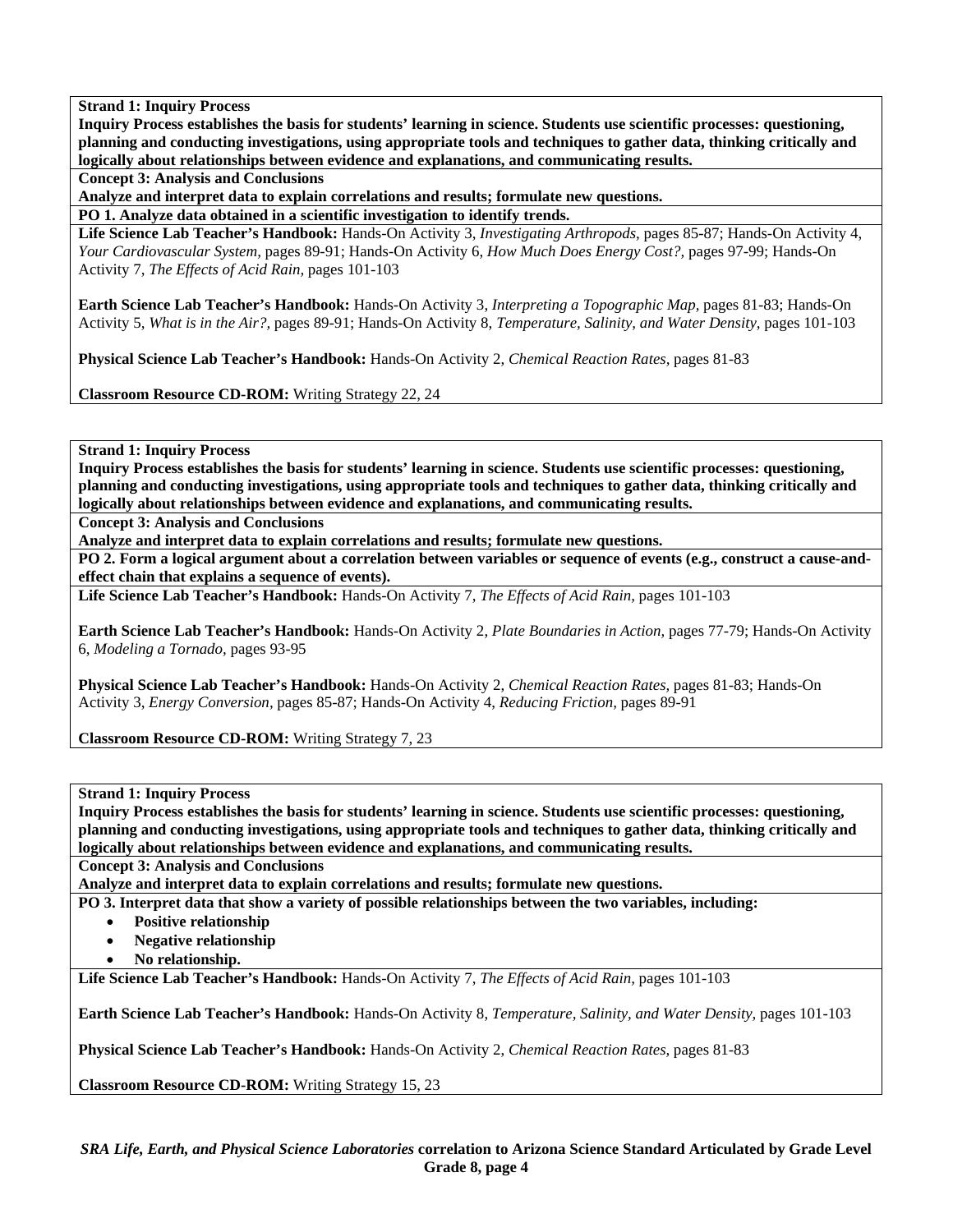**Inquiry Process establishes the basis for students' learning in science. Students use scientific processes: questioning, planning and conducting investigations, using appropriate tools and techniques to gather data, thinking critically and logically about relationships between evidence and explanations, and communicating results.** 

**Concept 3: Analysis and Conclusions** 

**Analyze and interpret data to explain correlations and results; formulate new questions.** 

**PO 4. Formulate a future investigation based on the data collected.** 

**Life Science Lab Teacher's Handbook:** Hands-On Activity 1, *Examining Cells,* pages 77-79; Hands-On Activity 2, *Culturing Bacteria,* pages 81-83; Hands-On Activity 3, *Investigating Arthropods,* pages 85-87; Hands-On Activity 4, *Your Cardiovascular System,* pages 89-91; Hands-On Activity 5, *Making Fossils,* pages 93-95; Hands-On Activity 6, *How Much Does Energy Cost?,* pages 97-99; Hands-On Activity 7, *The Effects of Acid Rain,* pages 101-103

**Earth Science Lab Teacher's Handbook:** Hands-On Activity 1, *Identifying Minerals with the Mohs Scale,* pages 73-75; Hands-On Activity 2, *Plate Boundaries in Action,* pages 77-79; Hands-On Activity 3, *Interpreting a Topographic Map,* pages 81-83; Hands-On Activity 4, *Using Sound Waves,* pages 85-87; Hands-On Activity 5, *What is in the Air?,* pages 89-91; Hands-On Activity 6, *Modeling a Tornado,* pages 93-95; Hands-On Activity 7, *Sizes in the Solar System,* pages 97-99; Hands-On Activity 8, *Temperature, Salinity, and Water Density,* pages 101-103

**Physical Science Lab Teacher's Handbook:** Hands-On Activity 1, *Measuring pH of Acids and Bases,* pages 77-79; Hands-On Activity 2, *Chemical Reaction Rates,* pages 81-83; Hands-On Activity 3, *Energy Conversion,* pages 85-87; Hands-On Activity 4, *Reducing Friction,* pages 89-91; Hands-On Activity 5, *Making a Potato Battery,* pages 93-95; Hands-On Activity 6, *Making Sound,* pages 97-99

**Strand 1: Inquiry Process** 

**Inquiry Process establishes the basis for students' learning in science. Students use scientific processes: questioning, planning and conducting investigations, using appropriate tools and techniques to gather data, thinking critically and logically about relationships between evidence and explanations, and communicating results.** 

**Concept 3: Analysis and Conclusions** 

**Analyze and interpret data to explain correlations and results; formulate new questions.** 

**PO 5. Explain how evidence supports the validity and reliability of a conclusion.** 

**Life Science Lab Teacher's Handbook:** Hands-On Activity 1, *Examining Cells,* pages 77-79; Hands-On Activity 2, *Culturing Bacteria,* pages 81-83; Hands-On Activity 3, *Investigating Arthropods,* pages 85-87; Hands-On Activity 4, *Your Cardiovascular System,* pages 89-91; Hands-On Activity 5, *Making Fossils,* pages 93-95; Hands-On Activity 6, *How Much Does Energy Cost?,* pages 97-99; Hands-On Activity 7, *The Effects of Acid Rain,* pages 101-103

**Earth Science Lab Teacher's Handbook:** Hands-On Activity 1, *Identifying Minerals with the Mohs Scale,* pages 73-75; Hands-On Activity 2, *Plate Boundaries in Action,* pages 77-79; Hands-On Activity 3, *Interpreting a Topographic Map,* pages 81-83; Hands-On Activity 4, *Using Sound Waves,* pages 85-87; Hands-On Activity 5, *What is in the Air?,* pages 89-91; Hands-On Activity 6, *Modeling a Tornado,* pages 93-95; Hands-On Activity 7, *Sizes in the Solar System,* pages 97-99; Hands-On Activity 8, *Temperature, Salinity, and Water Density,* pages 101-103

**Physical Science Lab Teacher's Handbook:** Hands-On Activity 1, *Measuring pH of Acids and Bases,* pages 77-79; Hands-On Activity 2, *Chemical Reaction Rates,* pages 81-83; Hands-On Activity 3, *Energy Conversion,* pages 85-87; Hands-On Activity 4, *Reducing Friction,* pages 89-91; Hands-On Activity 5, *Making a Potato Battery,* pages 93-95; Hands-On Activity 6, *Making Sound,* pages 97-99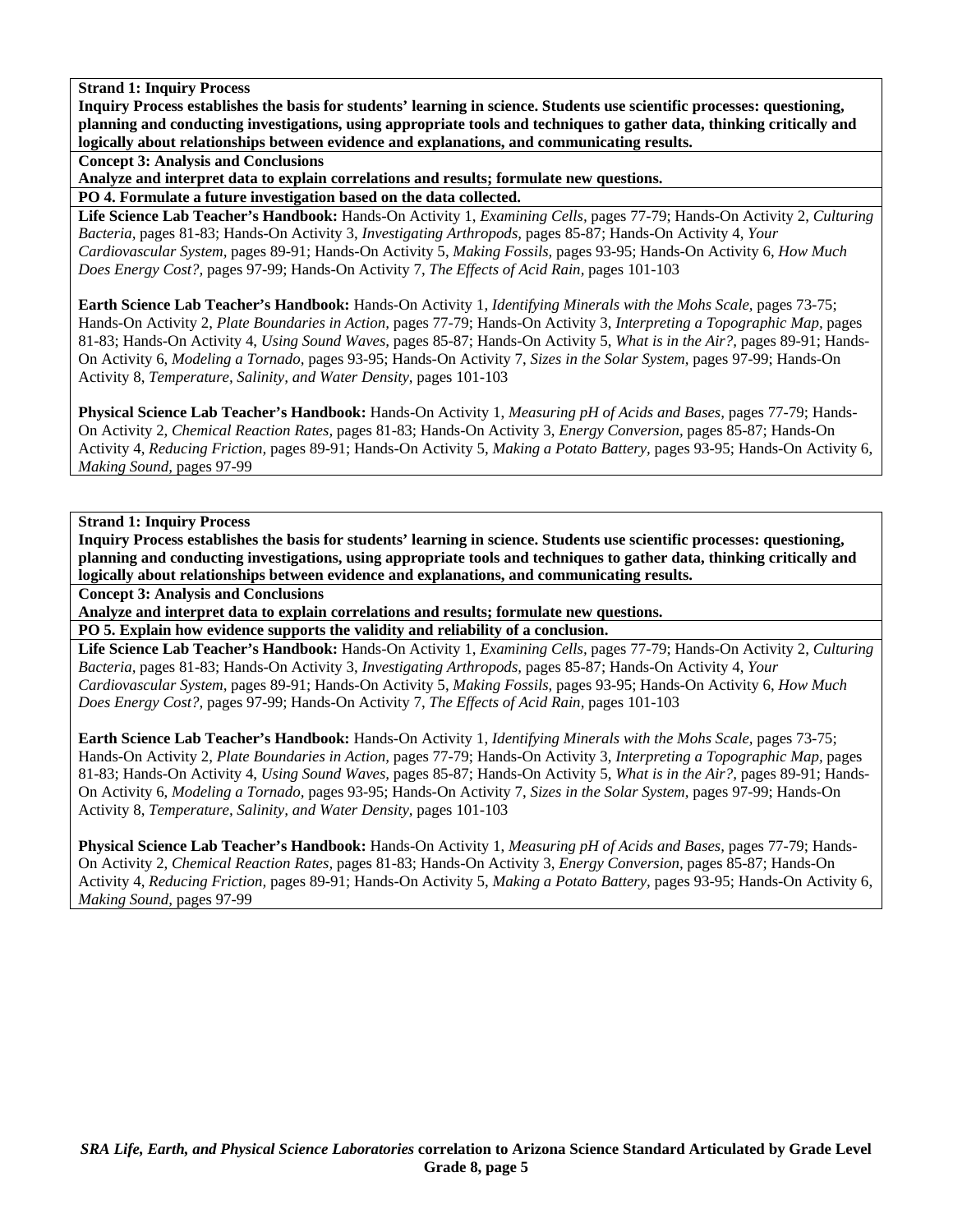**Inquiry Process establishes the basis for students' learning in science. Students use scientific processes: questioning, planning and conducting investigations, using appropriate tools and techniques to gather data, thinking critically and logically about relationships between evidence and explanations, and communicating results.** 

**Concept 3: Analysis and Conclusions** 

**Analyze and interpret data to explain correlations and results; formulate new questions.** 

**PO 6. Identify the potential investigational error that may occur (e.g., flawed investigational design, inaccurate measurement, computational errors, unethical reporting).** 

**Life Science Lab Teacher's Handbook:** Hands-On Activity 1, *Examining Cells,* pages 77-79; Hands-On Activity 2, *Culturing Bacteria,* pages 81-83; Hands-On Activity 3, *Investigating Arthropods,* pages 85-87; Hands-On Activity 4, *Your Cardiovascular System,* pages 89-91; Hands-On Activity 5, *Making Fossils,* pages 93-95; Hands-On Activity 6, *How Much Does Energy Cost?,* pages 97-99; Hands-On Activity 7, *The Effects of Acid Rain,* pages 101-103

**Earth Science Lab Teacher's Handbook:** Hands-On Activity 1, *Identifying Minerals with the Mohs Scale,* pages 73-75; Hands-On Activity 2, *Plate Boundaries in Action,* pages 77-79; Hands-On Activity 3, *Interpreting a Topographic Map,* pages 81-83; Hands-On Activity 4, *Using Sound Waves,* pages 85-87; Hands-On Activity 5, *What is in the Air?,* pages 89-91; Hands-On Activity 6, *Modeling a Tornado,* pages 93-95; Hands-On Activity 7, *Sizes in the Solar System,* pages 97-99; Hands-On Activity 8, *Temperature, Salinity, and Water Density,* pages 101-103

**Physical Science Lab Teacher's Handbook:** Hands-On Activity 1, *Measuring pH of Acids and Bases,* pages 77-79; Hands-On Activity 2, *Chemical Reaction Rates,* pages 81-83; Hands-On Activity 3, *Energy Conversion,* pages 85-87; Hands-On Activity 4, *Reducing Friction,* pages 89-91; Hands-On Activity 5, *Making a Potato Battery,* pages 93-95; Hands-On Activity 6, *Making Sound,* pages 97-99

# **Strand 1: Inquiry Process**

**Inquiry Process establishes the basis for students' learning in science. Students use scientific processes: questioning, planning and conducting investigations, using appropriate tools and techniques to gather data, thinking critically and logically about relationships between evidence and explanations, and communicating results.** 

**Concept 3: Analysis and Conclusions** 

**Analyze and interpret data to explain correlations and results; formulate new questions.** 

**PO 7. Critique scientific reports from periodicals, television, or other media.** 

This concept is not covered at this level.

# **Strand 1: Inquiry Process**

**Inquiry Process establishes the basis for students' learning in science. Students use scientific processes: questioning, planning and conducting investigations, using appropriate tools and techniques to gather data, thinking critically and logically about relationships between evidence and explanations, and communicating results.** 

**Concept 3: Analysis and Conclusions** 

**Analyze and interpret data to explain correlations and results; formulate new questions.** 

**PO 8. Formulate new questions based on the results of a previous investigation.** 

**Life Science Lab Teacher's Handbook:** Hands-On Activity 1, *Examining Cells,* pages 77-79; Hands-On Activity 2, *Culturing Bacteria,* pages 81-83; Hands-On Activity 3, *Investigating Arthropods,* pages 85-87; Hands-On Activity 4, *Your Cardiovascular System,* pages 89-91; Hands-On Activity 5, *Making Fossils,* pages 93-95; Hands-On Activity 6, *How Much Does Energy Cost?,* pages 97-99; Hands-On Activity 7, *The Effects of Acid Rain,* pages 101-103

**Earth Science Lab Teacher's Handbook:** Hands-On Activity 1, *Identifying Minerals with the Mohs Scale,* pages 73-75; Hands-On Activity 2, *Plate Boundaries in Action,* pages 77-79; Hands-On Activity 3, *Interpreting a Topographic Map,* pages 81-83; Hands-On Activity 4, *Using Sound Waves,* pages 85-87; Hands-On Activity 5, *What is in the Air?,* pages 89-91; Hands-On Activity 6, *Modeling a Tornado,* pages 93-95; Hands-On Activity 7, *Sizes in the Solar System,* pages 97-99; Hands-On Activity 8, *Temperature, Salinity, and Water Density,* pages 101-103

**Physical Science Lab Teacher's Handbook:** Hands-On Activity 1, *Measuring pH of Acids and Bases,* pages 77-79; Hands-On Activity 2, *Chemical Reaction Rates,* pages 81-83; Hands-On Activity 3, *Energy Conversion,* pages 85-87; Hands-On Activity 4, *Reducing Friction,* pages 89-91; Hands-On Activity 5, *Making a Potato Battery,* pages 93-95; Hands-On Activity 6, *Making Sound,* pages 97-99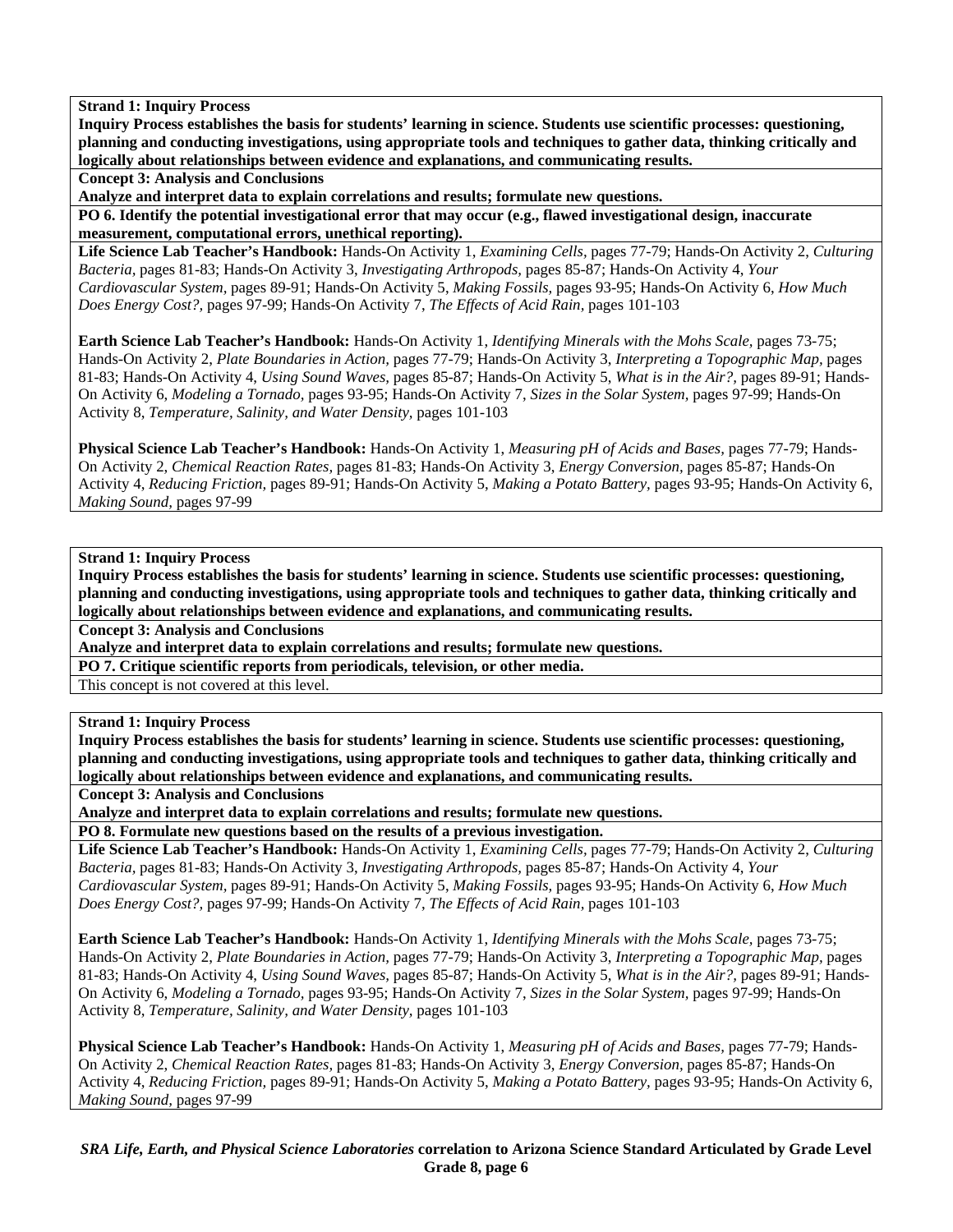**Inquiry Process establishes the basis for students' learning in science. Students use scientific processes: questioning, planning and conducting investigations, using appropriate tools and techniques to gather data, thinking critically and logically about relationships between evidence and explanations, and communicating results.** 

**Concept 4: Communication** 

**Communicate results of investigations.** 

**PO 1. Communicate the results of an investigation.** 

**Life Science Lab Teacher's Handbook:** Hands-On Activity 1, *Examining Cells,* pages 77-79; Hands-On Activity 2, *Culturing Bacteria,* pages 81-83; Hands-On Activity 3, *Investigating Arthropods,* pages 85-87; Hands-On Activity 4, *Your Cardiovascular System,* pages 89-91; Hands-On Activity 5, *Making Fossils,* pages 93-95; Hands-On Activity 6, *How Much Does Energy Cost?,* pages 97-99; Hands-On Activity 7, *The Effects of Acid Rain,* pages 101-103

**Earth Science Lab Teacher's Handbook:** Hands-On Activity 1, *Identifying Minerals with the Mohs Scale,* pages 73-75; Hands-On Activity 2, *Plate Boundaries in Action,* pages 77-79; Hands-On Activity 3, *Interpreting a Topographic Map,* pages 81-83; Hands-On Activity 4, *Using Sound Waves,* pages 85-87; Hands-On Activity 5, *What is in the Air?,* pages 89-91; Hands-On Activity 6, *Modeling a Tornado,* pages 93-95; Hands-On Activity 7, *Sizes in the Solar System,* pages 97-99; Hands-On Activity 8, *Temperature, Salinity, and Water Density,* pages 101-103

**Physical Science Lab Teacher's Handbook:** Hands-On Activity 1, *Measuring pH of Acids and Bases,* pages 77-79; Hands-On Activity 2, *Chemical Reaction Rates,* pages 81-83; Hands-On Activity 3, *Energy Conversion,* pages 85-87; Hands-On Activity 4, *Reducing Friction,* pages 89-91; Hands-On Activity 5, *Making a Potato Battery,* pages 93-95; Hands-On Activity 6, *Making Sound,* pages 97-99

**Classroom Resource CD-ROM:** Writing Strategy 1, 2, 5, 11, 12, 15, 16, 22

# **Strand 1: Inquiry Process**

**Inquiry Process establishes the basis for students' learning in science. Students use scientific processes: questioning, planning and conducting investigations, using appropriate tools and techniques to gather data, thinking critically and logically about relationships between evidence and explanations, and communicating results.** 

**Concept 4: Communication** 

**Communicate results of investigations.** 

**PO 2. Choose an appropriate graphic representation for collected data:** 

- **Line graph**
- **Double bar graph**
- **Stem and leaf plot**
- **Histogram.**

**Life Science Lab Teacher's Handbook:** Hands-On Activity 4, *Your Cardiovascular System,* pages 89-91

**Earth Science Lab Teacher's Handbook:** Hands-On Activity 3, *Interpreting a Topographic Map,* pages 81-83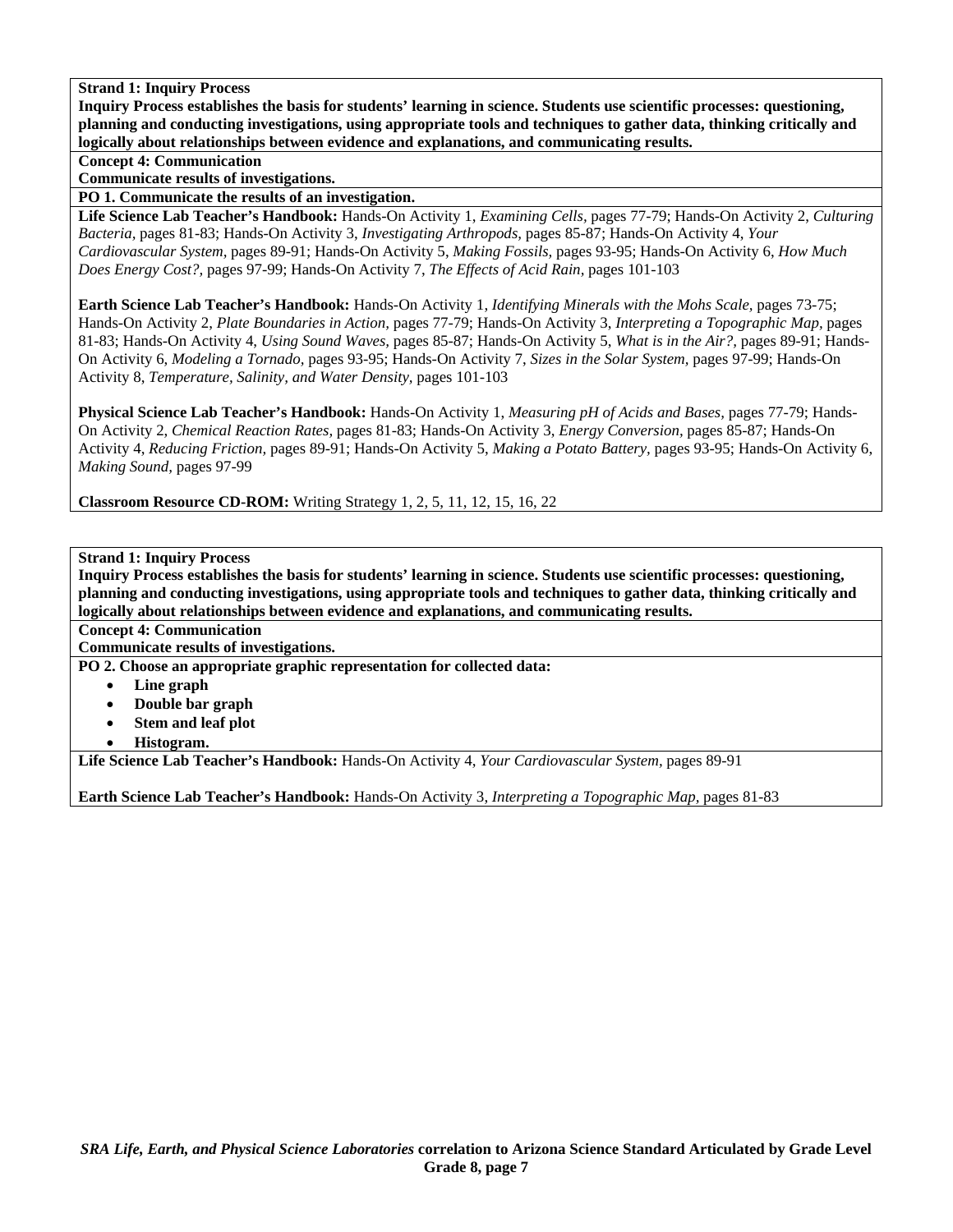**Inquiry Process establishes the basis for students' learning in science. Students use scientific processes: questioning, planning and conducting investigations, using appropriate tools and techniques to gather data, thinking critically and logically about relationships between evidence and explanations, and communicating results.** 

**Concept 4: Communication** 

**Communicate results of investigations.** 

**PO 3. Present analyses and conclusions in clear, concise formats.** 

**Life Science Lab Teacher's Handbook:** Hands-On Activity 1, *Examining Cells,* pages 77-79; Hands-On Activity 2, *Culturing Bacteria,* pages 81-83; Hands-On Activity 3, *Investigating Arthropods,* pages 85-87; Hands-On Activity 4, *Your Cardiovascular System,* pages 89-91; Hands-On Activity 5, *Making Fossils,* pages 93-95; Hands-On Activity 6, *How Much Does Energy Cost?,* pages 97-99; Hands-On Activity 7, *The Effects of Acid Rain,* pages 101-103

**Earth Science Lab Teacher's Handbook:** Hands-On Activity 1, *Identifying Minerals with the Mohs Scale,* pages 73-75; Hands-On Activity 2, *Plate Boundaries in Action,* pages 77-79; Hands-On Activity 3, *Interpreting a Topographic Map,* pages 81-83; Hands-On Activity 4, *Using Sound Waves,* pages 85-87; Hands-On Activity 5, *What is in the Air?,* pages 89-91; Hands-On Activity 6, *Modeling a Tornado,* pages 93-95; Hands-On Activity 7, *Sizes in the Solar System,* pages 97-99; Hands-On Activity 8, *Temperature, Salinity, and Water Density,* pages 101-103

**Physical Science Lab Teacher's Handbook:** Hands-On Activity 1, *Measuring pH of Acids and Bases,* pages 77-79; Hands-On Activity 2, *Chemical Reaction Rates,* pages 81-83; Hands-On Activity 3, *Energy Conversion,* pages 85-87; Hands-On Activity 4, *Reducing Friction,* pages 89-91; Hands-On Activity 5, *Making a Potato Battery,* pages 93-95; Hands-On Activity 6, *Making Sound,* pages 97-99

**Classroom Resource CD-ROM:** Writing Strategy 15

**Strand 1: Inquiry Process** 

**Inquiry Process establishes the basis for students' learning in science. Students use scientific processes: questioning, planning and conducting investigations, using appropriate tools and techniques to gather data, thinking critically and logically about relationships between evidence and explanations, and communicating results.** 

**Concept 4: Communication** 

**Communicate results of investigations.** 

**PO 4. Write clear, step-by-step instructions for conducting investigations or operating equipment (without the use of personal pronouns).** 

**Classroom Resource CD-ROM:** Writing Strategy 6, 15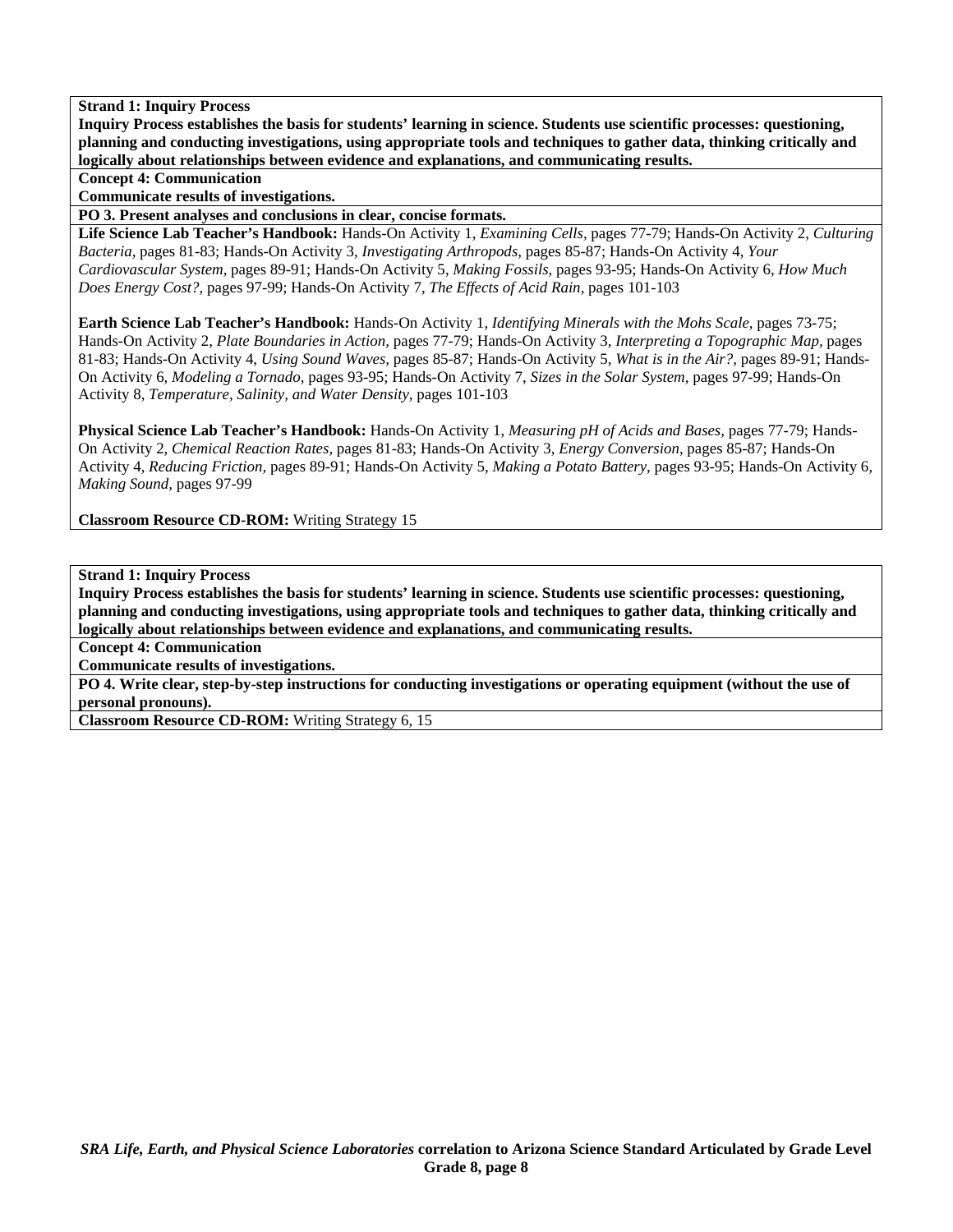**Inquiry Process establishes the basis for students' learning in science. Students use scientific processes: questioning, planning and conducting investigations, using appropriate tools and techniques to gather data, thinking critically and logically about relationships between evidence and explanations, and communicating results.** 

**Concept 4: Communication** 

**Communicate results of investigations.** 

**PO 5. Communicate the results and conclusion of the investigation.** 

**Life Science Lab Teacher's Handbook:** Hands-On Activity 1, *Examining Cells,* pages 77-79; Hands-On Activity 2, *Culturing Bacteria,* pages 81-83; Hands-On Activity 3, *Investigating Arthropods,* pages 85-87; Hands-On Activity 4, *Your Cardiovascular System,* pages 89-91; Hands-On Activity 5, *Making Fossils,* pages 93-95; Hands-On Activity 6, *How Much Does Energy Cost?,* pages 97-99; Hands-On Activity 7, *The Effects of Acid Rain,* pages 101-103

**Earth Science Lab Teacher's Handbook:** Hands-On Activity 1, *Identifying Minerals with the Mohs Scale,* pages 73-75; Hands-On Activity 2, *Plate Boundaries in Action,* pages 77-79; Hands-On Activity 3, *Interpreting a Topographic Map,* pages 81-83; Hands-On Activity 4, *Using Sound Waves,* pages 85-87; Hands-On Activity 5, *What is in the Air?,* pages 89-91; Hands-On Activity 6, *Modeling a Tornado,* pages 93-95; Hands-On Activity 7, *Sizes in the Solar System,* pages 97-99; Hands-On Activity 8, *Temperature, Salinity, and Water Density,* pages 101-103

**Physical Science Lab Teacher's Handbook:** Hands-On Activity 1, *Measuring pH of Acids and Bases,* pages 77-79; Hands-On Activity 2, *Chemical Reaction Rates,* pages 81-83; Hands-On Activity 3, *Energy Conversion,* pages 85-87; Hands-On Activity 4, *Reducing Friction,* pages 89-91; Hands-On Activity 5, *Making a Potato Battery,* pages 93-95; Hands-On Activity 6, *Making Sound,* pages 97-99

**Classroom Resource CD-ROM:** Writing Strategy 15

**Strand 2: History and Nature of Science** 

**Scientific investigation grows from the contributions of many people. History and Nature of Science emphasizes the importance of the conclusion of historical perspectives and the advances that each new development brings to technology and human knowledge. This strand focuses on the human aspects of science and the role that scientists play in the development of various cultures.** 

**Concept 1: History of Science as a Human Endeavor** 

**Identify individual, cultural, and technological contributions to scientific knowledge.** 

**PO 1. Identify how diverse people and/or cultures, past and present, have made important contributions to scientific innovations (e.g., Watson and Crick [scientists] supports Strand 4; Rosalind Franklin [scientist] supports Stand 4; Charles Darwin [scientist] supports Strand 4; George Washington Carver [scientist, inventor] support Strand 4; Joseph Priestley [scientist] supports Strand 5; Sir Frances Bacon [philosopher] supports Strand 5; Isaac Newton [scientist] supports Strand 5).** 

**Life Science Lab, Level A:** Cards 2, 5, 46, 59 **Life Science Lab, Level B:** Cards 2, 5, 46, 59

**Earth Science Lab, Level A: Cards 10, 68, 72, 78 Earth Science Lab, Level B: Cards 10, 68, 72, 78** 

Physical Science Lab, Level A: Cards 3, 7, 17, 55 Physical Science Lab, Level B: Cards 3, 7, 17, 55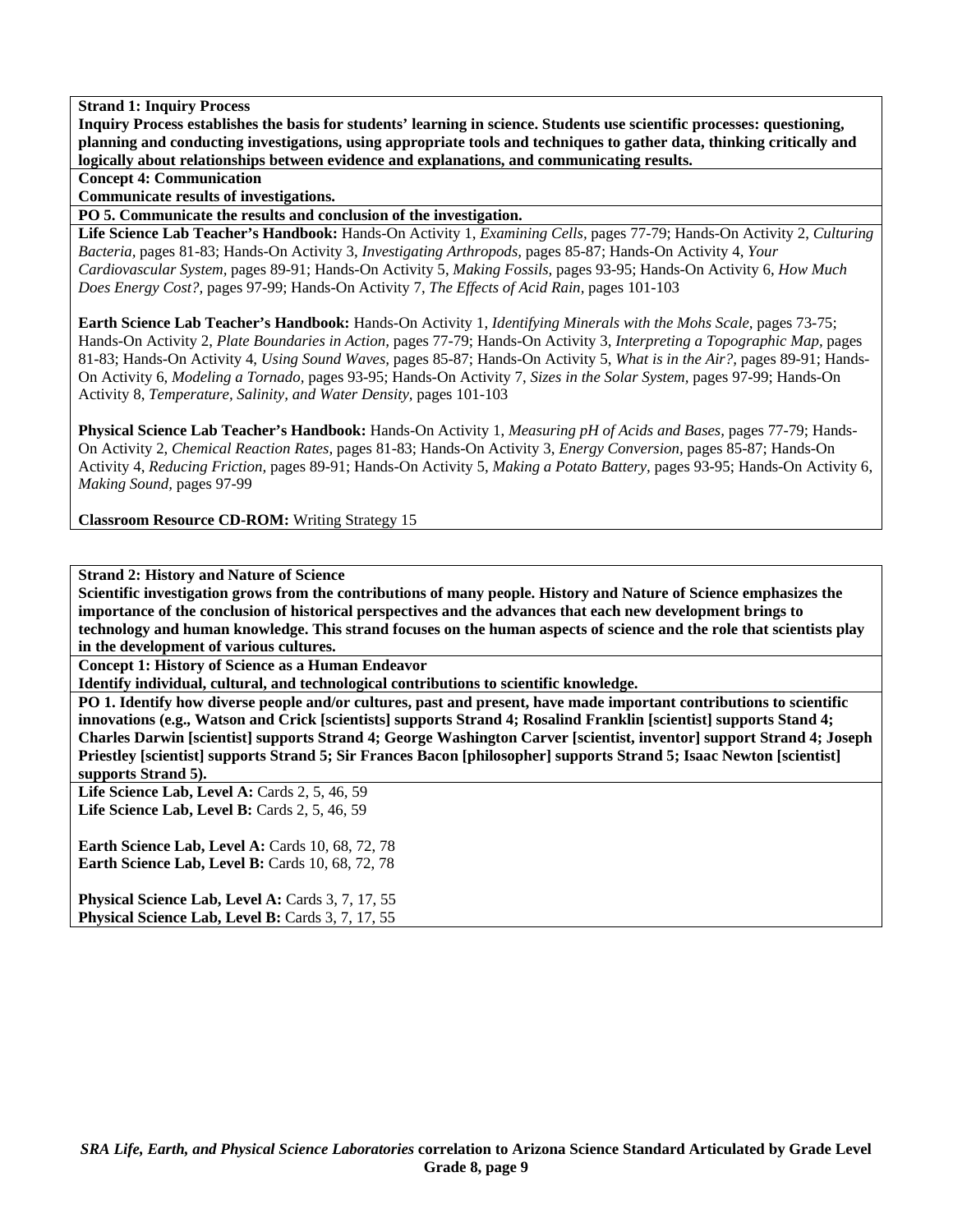**Scientific investigation grows from the contributions of many people. History and Nature of Science emphasizes the importance of the conclusion of historical perspectives and the advances that each new development brings to technology and human knowledge. This strand focuses on the human aspects of science and the role that scientists play in the development of various cultures.** 

**Concept 1: History of Science as a Human Endeavor** 

**Identify individual, cultural, and technological contributions to scientific knowledge.** 

**PO 2. Evaluate the effects of the following major scientific milestones on society:** 

• **Mendelian Genetics** 

• **Newton's Laws.** 

Life Science Lab, Level A: Cards 63, 64 Life Science Lab, Level B: Cards 63, 64

**Physical Science Lab, Level A: Card 55 Physical Science Lab, Level B: Card 55** 

**Strand 2: History and Nature of Science** 

**Scientific investigation grows from the contributions of many people. History and Nature of Science emphasizes the importance of the conclusion of historical perspectives and the advances that each new development brings to technology and human knowledge. This strand focuses on the human aspects of science and the role that scientists play in the development of various cultures.** 

**Concept 1: History of Science as a Human Endeavor** 

**Identify individual, cultural, and technological contributions to scientific knowledge.** 

**PO 3. Evaluate the impact of a major scientific development within the past decade.** 

**Life Science Lab, Level A: Cards 64, 69, 83 Life Science Lab, Level B: Cards 64, 69, 83** 

**Earth Science Lab, Level A: Cards 20, 72, 79 Earth Science Lab, Level B: Cards 20, 72, 79** 

**Physical Science Lab, Level A: Cards 33, 35, 81, 84 Physical Science Lab, Level B:** Cards 33, 35, 81, 84

**Strand 2: History and Nature of Science** 

**Scientific investigation grows from the contributions of many people. History and Nature of Science emphasizes the importance of the conclusion of historical perspectives and the advances that each new development brings to technology and human knowledge. This strand focuses on the human aspects of science and the role that scientists play in the development of various cultures.** 

**Concept 1: History of Science as a Human Endeavor** 

**Identify individual, cultural, and technological contributions to scientific knowledge.** 

**PO 4. Evaluate career opportunities related to life and physical sciences.** 

This concept is not covered at this level.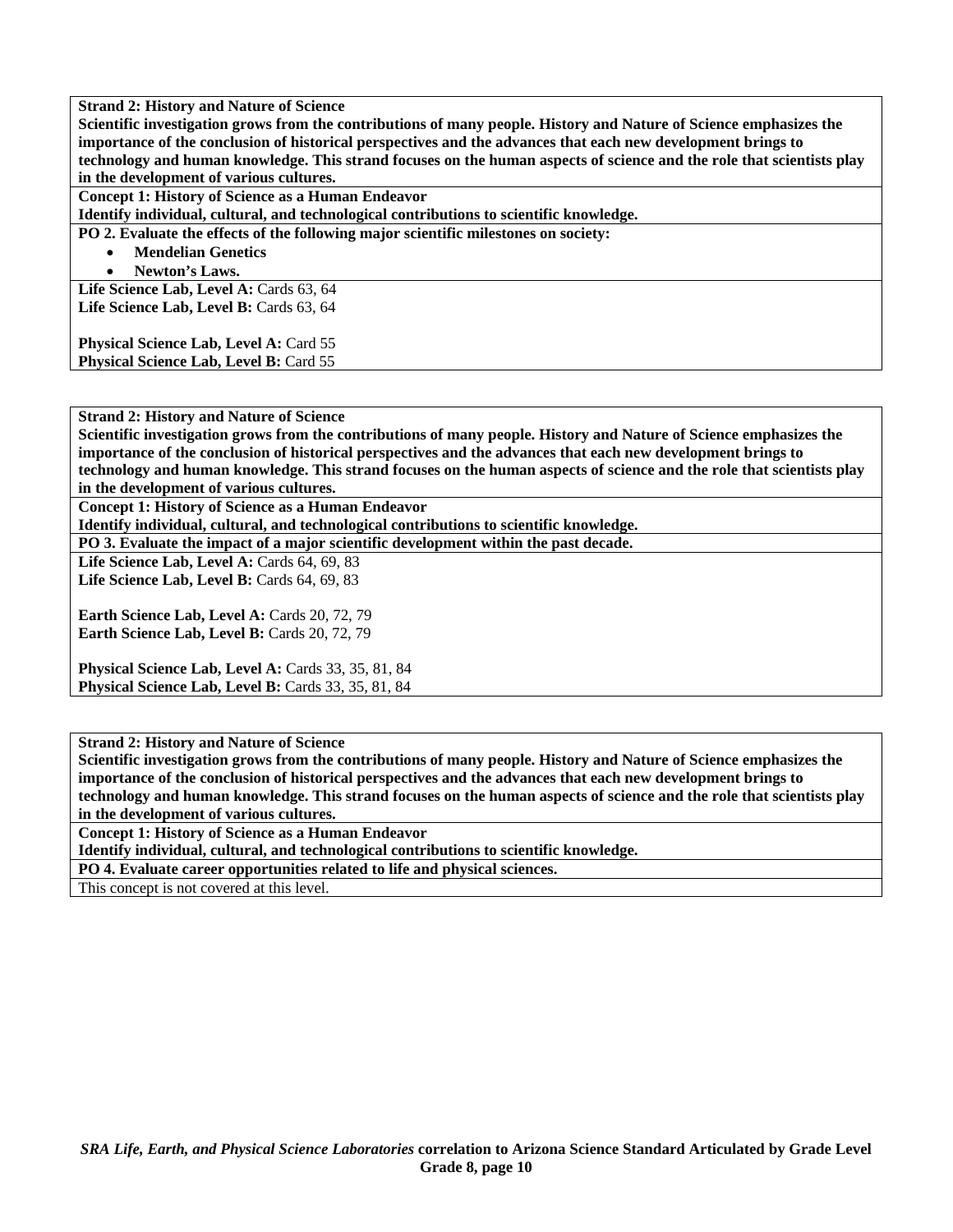**Scientific investigation grows from the contributions of many people. History and Nature of Science emphasizes the importance of the conclusion of historical perspectives and the advances that each new development brings to technology and human knowledge. This strand focuses on the human aspects of science and the role that scientists play in the development of various cultures.** 

**Concept 2: Nature of Scientific Knowledge** 

**Understand how science is a process for generating knowledge.** 

**PO 1. Apply the following scientific processes to other problem solving or decision making situations:** 

- **Observing**
- **Questioning**
- **Communicating**
- **Comparing**
- **Measuring**
- **Classifying**
- **Predicting**
- **Organizing data**
- **Inferring**
- **Generating hypotheses**
- **Identifying variables.**

**Life Science Lab Teacher's Handbook:** Hands-On Activity 1, *Examining Cells,* pages 77-79; Hands-On Activity 2, *Culturing Bacteria,* pages 81-83; Hands-On Activity 3, *Investigating Arthropods,* pages 85-87; Hands-On Activity 4, *Your Cardiovascular System,* pages 89-91; Hands-On Activity 5, *Making Fossils,* pages 93-95; Hands-On Activity 6, *How Much Does Energy Cost?,* pages 97-99; Hands-On Activity 7, *The Effects of Acid Rain,* pages 101-103

**Earth Science Lab Teacher's Handbook:** Hands-On Activity 1, *Identifying Minerals with the Mohs Scale,* pages 73-75; Hands-On Activity 2, *Plate Boundaries in Action,* pages 77-79; Hands-On Activity 3, *Interpreting a Topographic Map,* pages 81-83; Hands-On Activity 4, *Using Sound Waves,* pages 85-87; Hands-On Activity 5, *What is in the Air?,* pages 89-91; Hands-On Activity 6, *Modeling a Tornado,* pages 93-95; Hands-On Activity 7, *Sizes in the Solar System,* pages 97-99; Hands-On Activity 8, *Temperature, Salinity, and Water Density,* pages 101-103

**Physical Science Lab Teacher's Handbook:** Hands-On Activity 1, *Measuring pH of Acids and Bases,* pages 77-79; Hands-On Activity 2, *Chemical Reaction Rates,* pages 81-83; Hands-On Activity 3, *Energy Conversion,* pages 85-87; Hands-On Activity 4, *Reducing Friction,* pages 89-91; Hands-On Activity 5, *Making a Potato Battery,* pages 93-95; Hands-On Activity 6, *Making Sound,* pages 97-99

**Strand 2: History and Nature of Science** 

**Scientific investigation grows from the contributions of many people. History and Nature of Science emphasizes the importance of the conclusion of historical perspectives and the advances that each new development brings to technology and human knowledge. This strand focuses on the human aspects of science and the role that scientists play in the development of various cultures.** 

**Concept 2: Nature of Scientific Knowledge** 

**Understand how science is a process for generating knowledge.** 

**PO 2. Describe how scientific knowledge is subject to change as new information and/or technology challenges prevailing theories.** 

**Life Science Lab, Level A:** Cards 1, 49, 64, 69 Life Science Lab, Level B: Cards 1, 49, 64, 69

**Earth Science Lab, Level A: Cards 10, 68, 72, 78 Earth Science Lab, Level B: Cards 10, 68, 72, 78** 

**Physical Science Lab, Level A: Cards 3, 81, 84 Physical Science Lab, Level B: Cards 3, 81, 84**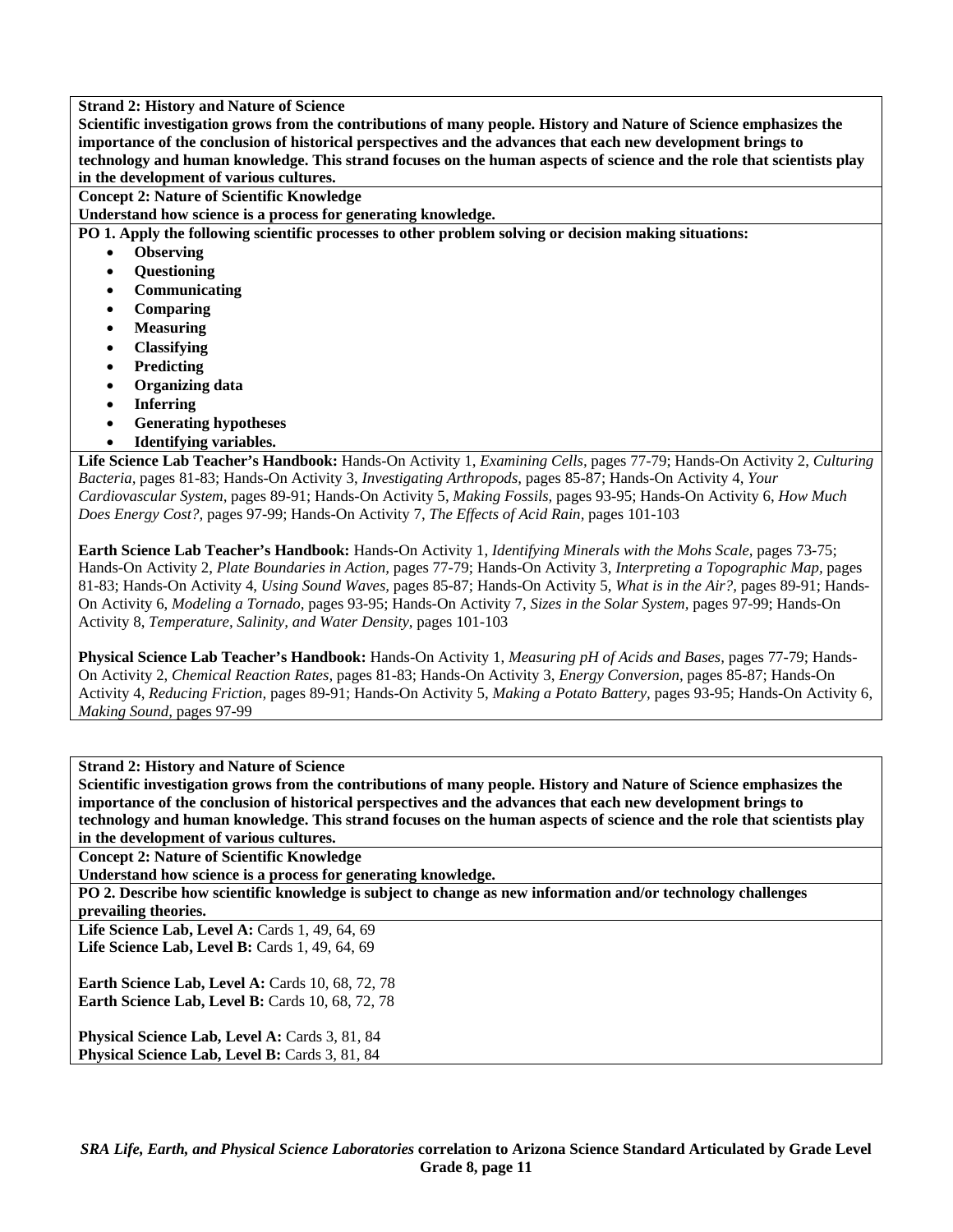**Scientific investigation grows from the contributions of many people. History and Nature of Science emphasizes the importance of the conclusion of historical perspectives and the advances that each new development brings to technology and human knowledge. This strand focuses on the human aspects of science and the role that scientists play in the development of various cultures.** 

**Concept 2: Nature of Scientific Knowledge** 

**Understand how science is a process for generating knowledge.** 

**PO 3. Defend the principles that accurate record keeping, openness, and replication are essential for maintaining an investigator's credibility with other scientists and society.** 

**Life Science Lab Teacher's Handbook:** Hands-On Activity 1, *Examining Cells,* pages 77-79; Hands-On Activity 2, *Culturing Bacteria,* pages 81-83; Hands-On Activity 3, *Investigating Arthropods,* pages 85-87; Hands-On Activity 4, *Your Cardiovascular System,* pages 89-91; Hands-On Activity 5, *Making Fossils,* pages 93-95; Hands-On Activity 6, *How Much Does Energy Cost?,* pages 97-99; Hands-On Activity 7, *The Effects of Acid Rain,* pages 101-103

**Earth Science Lab Teacher's Handbook:** Hands-On Activity 1, *Identifying Minerals with the Mohs Scale,* pages 73-75; Hands-On Activity 2, *Plate Boundaries in Action,* pages 77-79; Hands-On Activity 3, *Interpreting a Topographic Map,* pages 81-83; Hands-On Activity 4, *Using Sound Waves,* pages 85-87; Hands-On Activity 5, *What is in the Air?,* pages 89-91; Hands-On Activity 6, *Modeling a Tornado,* pages 93-95; Hands-On Activity 7, *Sizes in the Solar System,* pages 97-99; Hands-On Activity 8, *Temperature, Salinity, and Water Density,* pages 101-103

**Physical Science Lab Teacher's Handbook:** Hands-On Activity 1, *Measuring pH of Acids and Bases,* pages 77-79; Hands-On Activity 2, *Chemical Reaction Rates,* pages 81-83; Hands-On Activity 3, *Energy Conversion,* pages 85-87; Hands-On Activity 4, *Reducing Friction,* pages 89-91; Hands-On Activity 5, *Making a Potato Battery,* pages 93-95; Hands-On Activity 6, *Making Sound,* pages 97-99

**Strand 3: Science in Personal and Social Perspectives** 

**Science in personal and Social Perspectives emphasizes developing the ability to design a solution to a problem, to understand the relationship between science and technology, and the ways people are involved in both. Students understand the impact of science and technology on human activity and the environment. This strand affords students the opportunity to understand their place in the world—as living creatures, consumers, decision makers, problem solvers, managers, and planners.** 

**Concept 1: Changes in Environments** 

**Describe the interactions between human populations, natural hazards, and the environment.** 

**PO 1. Analyze the risk factors associated with natural, human induced, and/or biological hazards, including:** 

- **Waste disposal of industrial chemicals** 
	- **Greenhouse gases.**

**Life Science Lab, Level A: Cards 84, 87, 88, 89, 90** 

**Life Science Lab, Level B: Cards 84, 87, 88, 89, 90** 

**Life Science Lab Teacher's Handbook:** Hands-On Activity 7, *The Effects of Acid Rain,* pages 101-103

**Earth Science Lab, Level A: Cards 37, 42, 59, 61, 86 Earth Science Lab, Level B: Cards 37, 42, 59, 61, 86 Earth Science Lab Teacher's Handbook:** Hands-On Activity 5, *What is in the Air?,* pages 89-91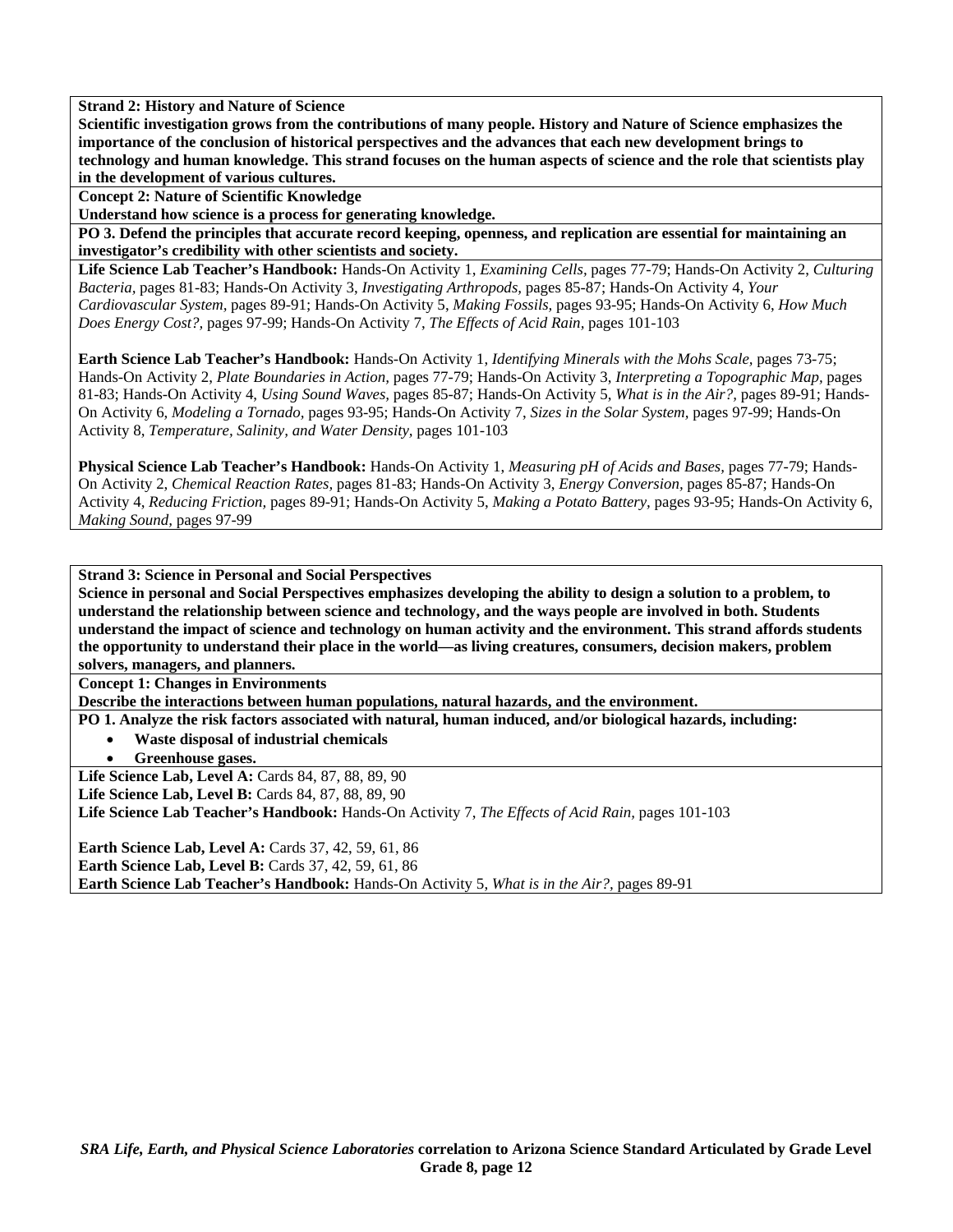**Strand 3: Science in Personal and Social Perspectives** 

**Science in personal and Social Perspectives emphasizes developing the ability to design a solution to a problem, to understand the relationship between science and technology, and the ways people are involved in both. Students understand the impact of science and technology on human activity and the environment. This strand affords students the opportunity to understand their place in the world—as living creatures, consumers, decision makers, problem solvers, managers, and planners.** 

**Concept 1: Changes in Environments** 

**Describe the interactions between human populations, natural hazards, and the environment.** 

**PO 2. Analyze possible solutions to address the environmental risks associated with chemical and biological systems.** 

**Life Science Lab, Level A:** Cards 84, 85, 86, 87, 88, 89, 90

**Life Science Lab, Level B:** Cards 84, 85, 86, 87, 88, 89, 90

**Life Science Lab Teacher's Handbook:** Hands-On Activity 7, *The Effects of Acid Rain,* pages 101-103

**Earth Science Lab, Level A: Cards 29, 35, 37, 42, 59, 60, 61, 85, 86 Earth Science Lab, Level B:** Cards 29, 35, 37, 42, 59, 60, 61, 85, 86 **Earth Science Lab Teacher's Handbook:** Hands-On Activity 5, *What is in the Air?,* pages 89-91

Physical Science Lab, Level A: Cards 34, 49 **Physical Science Lab, Level B: Cards 34, 49** 

**Strand 3: Science in Personal and Social Perspectives** 

**Science in personal and Social Perspectives emphasizes developing the ability to design a solution to a problem, to understand the relationship between science and technology, and the ways people are involved in both. Students understand the impact of science and technology on human activity and the environment. This strand affords students the opportunity to understand their place in the world—as living creatures, consumers, decision makers, problem solvers, managers, and planners.** 

**Concept 2: Science and Technology in Society** 

**Develop viable solutions to a need or problem.** 

**PO 1. Propose viable methods of responding to an identified need or problem.** 

**PO 2. Compare possible solutions to best address an identified need of problem.** 

**PO 3. Design and construct a solution to an identified need or problem using simple classroom materials.** 

**PO 4. Compare risks and benefits of the following technological advances:** 

- **Radiation treatments**
- **Genetic engineering**

• **Airbags.** 

This concept is not covered at this level.

**Strand 4: Life Science** 

**Life Science expands students' biological understanding of life by focusing on the characteristics of living things, the diversity of life, and how organisms and populations change over time in terms of biological adaptation and genetics. This understanding includes the relationship of structures to their functions and life cycles, interrelationships of matter and energy in living organisms, and the interactions of living organisms with their environment.** 

**Concept 2: Reproduction and Heredity** 

**Understand the basic principles of heredity.** 

**PO 1. Explain the purposes of cell division:** 

- **Growth and repair**
- **Reproduction.**

Life Science Lab, Level A: Cards 10, 60, 61 **Life Science Lab, Level B: Cards 10, 60, 61**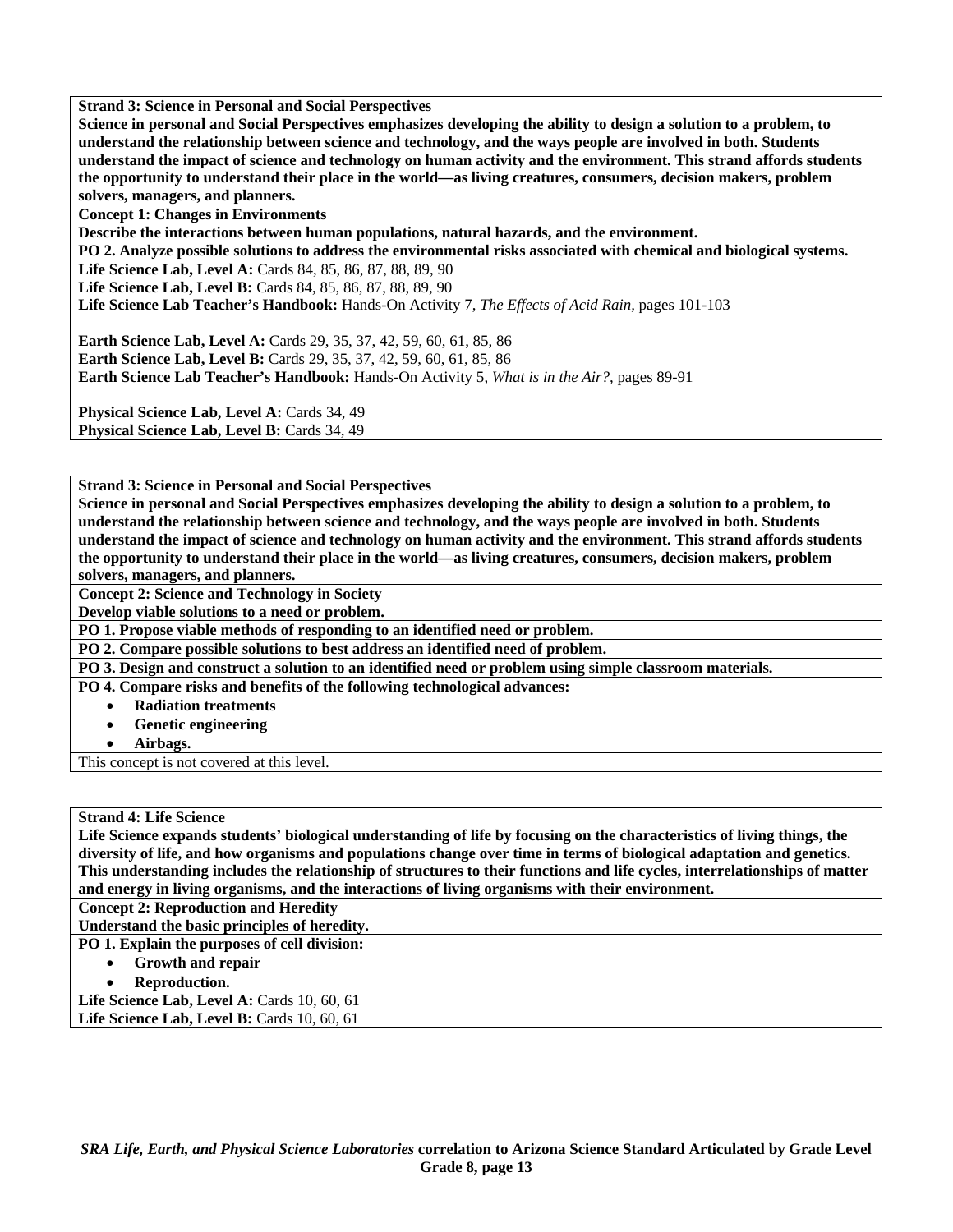**Life Science expands students' biological understanding of life by focusing on the characteristics of living things, the diversity of life, and how organisms and populations change over time in terms of biological adaptation and genetics. This understanding includes the relationship of structures to their functions and life cycles, interrelationships of matter and energy in living organisms, and the interactions of living organisms with their environment.** 

**Concept 2: Reproduction and Heredity** 

**Understand the basic principles of heredity.** 

**PO 2. Explain the basic principles of heredity using the human examples of:** 

- Eve color
- **Widow's peak**
- **Blood type.**

Life Science Lab, Level A: Cards 62, 63 Life Science Lab, Level B: Cards 62, 63

#### **Strand 4: Life Science**

**Life Science expands students' biological understanding of life by focusing on the characteristics of living things, the diversity of life, and how organisms and populations change over time in terms of biological adaptation and genetics. This understanding includes the relationship of structures to their functions and life cycles, interrelationships of matter and energy in living organisms, and the interactions of living organisms with their environment.** 

**Concept 2: Reproduction and Heredity** 

**Understand the basic principles of heredity.** 

**PO 3. Distinguish between the nature of dominant and recessive traits in humans.** 

Life Science Lab, Level A: Cards 62, 63

Life Science Lab, Level B: Cards 62, 63

# **Strand 4: Life Science**

**Life Science expands students' biological understanding of life by focusing on the characteristics of living things, the diversity of life, and how organisms and populations change over time in terms of biological adaptation and genetics. This understanding includes the relationship of structures to their functions and life cycles, interrelationships of matter and energy in living organisms, and the interactions of living organisms with their environment.** 

**Concept 4: Diversity, Adaptation, and Behavior** 

**Identify structural and behavioral adaptations.** 

**PO 1. Explain how an organism's behavior allows it to survive in an environment.** 

Life Science Lab, Level A: Cards 23, 24, 41, 43, 73, 83 **Life Science Lab, Level B:** Cards 23, 24, 41, 43, 73, 83

**Strand 4: Life Science** 

**Life Science expands students' biological understanding of life by focusing on the characteristics of living things, the diversity of life, and how organisms and populations change over time in terms of biological adaptation and genetics. This understanding includes the relationship of structures to their functions and life cycles, interrelationships of matter and energy in living organisms, and the interactions of living organisms with their environment.** 

**Concept 4: Diversity, Adaptation, and Behavior** 

**Identify structural and behavioral adaptations.** 

**PO 2. Describe how an organism can maintain a stable internal environment while living in a constantly changing external environment.** 

Life Science Lab, Level A: Card 44

Life Science Lab, Level B: Card 44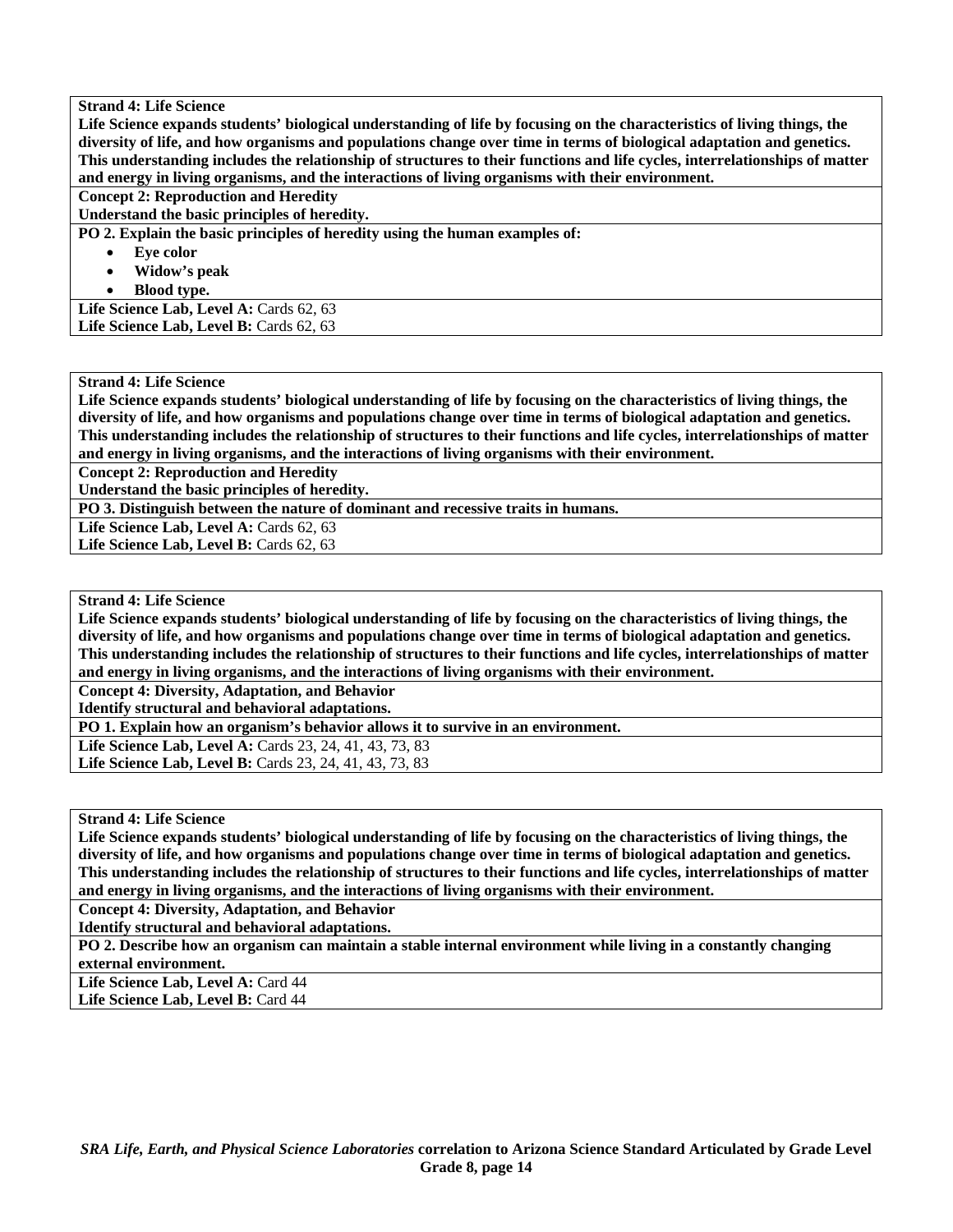**Life Science expands students' biological understanding of life by focusing on the characteristics of living things, the diversity of life, and how organisms and populations change over time in terms of biological adaptation and genetics. This understanding includes the relationship of structures to their functions and life cycles, interrelationships of matter and energy in living organisms, and the interactions of living organisms with their environment.** 

**Concept 4: Diversity, Adaptation, and Behavior** 

**Identify structural and behavioral adaptations.** 

**PO 3. Determine characteristics of organisms that could change over several generations.** 

**Life Science Lab, Level A: Cards 64, 65, 66** 

Life Science Lab, Level B: Cards 64, 65, 66

#### **Strand 4: Life Science**

**Life Science expands students' biological understanding of life by focusing on the characteristics of living things, the diversity of life, and how organisms and populations change over time in terms of biological adaptation and genetics. This understanding includes the relationship of structures to their functions and life cycles, interrelationships of matter and energy in living organisms, and the interactions of living organisms with their environment.** 

**Concept 4: Diversity, Adaptation, and Behavior** 

**Identify structural and behavioral adaptations.** 

**PO 4. Compare the symbiotic and competitive relationships in organisms within an ecosystem (e.g., lichen, mistletoe/tree, clownfish/sea anemone, native/non-native species).** 

Life Science Lab, Level A: Cards 74, 75 Life Science Lab, Level B: Cards 74, 75

**Strand 4: Life Science** 

**Life Science expands students' biological understanding of life by focusing on the characteristics of living things, the diversity of life, and how organisms and populations change over time in terms of biological adaptation and genetics. This understanding includes the relationship of structures to their functions and life cycles, interrelationships of matter and energy in living organisms, and the interactions of living organisms with their environment.** 

**Concept 4: Diversity, Adaptation, and Behavior** 

**Identify structural and behavioral adaptations.** 

**PO 5. Analyze the following behavioral cycles of organisms:** 

- **Hibernation**
- **Migration**

• **Dormancy (plants).** 

Life Science Lab, Level A: Cards 24, 43, 83 Life Science Lab, Level B: Cards 24, 43, 83

#### **Strand 4: Life Science**

**Life Science expands students' biological understanding of life by focusing on the characteristics of living things, the diversity of life, and how organisms and populations change over time in terms of biological adaptation and genetics. This understanding includes the relationship of structures to their functions and life cycles, interrelationships of matter and energy in living organisms, and the interactions of living organisms with their environment.** 

**Concept 4: Diversity, Adaptation, and Behavior** 

**Identify structural and behavioral adaptations.** 

**PO 6. Describe the following factors that allow for the survival of living organisms:** 

- **Protective coloration**
- **Beak design**
- **Seed dispersal**
- **Pollination.**

**Life Science Lab, Level A: Cards 20, 21, 23, 41, 73** Life Science Lab, Level B: Cards 20, 21, 23, 41, 73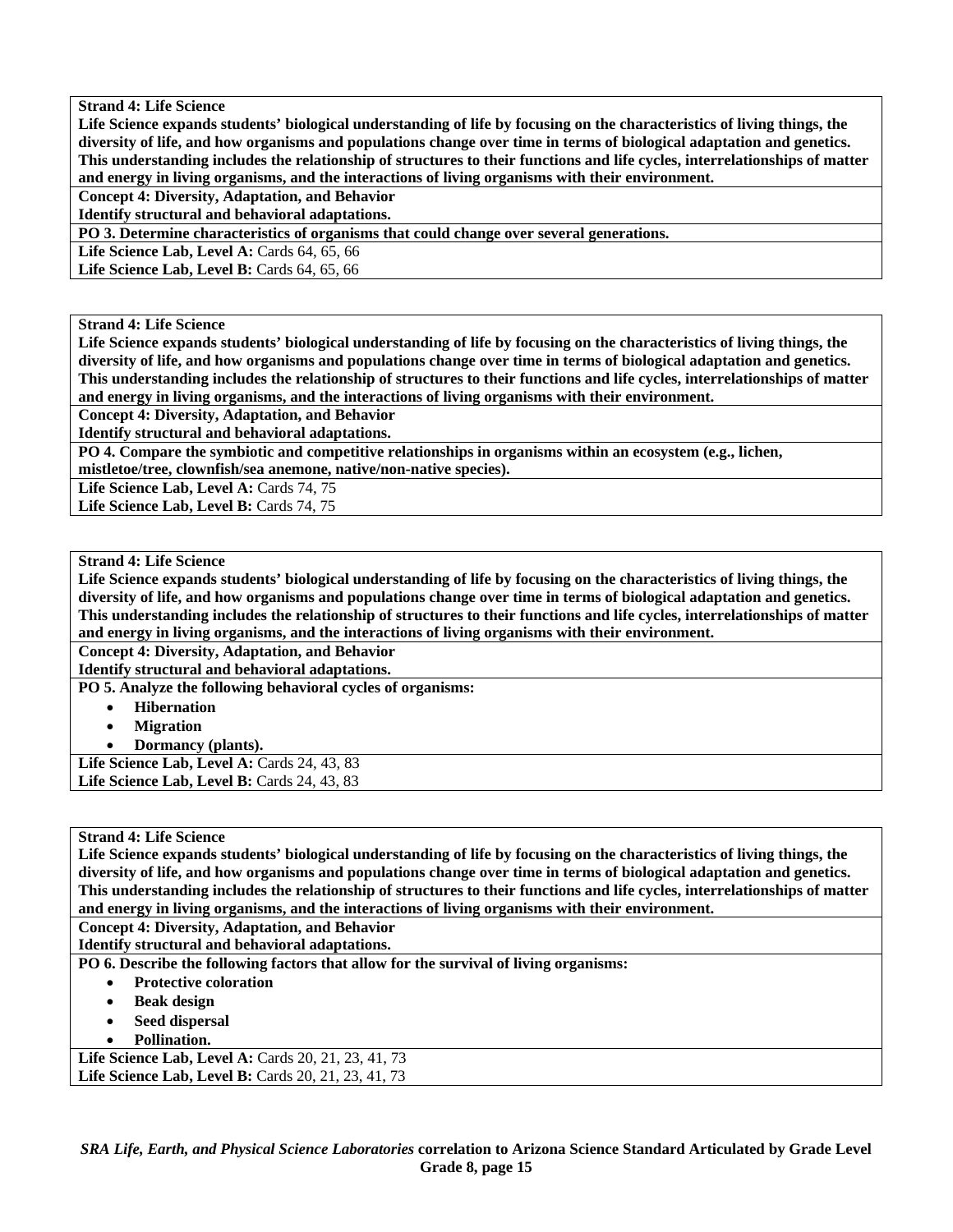**Physical Science affords students the opportunity to increase their understanding of the characteristics of objects and materials they encounter daily. Students gain an understanding of the nature of matter and energy, including their forms, the changes they undergo, and their interactions. By studying objects and the forces that act upon them, students develop an understanding of the fundamental laws of motion, knowledge of the various ways energy is stored in systems, and the processes by which energy is transferred between systems and surroundings.** 

**Concept 1: Properties and Changes of Properties in Matter** 

**Understand physical and chemical properties of matter.** 

**PO 1. Identify different kinds of matter based on the following physical properties:** 

- **States**
- **Density**
- **Boiling point**
- **Melting point**
- **Solubility.**

Physical Science Lab, Level A: Cards 1, 2, 5, 6 **Physical Science Lab, Level B: Cards 1, 2, 5, 6** 

# **Strand 5: Physical Science**

**Physical Science affords students the opportunity to increase their understanding of the characteristics of objects and materials they encounter daily. Students gain an understanding of the nature of matter and energy, including their forms, the changes they undergo, and their interactions. By studying objects and the forces that act upon them, students develop an understanding of the fundamental laws of motion, knowledge of the various ways energy is stored in systems, and the processes by which energy is transferred between systems and surroundings.** 

**Concept 1: Properties and Changes of Properties in Matter** 

**Understand physical and chemical properties of matter.** 

- **PO 2. Identify different kinds of matter based on the following chemical properties:** 
	- **Reactivity**
	- **pH**
	- **oxidation (corrosion).**

**Physical Science Lab, Level A: Cards 9, 16, 27, 28, 29 Physical Science Lab, Level B:** Cards 9, 16, 27, 28, 29

**Strand 5: Physical Science** 

**Physical Science affords students the opportunity to increase their understanding of the characteristics of objects and materials they encounter daily. Students gain an understanding of the nature of matter and energy, including their forms, the changes they undergo, and their interactions. By studying objects and the forces that act upon them, students develop an understanding of the fundamental laws of motion, knowledge of the various ways energy is stored in systems, and the processes by which energy is transferred between systems and surroundings.** 

**Concept 1: Properties and Changes of Properties in Matter** 

**Understand physical and chemical properties of matter.** 

**PO 3. Identify the following types of evidence that a chemical reaction has occurred:** 

- **formation of a precipitate**
- **generation of a gas**
- **color change**
- **absorption or release of heat.**

**Physical Science Lab, Level A: Cards 9, 27, 28, 29, 30** 

**Physical Science Lab, Level B: Cards 9, 27, 28, 29, 30** 

**Physical Science Lab Teacher's Handbook:** Hands-On Activity 2, *Chemical Reaction Rates,* pages 81-83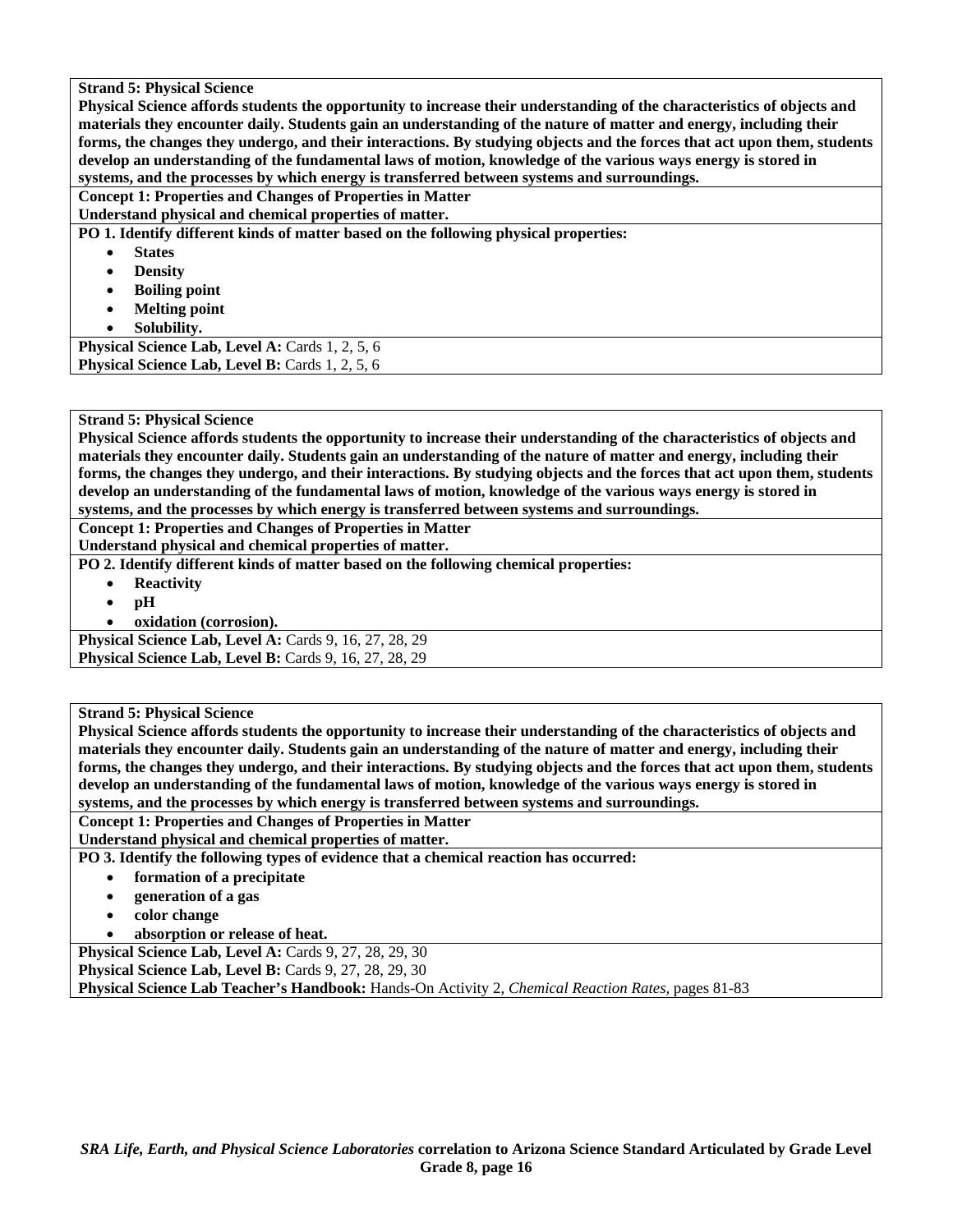**Physical Science affords students the opportunity to increase their understanding of the characteristics of objects and materials they encounter daily. Students gain an understanding of the nature of matter and energy, including their forms, the changes they undergo, and their interactions. By studying objects and the forces that act upon them, students develop an understanding of the fundamental laws of motion, knowledge of the various ways energy is stored in systems, and the processes by which energy is transferred between systems and surroundings.** 

**Concept 1: Properties and Changes of Properties in Matter** 

**Understand physical and chemical properties of matter.** 

**PO 4. Classify matter in terms of elements, compounds, or mixtures.** 

**Physical Science Lab, Level A: Cards 10, 11, 12, 13** 

**Physical Science Lab, Level B:** Cards 10, 11, 12, 13

#### **Strand 5: Physical Science**

**Physical Science affords students the opportunity to increase their understanding of the characteristics of objects and materials they encounter daily. Students gain an understanding of the nature of matter and energy, including their forms, the changes they undergo, and their interactions. By studying objects and the forces that act upon them, students develop an understanding of the fundamental laws of motion, knowledge of the various ways energy is stored in systems, and the processes by which energy is transferred between systems and surroundings.** 

**Concept 1: Properties and Changes of Properties in Matter** 

**Understand physical and chemical properties of matter.** 

**PO 5. Classify mixtures as being homogeneous or heterogeneous.** 

**Physical Science Lab, Level A: Card 12** 

**Physical Science Lab, Level B: Card 12** 

#### **Strand 5: Physical Science**

**Physical Science affords students the opportunity to increase their understanding of the characteristics of objects and materials they encounter daily. Students gain an understanding of the nature of matter and energy, including their forms, the changes they undergo, and their interactions. By studying objects and the forces that act upon them, students develop an understanding of the fundamental laws of motion, knowledge of the various ways energy is stored in** 

**systems, and the processes by which energy is transferred between systems and surroundings.** 

**Concept 1: Properties and Changes of Properties in Matter** 

**Understand physical and chemical properties of matter.** 

**PO 6. Explain the systematic organization of the periodic table.** 

**Physical Science Lab, Level A:** Cards 17, 18, 19, 20

**Physical Science Lab, Level B: Cards 17, 18, 19, 20** 

**Strand 5: Physical Science** 

**Physical Science affords students the opportunity to increase their understanding of the characteristics of objects and materials they encounter daily. Students gain an understanding of the nature of matter and energy, including their forms, the changes they undergo, and their interactions. By studying objects and the forces that act upon them, students develop an understanding of the fundamental laws of motion, knowledge of the various ways energy is stored in systems, and the processes by which energy is transferred between systems and surroundings.** 

**Concept 1: Properties and Changes of Properties in Matter** 

**Understand physical and chemical properties of matter.** 

**PO 7. Investigate how the transfer of energy can affect the physical and chemical properties of matter,** 

**Physical Science Lab, Level A: Cards 6, 7, 8, 9, 27, 28** 

**Physical Science Lab, Level B:** Cards 6, 7, 8, 9, 27, 28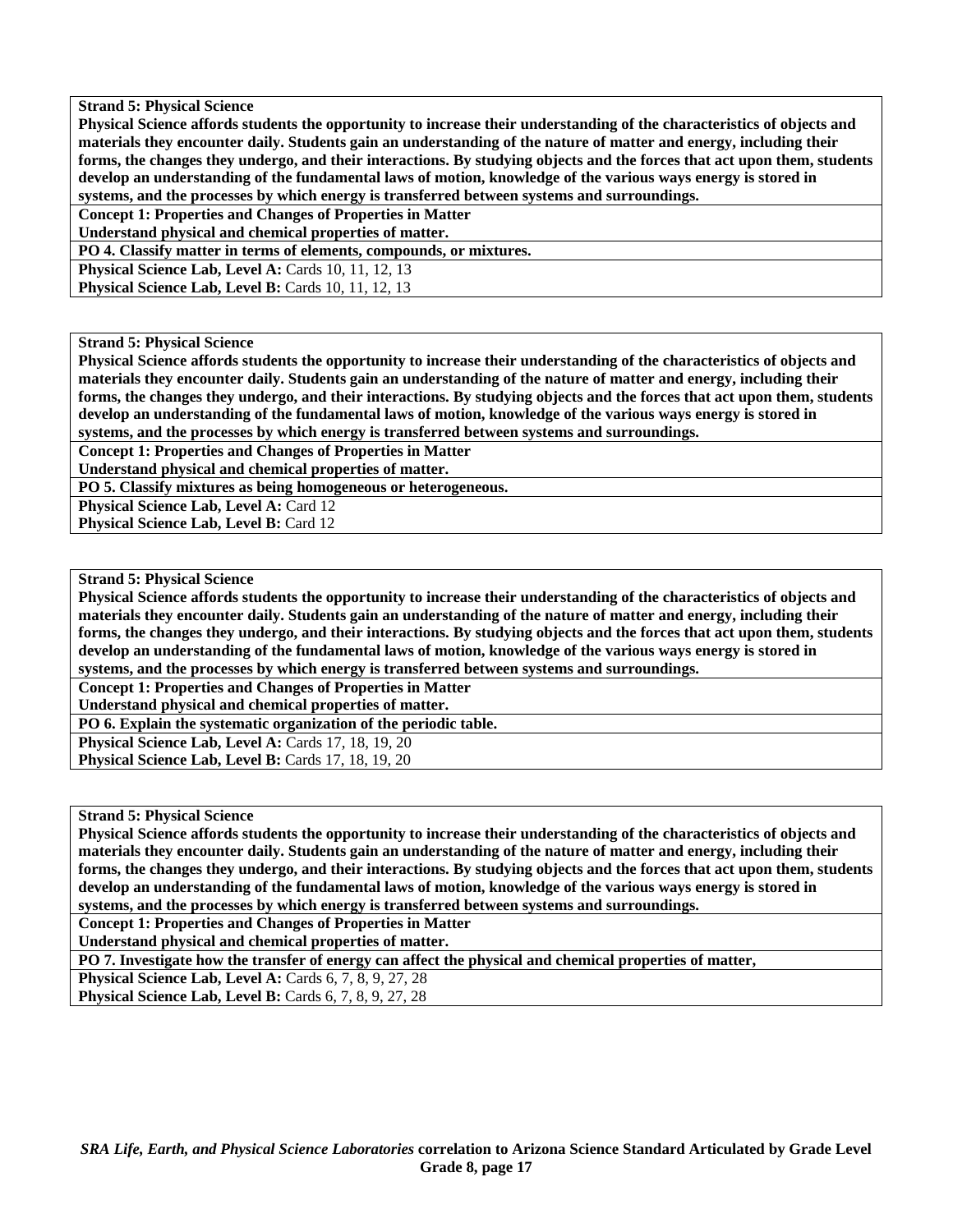**Physical Science affords students the opportunity to increase their understanding of the characteristics of objects and materials they encounter daily. Students gain an understanding of the nature of matter and energy, including their forms, the changes they undergo, and their interactions. By studying objects and the forces that act upon them, students develop an understanding of the fundamental laws of motion, knowledge of the various ways energy is stored in systems, and the processes by which energy is transferred between systems and surroundings.** 

**Concept 2: Motion and Forces** 

**Understand the relationship between force and motion.** 

**PO 1. Demonstrate velocity as the rate of change of position over time.** 

**Physical Science Lab, Level A: Card 51** 

**Physical Science Lab, Level B: Card 51** 

**Strand 5: Physical Science** 

**Physical Science affords students the opportunity to increase their understanding of the characteristics of objects and materials they encounter daily. Students gain an understanding of the nature of matter and energy, including their forms, the changes they undergo, and their interactions. By studying objects and the forces that act upon them, students develop an understanding of the fundamental laws of motion, knowledge of the various ways energy is stored in systems, and the processes by which energy is transferred between systems and surroundings.** 

**Concept 2: Motion and Forces** 

**Understand the relationship between force and motion.** 

**PO 2. Identify the conditions under which an object will continue in its state of motion (Newton's 1st Law of Motion).** 

**Physical Science Lab, Level A: Card 55** 

**Physical Science Lab, Level B: Card 55** 

#### **Strand 5: Physical Science**

**Physical Science affords students the opportunity to increase their understanding of the characteristics of objects and materials they encounter daily. Students gain an understanding of the nature of matter and energy, including their forms, the changes they undergo, and their interactions. By studying objects and the forces that act upon them, students develop an understanding of the fundamental laws of motion, knowledge of the various ways energy is stored in systems, and the processes by which energy is transferred between systems and surroundings.** 

**Concept 2: Motion and Forces** 

**Understand the relationship between force and motion.** 

**PO 3. Describe how the acceleration of a body is dependent on its mass and the net applied force (Newton's 2nd Law of Motion).** 

**Physical Science Lab, Level A: Card 55 Physical Science Lab, Level B: Card 55** 

**Strand 5: Physical Science** 

**Physical Science affords students the opportunity to increase their understanding of the characteristics of objects and materials they encounter daily. Students gain an understanding of the nature of matter and energy, including their forms, the changes they undergo, and their interactions. By studying objects and the forces that act upon them, students develop an understanding of the fundamental laws of motion, knowledge of the various ways energy is stored in systems, and the processes by which energy is transferred between systems and surroundings.** 

**Concept 2: Motion and Forces** 

**Understand the relationship between force and motion.** 

**PO 4. Describe forces as interactions between bodies (Newton's 3rd Law of Motion).** 

Physical Science Lab, Level A: Card 55

**Physical Science Lab, Level B: Card 55**